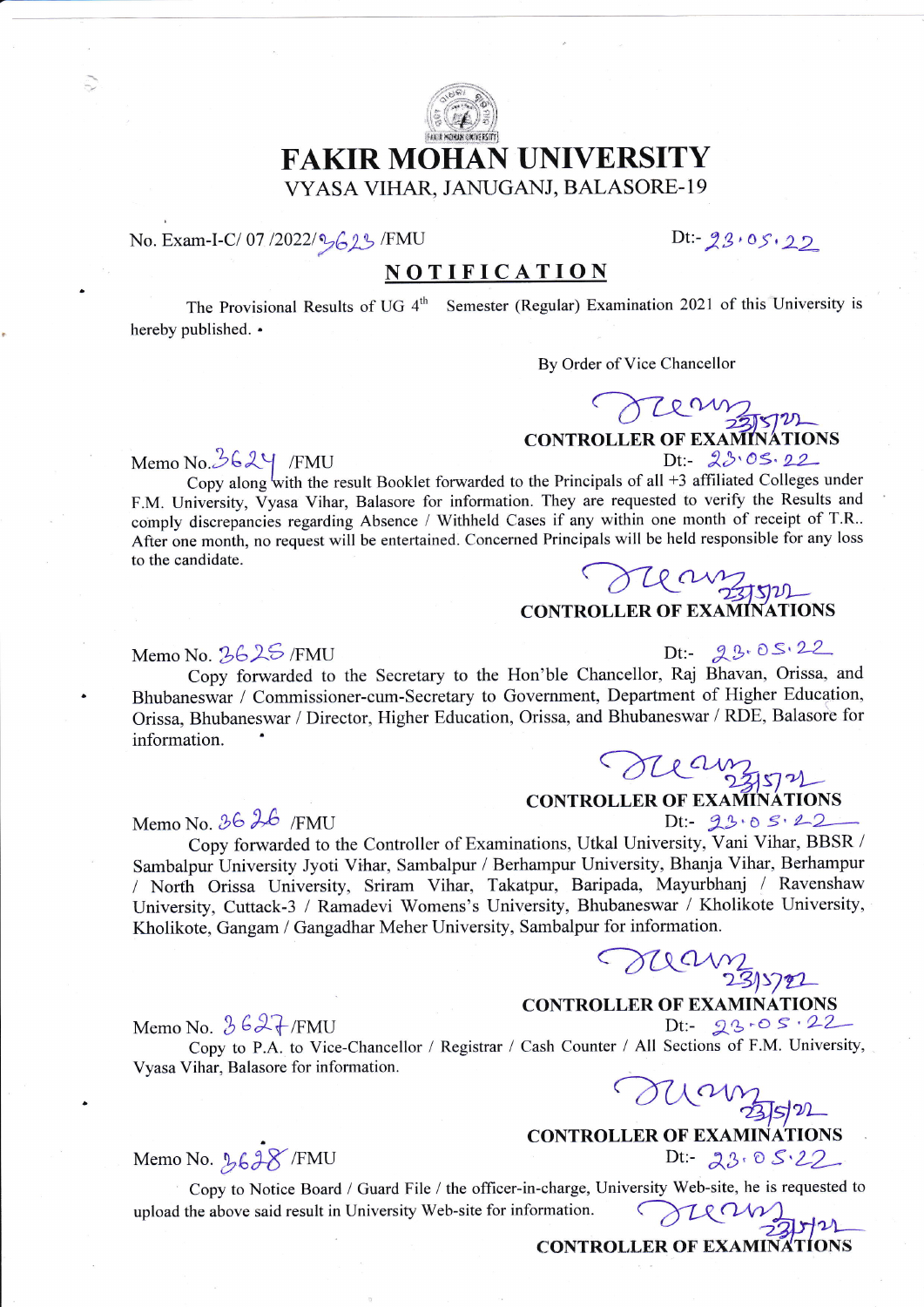#### **COLLEGEWISE PASS RESULT OF THE CANDIDATES APPEARING UG FOURTH SEMESTER UNIVERSITY EXAMINATION ARTS, SCIENCE AND COMMERCE (REGULAR), 2021**

|                          | U.N. COLLEGE, SORO, BALASORE     |                 |                |                |                |                 |                |                 |                |
|--------------------------|----------------------------------|-----------------|----------------|----------------|----------------|-----------------|----------------|-----------------|----------------|
| 0304B19001               | 19002                            | 19003           | 19004          | 19005          | 19006          | 19007           | 19008          | 19009           | 19010          |
| 19011                    | 19012                            | 19013           | 19014          | 19016          | 19017          | 19018           | 19019          | 19020           | 19021          |
| 19022<br>19032           | 19023<br>19033                   | 19024<br>19034  | 19025<br>19035 | 19026<br>19036 | 19027<br>19037 | 19028<br>19038  | 19029<br>19039 | 19030<br>19040  | 19031<br>19041 |
| 19042                    | 19043                            | 19044           | 19045          | 19046          |                |                 |                |                 |                |
| 0504B19002               | 19004                            | 19005           | 19006          | 19008          | 19009          | 19010           | 19011          | 19012           | 19013          |
| 19014                    | 19015                            | 19016           | 19017          | 19018          | 19019          | 19020           | 19021          | 19022           |                |
| 0804B19001               | 19003                            | 19004           | 19005          | 19006          | 19007          | 19008           | 19009          | 19010           | 19011          |
| 19012                    | 19013                            | 19014           | 19015          | 19016          | 19017          | 19018           | 19019          | 19020           | 19021          |
| 19022                    | 19023                            | 19024           | 19025          | 19027          | 19028          | 19029           | 19030          | 19031           | 19032          |
| 19033                    | 19034                            | 19035           | 19036          | 19038          | 19039          | 19040           | 19041          | 19042           | 19043          |
| 19044                    | 19045                            |                 |                |                |                |                 |                |                 |                |
| 1004B19001<br>1104B19001 | 19002                            | 19003           | 19004          | 19007          | 19009          | 19010           | 19011          | 19012           | 19013          |
| 19014                    | 19015                            | 19017           | 19019          | 19020          | 19021          | 19022           | 19023          | 19024           | 19025          |
| 19026                    | 19027                            | 19028           | 19029          | 19030          | 19031          | 19032           | 19033          | 19034           | 19036          |
| 19037                    | 19038                            |                 |                |                |                |                 |                |                 |                |
| 1304B19001               | 19002                            | 19003           | 19004          | 19005          | 19006          | 19007           | 19008          | 19009           | 19010          |
| 19011                    | 19013                            | 19014           | 19015          |                |                |                 |                |                 |                |
| 1404B19001               | 19002                            | 19003           | 19004          | 19006          | 19007          | 19008           | 19009          | 19010           | 19011          |
| 19012                    | 19013                            | 19014           | 19015          | 19016          | 19017          | 19018           | 19019          | 19020           | 19021          |
| 19022                    | 19023                            | 19024           | 19025          | 19026          | 19027          | 19028           | 19029          | 19030           | 19031          |
| 19032                    | 19033                            | 19034           | 19035          | 19038          | 19039          | 19040           | 19041          | 19042           |                |
| 1704B19001<br>19011      | 19002<br>19012                   | 19003<br>19013  | 19004<br>19014 | 19005<br>19015 | 19006<br>19016 | 19007<br>19017  | 19008<br>19018 | 19009<br>19019  | 19010<br>19020 |
| 19021                    | 19022                            |                 |                |                |                |                 |                |                 |                |
| 5204B19001               | 19002                            | 19003           | 19004          | 19005          | 19006          | 19007           | 19008          | 19009           | 19010          |
| 19011                    | 19012                            | 19013           | 19014          | 19015          | 19016          | 19019           | 19020          | 19021           | 19022          |
| 19023                    | 19025                            | 19026           |                |                |                |                 |                |                 |                |
| 5304B19001               | 19002                            | 19003           | 19004          | 19005          | 19006          | 19007           | 19008          | 19009           | 19010          |
| 19011                    | 19012                            | 19013           | 19014          | 19015          | 19016          | 19017           | 19018          | 19019           | 19020          |
| 19021                    | 19022                            | 19023           | 19024          | 19025          | 19026          | 19027           | 19028          | 19029           | 19030          |
| 19031                    | 19032                            | 19033           | 19034          | 19035          | 19036          | 19037           | 19038          | 19039           | 19040          |
| 19041                    | 19042                            | 19043           | 19044          | 19045          | 19046          | 19047           | 19048          |                 |                |
| 5604B19001<br>19012      | 19002                            | 19003<br>19014  | 19004          | 19005          | 19006<br>19018 | 19007<br>19019  | 19009          | 19010           | 19011          |
| 5704B19001               | 19013<br>19002                   | 19003           | 19015<br>19004 | 19017<br>19005 | 19006          | 19008           | 19009          | 19010           | 19012          |
| 19013                    | 19014                            | 19016           | 19017          | 19018          | 19019          | 19020           | 19021          | 19022           | 19023          |
| 19024                    | 19025                            | 19026           | 19027          | 19028          | 19029          | 19030           | 19031          | 19032           | 19033          |
| 19035                    | 19037                            | 19038           | 19039          | 19040          | 19041          | 19042           | 19043          | 19044-WTH 19045 |                |
| 19046                    | 19047                            | 19048           | 19049          | 19050          | 19051          | 19052           | 19053          | 19054           | 19055          |
| 5904B19001               | 19002                            | 19003           | 19004          | 19005          | 19006          | 19007-WTH 19008 |                | 19009           | 19011          |
| 19012                    | 19013                            | 19014           | 19015          | 19016          | 19017          | 19018           | 19020          | 19023           | 19024          |
| 19025                    | 19026                            | 19027-WTH 19028 |                | 19029          | 19030          | 19031           | 19032          |                 |                |
| 8104B19001<br>19012      | 19002                            | 19003           | 19004<br>19017 | 19005          | 19006<br>19019 | 19007<br>19020  | 19008          | 19010<br>19022  | 19011<br>19023 |
| 19024                    | 19014<br>19025                   | 19015<br>19026  | 19027          | 19018<br>19028 | 19029          | 19030           | 19021<br>19031 | 19032           | 19033          |
| 19034                    | 19035                            | 19036           | 19037          | 19038          | 19040          | 19041           | 19042          | 19043           | 19044          |
| 19045                    | 19046                            | 19047           | 19048          | 19049          | 19050          | 19052           | 19053          | 19054           | 19055          |
| 19058                    | 19061                            | 19062           | 19063          | 19064          | 19066          | 19067           | 19068          | 19069           | 19070          |
| 19071                    | 19073                            | 19074           | 19075          | 19076          | 19078          | 19080           | 19082          | 19083           | 19084          |
| 19085                    | 19086                            | 19088           | 19089          | 19090          | 19091          | 19092           | 19093          | 19096           | 19098          |
| 19099                    | 19100                            | 19101           | 19102          | 19103          | 19104          | 19105           | 19106          | 19108           | 19109          |
| 19110                    | 19111                            | 19112           | 19113          | 19115          | 19116          | 19117           | 19120          | 19121           | 19123          |
| 19124                    | 19125                            | 19126           | 19127          | 19128          | 19129          | 19130           | 19131          | 19132           | 19134          |
| 19135<br>19146           | 19136<br>19147                   | 19137<br>19149  | 19138<br>19150 | 19139<br>19151 | 19141<br>19152 | 19142<br>19153  | 19143<br>19154 | 19144<br>19155  | 19145<br>19156 |
| 19158                    | 19159                            |                 |                |                |                |                 |                |                 |                |
|                          | K.K.S. WOMEN'S COLLEGE, BALASORE |                 |                |                |                |                 |                |                 |                |
| 0305B19001               | 19002                            | 19003           | 19004          | 19005          | 19007          | 19008           | 19009          | 19010           | 19011          |
| 19012                    |                                  |                 |                |                |                |                 |                |                 |                |
| 0405B19001               | 19002                            | 19003           | 19004          | 19005          | 19006          | 19008           | 19009          | 19010           | 19011          |
| 19012                    | 19013                            | 19014           | 19015          | 19016          | 19017          | 19018           | 19019          | 19020           | 19021          |
| 19022                    | 19023                            | 19024           | 19025          | 19027          | 19028          | 19029           |                |                 |                |
| 0505B19001               | 19002                            | 19003           | 19004          | 19005          | 19006          | 19007           | 19008          |                 |                |
| 0805B19001               | 19002                            | 19004           | 19005          | 19006          | 19007          | 19008           |                |                 |                |
| 0905B19001<br>1105B19001 | 19002<br>19002                   | 19003<br>19003  | 19004<br>19004 | 19006<br>19005 | 19007<br>19006 | 19008<br>19008  | 19009<br>19009 | 19010           | 19011          |
| 1305B19001               | 19002                            | 19003           | 19004          | 19005          | 19006          | 19007           | 19008          |                 |                |
| 1405B19001               | 19002                            | 19003           | 19004          | 19005          | 19006          | 19007           | 19008          | 19009           | 19010          |
| 19011                    | 19012                            | 19013           | 19014          |                |                |                 |                |                 |                |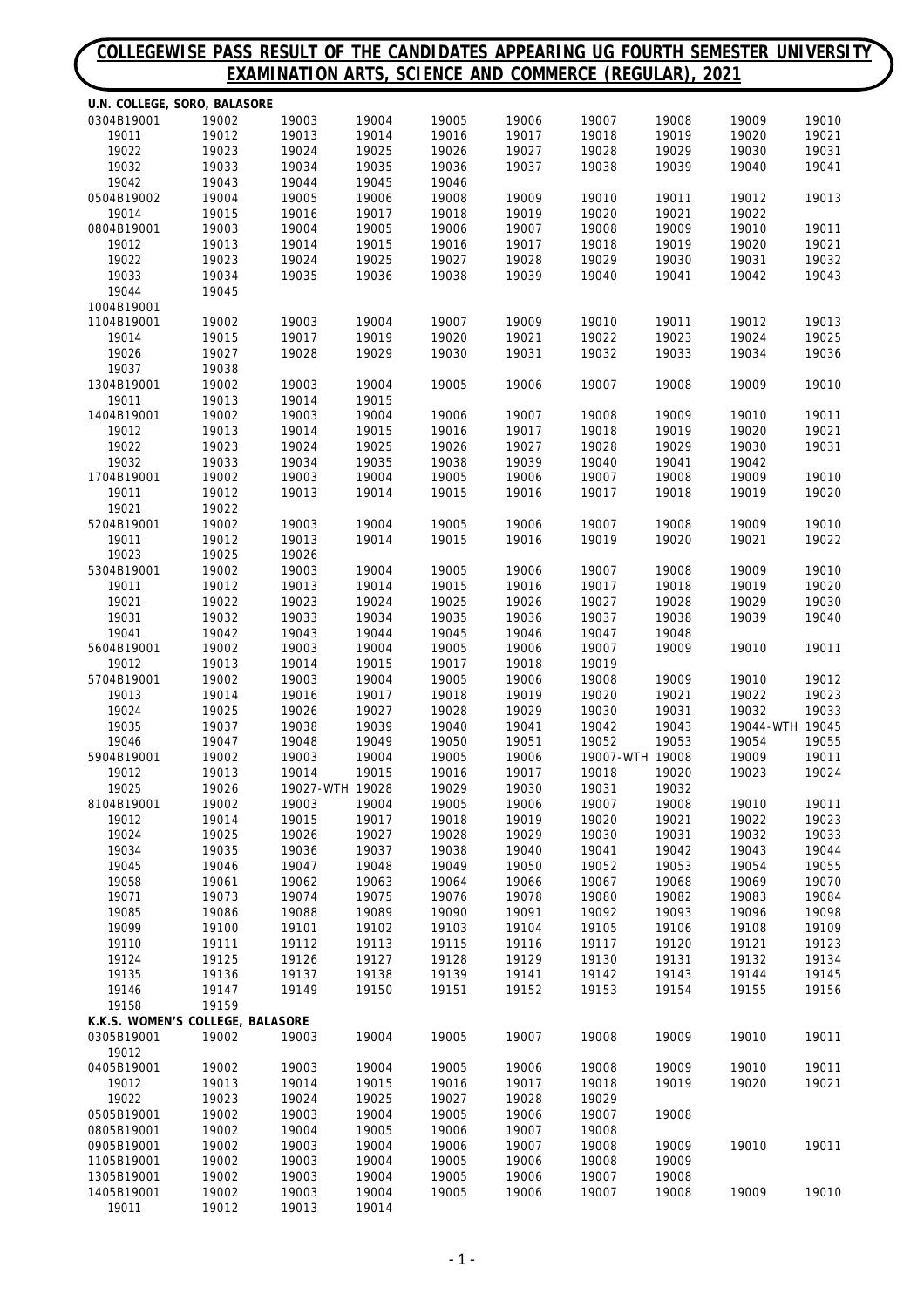| 1505B19001                       | 19002 | 19003                                      | 19004 | 19005 | 19006 | 19008 | 19009 | 19010 | 19011     |
|----------------------------------|-------|--------------------------------------------|-------|-------|-------|-------|-------|-------|-----------|
| 19012                            | 19013 |                                            |       |       |       |       |       |       |           |
| 1705B19001                       | 19002 | 19004                                      | 19006 | 19007 | 19008 | 19009 | 19010 | 19011 | 19012     |
| 19013                            | 19014 | 19015                                      | 19016 | 19017 | 19019 | 19021 | 19022 | 19023 |           |
| 1805B19001                       | 19002 | 19003                                      | 19004 | 19005 | 19007 | 19008 | 19009 |       |           |
| 5205B19001                       | 19002 | 19003                                      | 19004 | 19005 | 19006 | 19008 | 19009 | 19010 | 19011     |
| 19012                            | 19013 | 19014                                      |       |       |       |       |       |       |           |
| 5305B19003<br>19014              | 19004 | 19005                                      | 19006 | 19007 | 19008 | 19009 | 19011 | 19012 | 19013     |
| 5705B19001                       | 19002 | 19004                                      | 19005 | 19006 | 19007 | 19010 | 19011 | 19012 |           |
| 5905B19001                       | 19002 | 19003                                      | 19004 | 19005 | 19006 | 19007 | 19008 | 19009 | 19010     |
| 19011                            | 19012 | 19013                                      | 19014 |       |       |       |       |       |           |
|                                  |       |                                            |       |       |       |       |       |       |           |
| D.K. COLLEGE, JALESWAR, BALASORE |       |                                            |       |       |       |       |       |       |           |
| 0306B19001                       | 19002 | 19003                                      | 19004 | 19006 | 19007 |       |       |       |           |
| 0406B19001                       | 19002 | 19004                                      | 19007 | 19008 | 19009 | 19011 | 19012 | 19014 | 19015     |
| 19016                            | 19017 | 19018                                      | 19019 | 19020 | 19022 | 19023 | 19025 | 19026 | 19027     |
| 19028                            | 19029 | 19030                                      | 19031 | 19033 | 19034 | 19035 | 19036 | 19037 | 19038     |
| 19039                            | 19040 |                                            |       |       |       |       |       |       |           |
| 0506B19001                       | 19002 | 19003                                      | 19004 | 19005 | 19006 | 19007 | 19008 | 19009 |           |
| 0806B19003                       | 19005 | 19006                                      | 19007 | 19009 | 19010 | 19013 | 19014 | 19015 | 19016     |
| 19017                            | 19019 | 19020                                      | 19021 | 19023 | 19024 | 19025 | 19026 | 19027 |           |
| 1106B19001                       | 19002 | 19004                                      | 19005 | 19006 | 19007 | 19008 | 19009 | 19010 | 19011     |
| 19012                            | 19014 | 19015                                      | 19016 | 19017 | 19018 | 19019 | 19020 | 19021 | 19022     |
|                                  |       |                                            |       |       |       |       |       |       |           |
| 19026                            | 19029 |                                            |       |       |       |       |       |       |           |
| 1306B19003                       | 19004 | 19005                                      | 19006 | 19007 | 19008 | 19009 | 19010 | 19011 | 19013     |
| 19015                            | 19017 | 19018                                      | 19019 | 19020 | 19021 | 19022 | 19023 | 19024 | 19025     |
| 19026                            | 19027 | 19029                                      |       |       |       |       |       |       |           |
| 1406B19001                       | 19002 | 19003                                      | 19004 | 19005 | 19006 | 19007 | 19008 | 19009 | 19010     |
| 19011                            | 19012 | 19013                                      | 19014 | 19015 | 19017 | 19018 | 19019 | 19020 | 19021     |
| 19022                            | 19023 | 19024                                      | 19026 | 19027 | 19028 | 19029 | 19030 | 19031 | 19032     |
| 19033                            | 19034 | 19035                                      | 19036 | 19037 | 19038 | 19040 | 19042 | 19043 | 19044     |
|                                  |       |                                            |       |       |       |       |       |       |           |
| 19045                            |       |                                            |       |       |       |       |       |       |           |
| 1706B19001                       | 19002 | 19003                                      | 19004 | 19005 | 19006 | 19007 | 19008 | 19009 | 19010     |
| 19012                            | 19013 | 19015                                      | 19016 | 19017 | 19018 | 19019 | 19020 | 19021 | 19022     |
| 19023                            |       |                                            |       |       |       |       |       |       |           |
| 5206B19001                       | 19002 | 19003                                      | 19004 | 19005 | 19006 | 19007 | 19008 | 19009 | 19010     |
| 19011                            | 19012 | 19014                                      | 19015 | 19019 | 19020 |       |       |       |           |
| 5306B19001                       | 19002 | 19003                                      | 19005 | 19008 | 19009 | 19010 | 19011 | 19013 | 19014     |
| 19015                            | 19016 | 19018                                      | 19019 | 19021 | 19022 |       |       |       |           |
|                                  |       |                                            |       |       |       |       |       |       |           |
| 5606B19002                       | 19003 | 19004                                      | 19005 | 19006 | 19007 | 19008 | 19009 | 19012 | 19013     |
| 19015                            | 19016 | 19017                                      |       |       |       |       |       |       |           |
| 5706B19001                       | 19002 | 19003                                      | 19004 | 19006 | 19007 | 19008 | 19009 | 19011 | 19012     |
| 19013                            | 19014 | 19015                                      | 19017 | 19018 | 19020 | 19022 | 19023 | 19024 | 19025     |
| 5906B19002                       | 19003 | 19005                                      | 19006 | 19018 |       |       |       |       |           |
| 8106B19001                       | 19003 | 19005                                      | 19006 | 19009 | 19011 | 19012 | 19013 | 19014 | 19015     |
| 19017                            | 19018 | 19019                                      | 19022 | 19023 |       |       |       |       |           |
|                                  |       | SUBARNAREKHA MAHAVIDYALAYA, BALIAPAL, BLS. |       |       |       |       |       |       |           |
| 0307B19001                       | 19005 | 19008                                      | 19010 | 19011 | 19013 | 19015 | 19016 | 19018 | 19020     |
|                                  |       |                                            |       |       |       |       |       |       |           |
| 19022                            | 19023 |                                            |       |       |       |       |       |       |           |
| 0407B19001                       | 19002 | 19003                                      | 19004 | 19005 | 19006 | 19007 | 19009 | 19010 | 19011     |
| 19012                            | 19014 | 19015                                      | 19016 | 19017 | 19018 | 19019 | 19020 | 19021 | 19022     |
| 19023                            | 19024 | 19026                                      | 19027 | 19028 |       |       |       |       |           |
| 0507B19001                       | 19002 | 19003                                      | 19004 | 19006 | 19007 | 19008 | 19009 | 19010 | 19011     |
| 19012                            | 19013 |                                            |       |       |       |       |       |       |           |
| 0807B19001                       | 19002 | 19004                                      | 19006 | 19007 | 19008 | 19009 | 19010 | 19012 | 19013     |
| 19016                            | 19018 | 19020                                      | 19021 | 19022 | 19023 | 19024 | 19025 | 19026 | 19027     |
| 19028                            |       |                                            |       |       |       |       |       |       |           |
| 1107B19001                       | 19003 | 19004                                      | 19005 | 19008 | 19013 | 19014 | 19015 | 19016 | 19019     |
|                                  |       |                                            |       |       |       |       |       |       |           |
| 19021                            | 19022 | 19023                                      | 19024 | 19026 | 19027 | 19028 | 19029 | 19030 | 19032-WTH |
| 19033                            | 19035 | 19036                                      | 19037 | 19038 | 19040 |       |       |       |           |
| 1307B19001                       | 19002 | 19003                                      | 19004 | 19005 | 19006 | 19007 | 19008 | 19009 | 19010     |
| 19011                            | 19012 | 19013                                      | 19014 | 19015 | 19016 | 19017 | 19018 | 19019 | 19021     |
| 19022                            | 19023 | 19024                                      | 19025 | 19026 | 19027 |       |       |       |           |
| 1407B19001                       | 19003 | 19004                                      | 19005 | 19006 | 19009 | 19010 | 19012 | 19013 | 19014     |
| 19015                            | 19016 | 19017                                      | 19018 | 19019 | 19020 | 19021 | 19022 | 19023 | 19027     |
| 19028                            | 19029 | 19030                                      | 19031 | 19032 | 19033 | 19034 | 19035 | 19036 | 19037     |
|                                  |       |                                            |       |       |       |       |       |       |           |
| 19038                            |       |                                            |       |       |       |       |       |       |           |
| 1707B19003                       | 19004 | 19005                                      | 19007 | 19008 | 19009 | 19011 | 19012 | 19013 | 19014     |
| 19016                            | 19017 | 19018                                      | 19019 | 19020 | 19021 | 19022 | 19023 | 19025 | 19026     |
| 19027                            | 19028 | 19029                                      |       |       |       |       |       |       |           |
| 5207B19003                       | 19004 | 19005                                      | 19006 | 19007 | 19008 | 19009 | 19010 | 19011 | 19013     |
| 19014                            | 19015 | 19016                                      | 19017 | 19018 | 19019 | 19023 | 19025 | 19026 | 19027     |
| 19028                            |       |                                            |       |       |       |       |       |       |           |
| 5307B19001                       | 19002 | 19003                                      | 19004 | 19005 | 19006 | 19007 | 19009 | 19010 | 19011     |
| 19012                            | 19014 | 19015                                      | 19016 | 19017 | 19018 | 19022 | 19023 | 19024 | 19025     |
|                                  |       |                                            |       |       |       |       |       |       |           |
| 19026                            | 19028 | 19029                                      | 19030 |       |       |       |       |       |           |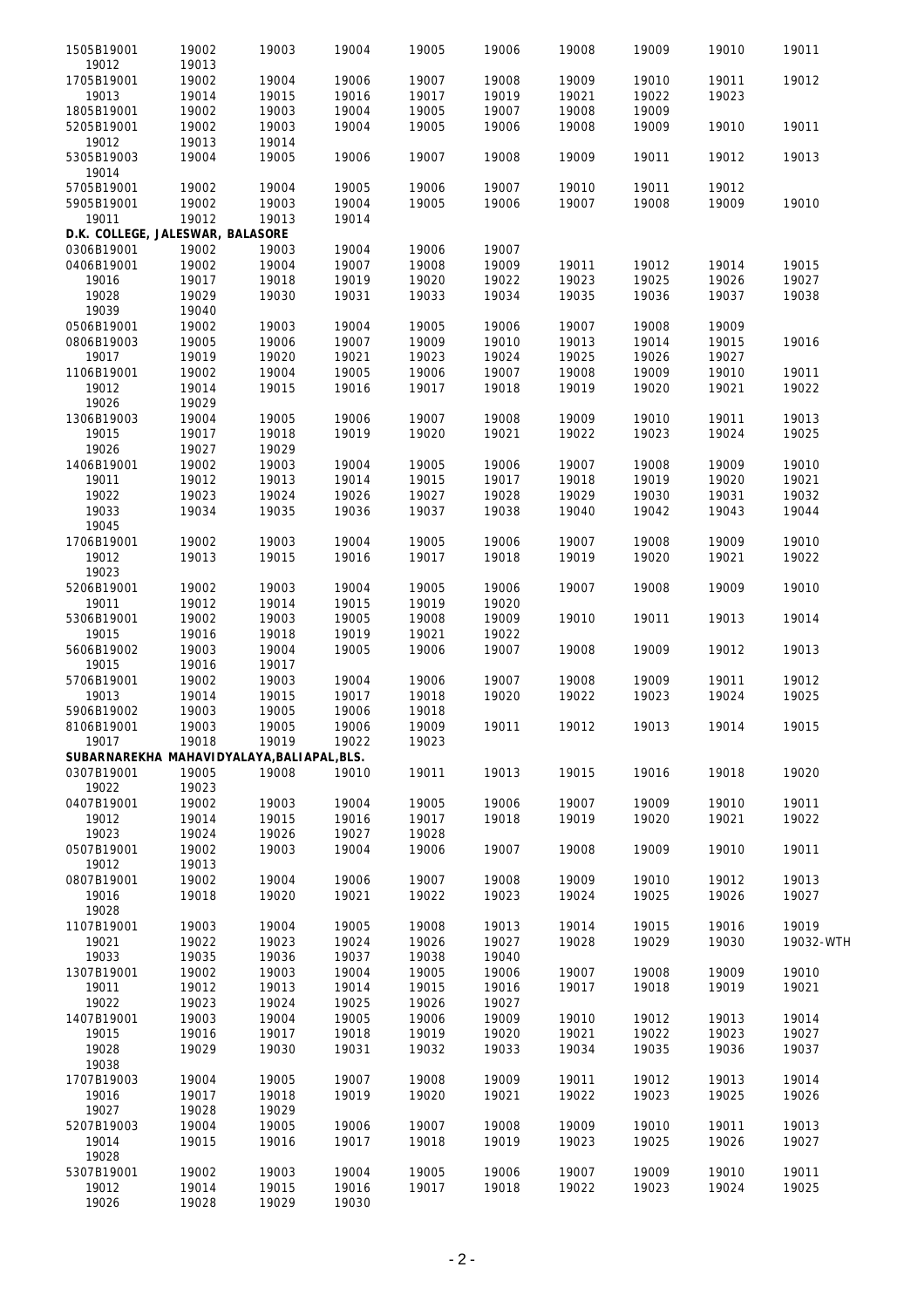| 5607B19001                              | 19002 | 19003 | 19004 | 19005 | 19006 | 19007 | 19008 | 19009 | 19010 |
|-----------------------------------------|-------|-------|-------|-------|-------|-------|-------|-------|-------|
| 19011                                   | 19012 | 19014 | 19015 | 19016 | 19017 | 19018 | 19019 | 19020 |       |
| 5707B19001                              | 19002 | 19003 | 19004 | 19005 | 19007 | 19008 | 19010 | 19012 | 19013 |
| 19014                                   | 19015 | 19016 | 19017 | 19018 | 19021 | 19022 | 19023 | 19024 | 19025 |
|                                         |       |       |       |       |       |       |       |       |       |
| 19026                                   | 19027 | 19028 | 19029 | 19030 | 19031 | 19032 | 19033 | 19034 | 19035 |
| 19036                                   | 19037 | 19038 | 19039 | 19040 |       |       |       |       |       |
| 5907B19001                              | 19002 | 19004 | 19005 | 19006 | 19009 | 19010 | 19012 | 19014 | 19015 |
| 19016                                   | 19017 | 19018 | 19020 | 19021 | 19022 | 19023 | 19024 | 19027 |       |
| 8107B19001                              | 19002 | 19004 | 19005 | 19006 | 19007 | 19008 | 19009 | 19010 | 19011 |
| 19012                                   | 19014 | 19015 |       |       |       |       |       |       |       |
| NILAMANI MAHAVIDYALAYA, RUPSA, BALASORE |       |       |       |       |       |       |       |       |       |
| 0308B19001                              | 19003 | 19004 | 19005 | 19006 | 19007 | 19008 | 19010 | 19011 | 19012 |
| 19015                                   | 19018 | 19019 | 19021 |       |       |       |       |       |       |
| 0408B19002-WTH 19003                    |       | 19004 | 19005 | 19006 | 19007 | 19008 | 19009 | 19011 | 19013 |
| 19014                                   |       |       | 19017 |       |       |       |       |       |       |
|                                         | 19015 | 19016 |       | 19018 | 19019 | 19020 | 19021 | 19022 | 19025 |
| 19026                                   | 19027 | 19028 | 19029 | 19030 | 19031 |       |       |       |       |
| 0508B19001                              | 19003 | 19004 | 19005 | 19006 | 19007 | 19008 | 19009 | 19010 | 19011 |
| 19013                                   |       |       |       |       |       |       |       |       |       |
| 0808B19001                              | 19002 | 19003 | 19005 | 19006 | 19008 | 19009 | 19011 | 19012 | 19013 |
| 19015                                   | 19016 | 19017 | 19018 | 19019 | 19021 | 19024 | 19025 | 19027 | 19029 |
| 19030                                   |       |       |       |       |       |       |       |       |       |
| 1108B19001                              | 19002 | 19003 | 19004 | 19005 | 19006 | 19007 | 19008 | 19009 | 19010 |
| 19011                                   | 19012 | 19013 | 19014 | 19015 | 19016 | 19017 | 19018 | 19019 | 19021 |
| 19022                                   | 19023 | 19024 | 19025 | 19026 | 19028 |       |       |       |       |
|                                         |       |       |       |       |       |       |       |       |       |
| 1408B19001                              | 19002 | 19003 | 19004 | 19005 | 19006 | 19007 | 19008 | 19009 | 19010 |
| 19011                                   | 19012 | 19013 | 19014 | 19015 | 19018 | 19019 | 19020 | 19021 | 19022 |
| 19023                                   | 19025 | 19026 | 19027 | 19028 | 19029 | 19030 |       |       |       |
| 1708B19003                              | 19004 | 19005 | 19007 | 19009 | 19010 | 19011 | 19013 | 19014 | 19015 |
| 19016                                   | 19017 | 19018 | 19019 | 19020 | 19022 | 19023 |       |       |       |
| 2 08B19001                              | 19002 | 19003 |       |       |       |       |       |       |       |
| 5208B19001                              | 19003 | 19004 | 19005 | 19006 | 19007 | 19008 | 19009 | 19010 | 19011 |
| 19013                                   | 19014 | 19015 | 19017 | 19019 | 19020 |       |       |       |       |
| 5308B19001                              | 19002 | 19004 | 19005 | 19007 | 19008 | 19009 | 19011 |       |       |
| 5608B19001                              | 19003 | 19004 | 19005 | 19006 | 19007 | 19008 | 19009 | 19010 | 19011 |
|                                         |       | 19015 |       |       |       |       |       |       |       |
| 19012                                   | 19013 |       |       |       |       |       |       |       |       |
| 5708B19002                              | 19003 | 19004 | 19005 | 19006 | 19007 | 19008 | 19009 | 19010 | 19011 |
| 19012                                   | 19014 | 19015 | 19016 | 19017 | 19018 | 19019 | 19020 | 19021 | 19022 |
| 19024                                   | 19025 | 19026 | 19027 | 19029 |       |       |       |       |       |
| 5908B19002                              | 19003 | 19004 | 19006 | 19008 | 19009 | 19010 | 19011 | 19012 | 19013 |
| 19014                                   | 19015 | 19016 | 19017 | 19018 | 19019 | 19020 | 19023 | 19024 | 19025 |
| 19027                                   | 19028 |       |       |       |       |       |       |       |       |
| L.N. MAHAVIDYALAYA, JAMSULI, BALASORE   |       |       |       |       |       |       |       |       |       |
| 0309B19001                              | 19004 | 19006 | 19007 | 19010 | 19013 | 19014 | 19016 | 19017 | 19019 |
| 19020                                   | 19021 | 19022 | 19023 | 19024 | 19025 | 19027 | 19029 | 19030 | 19031 |
| 19032                                   | 19033 | 19034 | 19036 | 19037 | 19038 |       |       |       |       |
|                                         |       |       | 19005 | 19006 |       |       |       | 19010 |       |
| 0409B19001                              | 19003 | 19004 |       |       | 19007 | 19008 | 19009 |       | 19011 |
| 19013                                   | 19016 | 19017 | 19018 | 19020 | 19021 | 19023 | 19024 | 19025 | 19027 |
| 19028                                   | 19030 | 19031 | 19032 | 19033 | 19034 | 19035 | 19036 | 19037 | 19038 |
| 19039                                   | 19040 | 19041 | 19042 | 19043 | 19044 | 19045 | 19046 | 19047 |       |
| 0809B19001                              | 19002 | 19004 | 19005 | 19006 | 19007 | 19009 | 19010 | 19011 | 19012 |
| 19013                                   | 19014 | 19015 | 19016 | 19018 | 19019 | 19020 | 19021 | 19023 | 19026 |
| 19028                                   | 19030 | 19031 | 19032 | 19034 | 19035 | 19036 | 19037 | 19038 | 19041 |
| 1309B19001                              | 19002 | 19003 | 19004 | 19007 | 19008 | 19009 | 19011 | 19012 | 19014 |
| 19015                                   | 19016 | 19017 | 19018 | 19019 | 19020 | 19021 |       |       |       |
| 1409B19002                              | 19003 | 19004 | 19005 | 19006 | 19007 | 19008 | 19009 | 19010 | 19011 |
|                                         |       |       |       |       |       |       |       |       | 19023 |
| 19012                                   | 19013 | 19014 | 19016 | 19018 | 19019 | 19020 | 19021 | 19022 |       |
| 19024                                   | 19025 | 19026 | 19027 | 19028 | 19029 | 19030 | 19032 | 19033 | 19035 |
| 19037                                   | 19038 | 19039 | 19040 | 19041 | 19042 | 19043 | 19044 | 19045 |       |
| 1709B19001                              | 19002 | 19003 | 19005 | 19006 | 19007 | 19008 | 19011 | 19012 | 19014 |
| 19015                                   | 19016 | 19017 | 19018 | 19019 | 19020 | 19024 | 19025 | 19026 | 19027 |
| 19028                                   | 19029 | 19030 | 19032 | 19033 | 19034 | 19036 | 19037 | 19038 | 19039 |
| 19040                                   | 19041 |       |       |       |       |       |       |       |       |
| 5209B19001                              | 19002 | 19004 | 19005 | 19006 | 19008 | 19009 | 19010 | 19011 | 19012 |
| 19015                                   | 19016 | 19017 | 19018 | 19019 | 19020 | 19021 | 19022 |       |       |
| 5309B19001                              | 19002 | 19003 | 19004 | 19006 | 19008 | 19010 | 19011 | 19013 |       |
|                                         |       |       |       |       |       |       |       |       |       |
| 5609B19001                              | 19002 | 19003 | 19004 | 19005 | 19006 | 19007 | 19008 | 19009 | 19010 |
| 19011                                   | 19012 | 19013 | 19014 | 19015 | 19016 | 19017 | 19018 | 19019 | 19020 |
| 19021                                   |       |       |       |       |       |       |       |       |       |
| 5709B19001                              | 19003 | 19005 | 19006 | 19007 | 19008 | 19009 | 19010 | 19011 | 19012 |
| 19013                                   | 19014 | 19015 | 19016 | 19017 | 19019 | 19021 |       |       |       |
| 5909B19001                              | 19002 | 19003 | 19004 | 19005 | 19007 | 19009 | 19013 | 19015 | 19016 |
| 19017                                   | 19018 | 19019 | 19021 | 19022 |       |       |       |       |       |
| Dr. J.N. COLLEGE, RASALPUR, BALASORE    |       |       |       |       |       |       |       |       |       |
| 0310B19001                              | 19003 | 19004 | 19006 | 19007 | 19008 | 19010 | 19011 | 19012 | 19017 |
| 19018                                   | 19019 | 19020 | 19021 |       |       |       |       |       |       |
|                                         |       |       |       |       |       |       |       |       |       |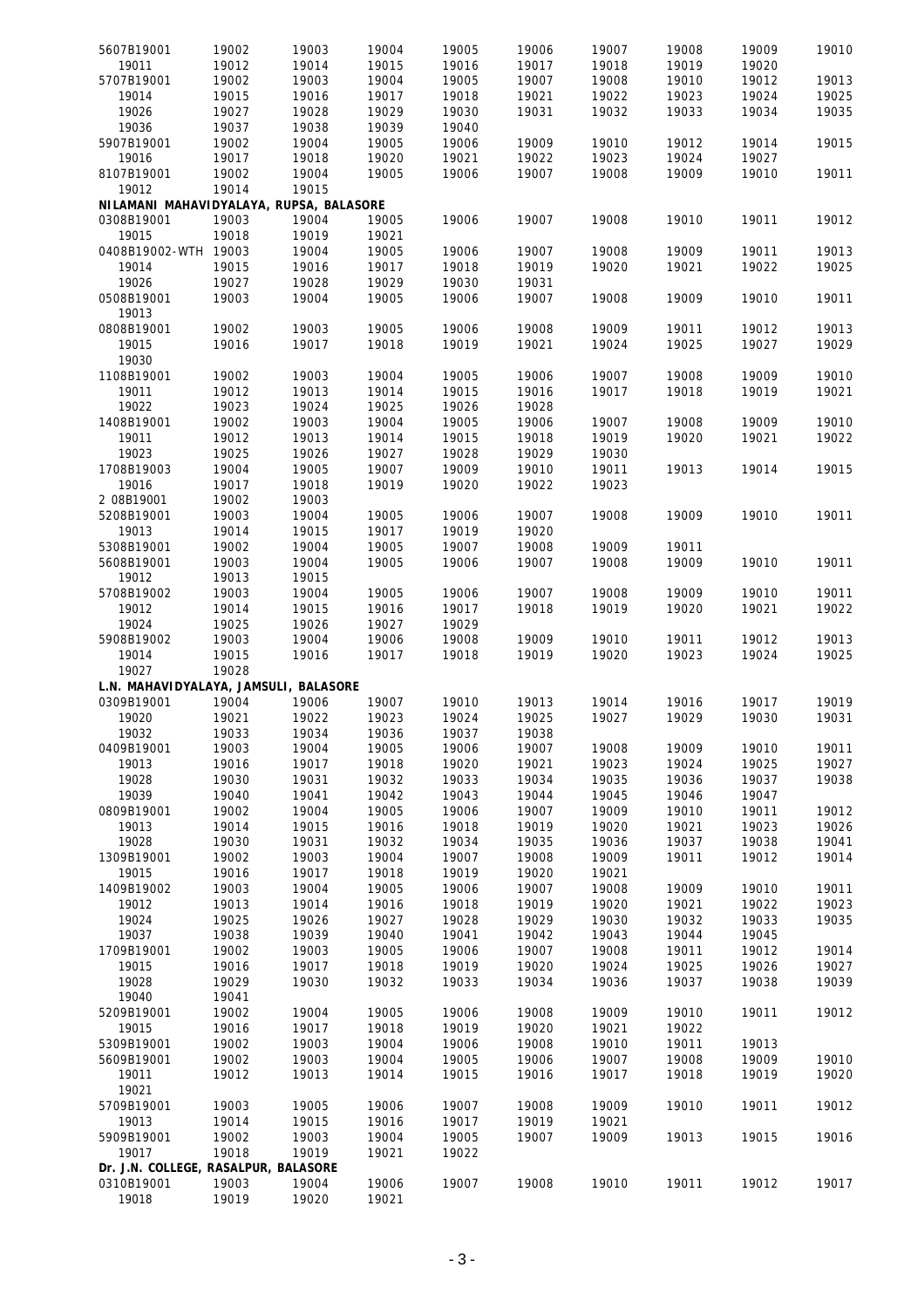| 0510B19001                               | 19003 | 19004           | 19005 | 19006 | 19010 | 19011           | 19012 | 19013 | 19014 |
|------------------------------------------|-------|-----------------|-------|-------|-------|-----------------|-------|-------|-------|
|                                          |       |                 |       |       |       |                 |       |       |       |
| 0810B19001                               | 19002 | 19005           | 19006 | 19007 | 19008 | 19010           | 19011 | 19012 | 19014 |
| 19015                                    | 19016 | 19018           | 19019 | 19020 | 19021 | 19022           | 19023 |       |       |
| 1110B19001                               | 19002 | 19005           | 19006 | 19007 | 19008 | 19009           | 19011 | 19012 | 19013 |
| 19014                                    | 19015 | 19016           | 19017 | 19019 | 19020 | 19021           | 19022 |       |       |
| 1310B19001                               | 19002 | 19003           | 19004 | 19005 | 19006 | 19007           | 19008 | 19009 | 19010 |
| 19012                                    | 19013 | 19014           | 19016 | 19018 | 19019 | 19020           | 19021 | 19022 |       |
|                                          |       |                 |       |       |       |                 |       |       |       |
| 1410B19001                               | 19002 | 19003           | 19004 | 19006 | 19007 | 19009           | 19010 | 19011 | 19012 |
| 19013                                    | 19014 | 19015           | 19016 | 19018 | 19019 | 19020           | 19021 |       |       |
| 1710B19001                               | 19002 | 19003           | 19005 | 19006 | 19007 | 19008           | 19009 | 19011 | 19012 |
| 19013                                    | 19014 | 19015           | 19016 | 19017 | 19018 | 19019           | 19020 | 19021 | 19022 |
| 5210B19001                               | 19002 | 19003           | 19004 | 19005 | 19006 | 19007           | 19008 | 19009 | 19010 |
| 19011                                    | 19012 | 19013           | 19014 | 19015 | 19016 | 19017           | 19018 | 19019 | 19021 |
|                                          |       |                 |       |       |       |                 |       |       |       |
| 19022                                    | 19023 | 19024           | 19025 | 19026 | 19027 |                 |       |       |       |
| 5310B19001                               | 19002 | 19003           | 19004 | 19005 | 19006 | 19007           | 19008 | 19009 | 19010 |
| 19011                                    | 19012 | 19013           | 19014 | 19016 | 19017 | 19018           | 19019 | 19020 | 19021 |
| 5610B19001                               | 19002 | 19003           | 19004 | 19005 | 19006 | 19008           | 19009 | 19010 | 19011 |
| 19013                                    |       |                 |       |       |       |                 |       |       |       |
| 5710B19001                               | 19002 | 19003           | 19004 | 19006 | 19007 | 19008           | 19009 | 19010 | 19011 |
|                                          |       |                 |       |       |       |                 |       |       |       |
| 19013                                    | 19014 | 19015           | 19016 | 19017 | 19018 | 19019           | 19020 | 19021 | 19022 |
| 5910B19001                               | 19002 | 19003           | 19004 | 19005 | 19006 | 19007           | 19008 | 19009 | 19012 |
| 19014                                    | 19015 | 19016           | 19017 | 19018 | 19019 | 19020           | 19021 | 19022 | 19023 |
| 19024                                    | 19025 | 19026           | 19027 |       |       |                 |       |       |       |
| 8110B19001                               | 19002 | 19003           | 19005 | 19006 | 19007 |                 |       |       |       |
| NILAGIRI COLLEGE, NILAGIRI, BALASORE     |       |                 |       |       |       |                 |       |       |       |
|                                          |       |                 |       |       |       |                 |       |       |       |
| 1 11B19001                               | 19002 | 19003           | 19004 | 19005 | 19007 | 19008           | 19009 | 19010 | 19011 |
| 19012                                    | 19014 | 19015           | 19016 | 19018 | 19019 | 19020           | 19021 | 19023 | 19024 |
| 19025                                    |       |                 |       |       |       |                 |       |       |       |
| 0311B19001                               | 19002 | 19003           | 19004 | 19005 | 19006 | 19008           | 19009 | 19010 | 19013 |
| 19015                                    | 19016 | 19017           | 19019 | 19021 | 19022 | 19023           | 19024 | 19025 | 19026 |
|                                          |       |                 |       |       |       |                 |       |       |       |
| 19027                                    | 19028 | 19029           |       |       |       |                 |       |       |       |
| 0511B19001                               | 19002 | 19004           | 19005 | 19006 | 19008 | 19011           | 19012 |       |       |
| 0811B19001                               | 19002 | 19003           | 19004 | 19005 | 19006 | 19007           | 19008 | 19009 | 19010 |
| 19011                                    | 19014 |                 |       |       |       |                 |       |       |       |
| 1111B19001                               | 19002 | 19004           | 19005 | 19006 | 19007 | 19008           | 19009 | 19010 | 19011 |
| 19012                                    | 19013 | 19014-WTH 19015 |       | 19016 | 19018 | 19019-WTH 19021 |       | 19022 | 19023 |
|                                          |       |                 | 19030 |       |       |                 |       |       |       |
| 19025                                    | 19028 | 19029           |       |       |       |                 |       |       |       |
| 1311B19001                               | 19004 | 19005           | 19006 | 19007 | 19008 | 19009           | 19010 | 19011 | 19012 |
| 19013                                    | 19014 | 19015           | 19016 |       |       |                 |       |       |       |
| 1411B19002                               | 19003 | 19005           | 19006 | 19007 | 19008 | 19009           | 19010 | 19011 | 19014 |
| 19015                                    | 19016 | 19017           | 19018 | 19019 | 19021 | 19022           | 19023 | 19024 | 19025 |
| 19026                                    | 19027 |                 |       |       |       |                 |       |       |       |
|                                          |       |                 |       |       |       |                 |       |       |       |
| 1711B19001                               | 19002 | 19003           | 19005 | 19006 | 19007 | 19008           | 19009 | 19010 | 19011 |
| 19012                                    | 19013 |                 |       |       |       |                 |       |       |       |
| 5211B19002                               | 19003 | 19004           | 19005 | 19006 | 19007 | 19008           | 19009 | 19010 | 19011 |
| 19012                                    | 19013 | 19015           | 19017 | 19019 | 19020 | 19021           | 19022 | 19023 | 19024 |
| 19025                                    | 19026 | 19027           | 19028 | 19029 | 19030 | 19031           |       |       |       |
| 5311B19001                               | 19002 | 19003           | 19004 | 19005 | 19006 | 19007           | 19008 | 19009 | 19011 |
| 19012                                    | 19013 | 19014           | 19015 | 19016 | 19017 | 19018           | 19019 | 19020 | 19021 |
|                                          |       |                 |       |       |       |                 |       |       |       |
| 19022                                    | 19023 | 19024           | 19025 | 19026 | 19027 |                 |       |       |       |
| 5611B19001                               | 19002 | 19003           | 19004 | 19005 | 19006 | 19007           | 19008 | 19009 | 19010 |
| 19012                                    | 19013 | 19014           | 19016 | 19017 | 19018 | 19019           | 19021 | 19023 | 19024 |
| 19026                                    | 19028 |                 |       |       |       |                 |       |       |       |
| 5711B19001                               | 19002 | 19003           | 19004 | 19005 | 19006 | 19008           | 19009 | 19010 | 19011 |
|                                          |       |                 |       |       |       |                 |       |       |       |
| 19012                                    | 19013 | 19014           | 19015 | 19017 | 19018 | 19019           | 19020 | 19021 | 19022 |
| 19023                                    | 19024 | 19025           | 19026 | 19027 | 19028 | 19029           |       |       |       |
| 5911B19001                               | 19002 | 19003           | 19004 | 19005 | 19007 | 19008           | 19009 | 19012 | 19013 |
| 19014                                    | 19015 | 19017           | 19018 | 19019 | 19020 | 19022           | 19023 | 19024 | 19026 |
| 19027                                    | 19028 | 19029           | 19030 |       |       |                 |       |       |       |
| 8111B19003                               | 19006 | 19007           | 19008 | 19009 | 19011 | 19012           | 19013 | 19015 | 19016 |
| 19018                                    | 19020 | 19021           | 19022 | 19023 | 19024 | 19026           |       |       |       |
|                                          |       |                 |       |       |       |                 |       |       |       |
| BELABHUMI MAHAVIDYALAYA, AVANA, BALASORE |       |                 |       |       |       |                 |       |       |       |
| 0412B19001                               | 19003 | 19005           | 19006 | 19007 | 19008 | 19009           | 19010 | 19011 | 19012 |
| 19013                                    | 19014 | 19015           | 19016 | 19017 | 19018 | 19019           | 19024 | 19025 | 19026 |
| 19027                                    | 19028 | 19030           | 19031 | 19032 |       |                 |       |       |       |
| 0812B19002                               | 19003 | 19005           | 19006 | 19007 | 19008 | 19009           | 19010 | 19011 | 19013 |
| 19014                                    | 19017 | 19018           | 19019 | 19021 | 19022 | 19024           |       |       |       |
|                                          |       |                 |       |       |       |                 |       |       |       |
| 1112B19001                               | 19002 | 19003           | 19005 | 19006 | 19007 | 19008           | 19009 | 19010 | 19011 |
| 19012                                    | 19013 | 19014           | 19015 | 19016 | 19017 | 19018           | 19019 | 19020 | 19021 |
| 19022                                    | 19023 | 19024           | 19025 | 19027 | 19028 | 19029           | 19030 |       |       |
| 1412B19001                               | 19003 | 19005           | 19006 | 19008 | 19009 | 19010           | 19011 | 19012 | 19013 |
| 19014                                    | 19017 | 19018           | 19019 | 19021 | 19022 | 19023           | 19027 | 19028 | 19029 |
| 19030                                    | 19031 |                 |       |       |       |                 |       |       |       |
|                                          |       |                 |       |       |       | 19007           |       |       |       |
| 1712B19001                               | 19002 | 19003           | 19004 | 19005 | 19006 |                 | 19008 |       |       |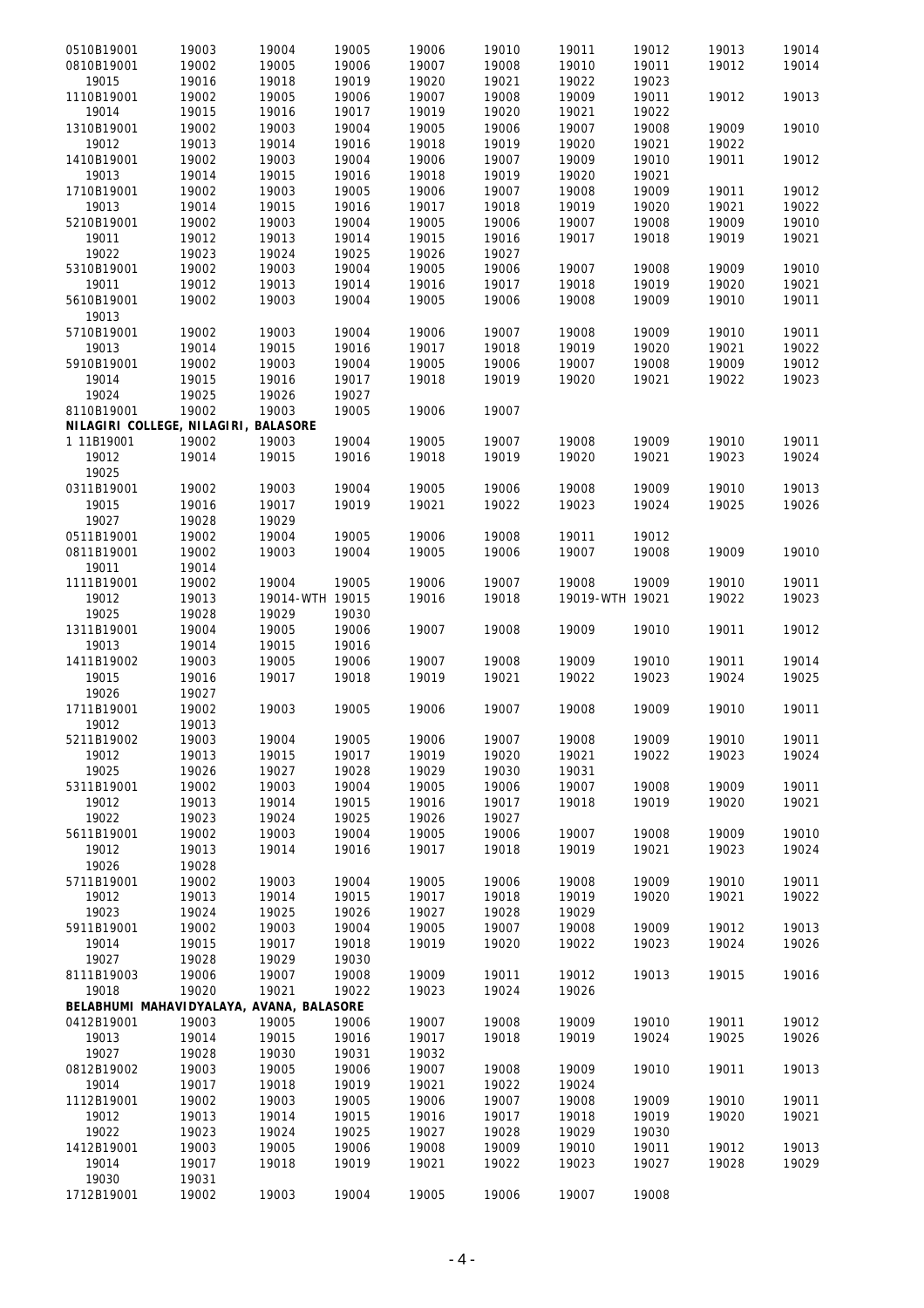| SWARNACHUDA COLLEGE, MITRAPUR, BALASORE |       |       |       |       |       |       |                 |       |       |
|-----------------------------------------|-------|-------|-------|-------|-------|-------|-----------------|-------|-------|
| 1 13B19001                              | 19003 | 19004 | 19006 | 19009 |       |       |                 |       |       |
| 0313B19002                              | 19003 | 19004 | 19005 | 19006 | 19007 | 19008 | 19009           | 19011 | 19013 |
| 19014                                   |       |       |       |       |       |       |                 |       |       |
| 0513B19001                              | 19002 | 19003 | 19004 | 19005 | 19007 | 19008 | 19009           | 19010 | 19011 |
| 0813B19001                              | 19003 | 19004 | 19006 | 19007 | 19008 | 19010 | 19011           | 19012 | 19013 |
| 19014                                   |       |       |       |       |       |       |                 |       |       |
| 1113B19001                              | 19002 | 19003 | 19004 | 19005 | 19006 | 19007 | 19008           | 19009 | 19011 |
| 19013                                   | 19014 | 19015 | 19016 | 19017 | 19018 | 19019 | 19020           | 19021 | 19022 |
| 19023                                   |       |       |       |       |       |       |                 |       |       |
| 1313B19003                              | 19004 | 19005 | 19006 | 19007 | 19008 |       |                 |       |       |
| 1413B19001                              | 19002 | 19003 | 19004 | 19005 | 19006 | 19007 | 19008           | 19009 | 19010 |
| 19011                                   | 19014 | 19015 | 19016 |       |       |       |                 |       |       |
| 1713B19001                              | 19002 | 19003 | 19006 | 19007 | 19008 | 19010 | 19011           | 19012 | 19013 |
| 19014                                   |       |       |       |       |       |       |                 |       |       |
|                                         |       |       |       |       |       |       |                 |       |       |
| 5213B19001                              | 19002 | 19003 | 19004 | 19005 | 19006 | 19007 | 19008           | 19010 | 19011 |
| 19012                                   | 19013 | 19015 | 19017 | 19018 | 19019 | 19020 |                 |       |       |
| 5313B19001                              | 19002 | 19003 | 19005 | 19006 | 19007 | 19008 | 19009           | 19010 |       |
| 5613B19001                              | 19002 | 19003 | 19004 | 19005 | 19006 |       |                 |       |       |
| 5713B19001                              | 19002 | 19003 | 19004 | 19005 | 19006 | 19007 | 19008           | 19009 | 19010 |
| 19011                                   | 19012 | 19013 | 19014 | 19015 | 19016 | 19017 | 19019           | 19020 | 19022 |
| 19023                                   | 19024 | 19026 | 19028 | 19029 | 19030 | 19032 | 19033           |       |       |
| 5913B19001                              | 19002 | 19003 | 19004 | 19005 | 19006 | 19008 | 19010           | 19011 | 19012 |
| 19013                                   | 19014 | 19015 | 19016 | 19017 |       |       |                 |       |       |
| H.K. MAHATAB COLLEGE, KUPARI, BALASORE  |       |       |       |       |       |       |                 |       |       |
| 0314B19002                              | 19004 | 19005 | 19006 | 19008 | 19010 | 19011 | 19012           | 19014 | 19015 |
| 19016                                   |       |       |       |       |       |       |                 |       |       |
| 0414B19001                              | 19002 | 19003 | 19004 | 19005 | 19007 | 19008 | 19009           | 19012 | 19014 |
| 19015                                   | 19016 | 19017 | 19018 | 19019 | 19020 | 19021 | 19022           | 19023 | 19024 |
| 0514B19001                              | 19002 | 19004 | 19005 | 19008 | 19009 | 19011 | 19012           | 19014 | 19016 |
|                                         |       |       |       |       |       |       |                 |       |       |
| 19017                                   |       |       |       |       |       |       |                 |       |       |
| 0814B19001                              | 19006 | 19009 | 19010 | 19011 | 19012 | 19013 | 19014           | 19016 |       |
| 1114B19001                              | 19002 | 19003 | 19006 | 19007 | 19008 | 19010 | 19011           | 19012 | 19013 |
| 19015                                   |       |       |       |       |       |       |                 |       |       |
| 1314B19001                              | 19002 | 19003 | 19004 | 19005 | 19006 | 19007 | 19008           | 19009 | 19011 |
| 19012                                   | 19013 | 19014 | 19015 | 19016 | 19017 | 19018 | 19020           | 19021 | 19022 |
| 19024                                   |       |       |       |       |       |       |                 |       |       |
| 1414B19001                              | 19002 | 19003 | 19004 | 19005 | 19007 | 19008 | 19009           | 19012 | 19013 |
| 19014                                   | 19015 | 19016 |       |       |       |       |                 |       |       |
| 5214B19002                              | 19003 | 19004 | 19005 | 19006 | 19007 | 19008 | 19009           | 19010 | 19011 |
| 19012                                   | 19013 | 19014 | 19015 | 19016 | 19017 | 19018 | 19019           | 19020 | 19021 |
| 19022                                   | 19023 | 19024 | 19025 | 19026 | 19027 | 19028 | 19029           | 19030 | 19031 |
| 5314B19001                              | 19002 | 19003 | 19004 | 19005 | 19007 | 19008 | 19009           | 19010 | 19011 |
| 19012                                   | 19013 | 19014 | 19015 | 19017 | 19018 | 19019 | 19020           |       |       |
|                                         |       |       |       |       |       |       |                 |       |       |
| 5614B19001                              | 19002 | 19003 | 19004 | 19005 | 19006 | 19007 | 19008           | 19010 | 19011 |
| 19012                                   | 19013 | 19015 |       |       |       |       |                 |       |       |
| 5714B19001                              | 19002 | 19003 | 19005 | 19006 | 19007 | 19008 | 19009           | 19010 | 19011 |
| 19012                                   | 19013 | 19014 | 19015 | 19017 | 19019 | 19020 | 19021           |       |       |
| 5914B19001                              | 19002 | 19003 | 19004 | 19006 | 19007 | 19008 | 19009           | 19010 | 19011 |
| 19012                                   | 19013 | 19014 | 19015 | 19016 | 19017 | 19018 | 19019           | 19020 | 19021 |
| 19022                                   | 19024 | 19025 | 19026 | 19027 | 19028 | 19030 | 19031           |       |       |
| SARASWATA MAHAVIDYALAYA, ANANTPUR, BLS. |       |       |       |       |       |       |                 |       |       |
| 0315B19001                              | 19002 | 19003 | 19004 | 19005 | 19006 | 19007 | 19008           | 19011 | 19012 |
| 19013                                   | 19014 | 19015 |       |       |       |       |                 |       |       |
| 0415B19001                              | 19002 | 19003 | 19004 | 19007 | 19008 | 19009 | 19010           | 19011 | 19012 |
| 19013                                   | 19014 | 19015 | 19016 | 19017 | 19018 | 19019 | 19020           | 19021 | 19022 |
| 0515B19002                              | 19003 | 19004 | 19005 |       |       |       |                 |       |       |
| 0815B19001                              | 19002 | 19003 | 19004 | 19006 | 19007 | 19008 | 19009           | 19010 | 19012 |
|                                         |       |       |       |       |       |       |                 |       |       |
| 19013                                   | 19014 | 19015 | 19016 |       |       |       |                 |       |       |
| 1115B19001                              | 19003 | 19004 | 19005 | 19006 | 19007 | 19008 | 19009           | 19010 | 19011 |
| 19012                                   | 19013 | 19014 | 19015 | 19017 | 19018 | 19019 | 19020           | 19022 | 19024 |
| 19025                                   | 19028 | 19029 | 19030 | 19031 | 19032 |       |                 |       |       |
| 1315B19001                              | 19002 | 19003 | 19004 | 19005 |       |       |                 |       |       |
| 1415B19001                              | 19002 | 19004 | 19005 | 19006 | 19008 | 19009 | 19010           | 19011 | 19012 |
| 19013                                   | 19014 | 19015 | 19016 | 19017 | 19018 | 19019 | 19020           | 19021 | 19022 |
| 19024                                   | 19025 | 19026 | 19027 | 19028 | 19029 | 19030 | 19031           | 19032 |       |
| 1715B19001                              | 19002 | 19003 | 19004 | 19006 | 19007 | 19008 | 19010           | 19011 | 19012 |
| 19013                                   | 19014 | 19016 | 19017 | 19018 | 19020 | 19022 |                 |       |       |
| 5215B19001                              | 19002 | 19003 | 19004 | 19005 | 19006 | 19007 | 19008-WTH 19010 |       | 19012 |
| 19013                                   | 19014 | 19015 | 19016 | 19017 | 19018 | 19019 | 19020           | 19021 | 19023 |
| 19024                                   | 19025 | 19026 | 19027 | 19028 | 19029 |       |                 |       |       |
| 5315B19001                              | 19002 | 19003 | 19006 | 19007 | 19008 | 19009 | 19010           | 19011 | 19012 |
|                                         |       |       |       |       |       |       |                 |       |       |
| 19013                                   | 19014 | 19015 | 19016 | 19017 | 19018 | 19019 | 19020           |       |       |
| 5615B19002                              | 19003 | 19004 | 19005 | 19006 | 19007 | 19008 | 19009           | 19010 | 19011 |
| 19012                                   | 19013 | 19014 |       |       |       |       |                 |       |       |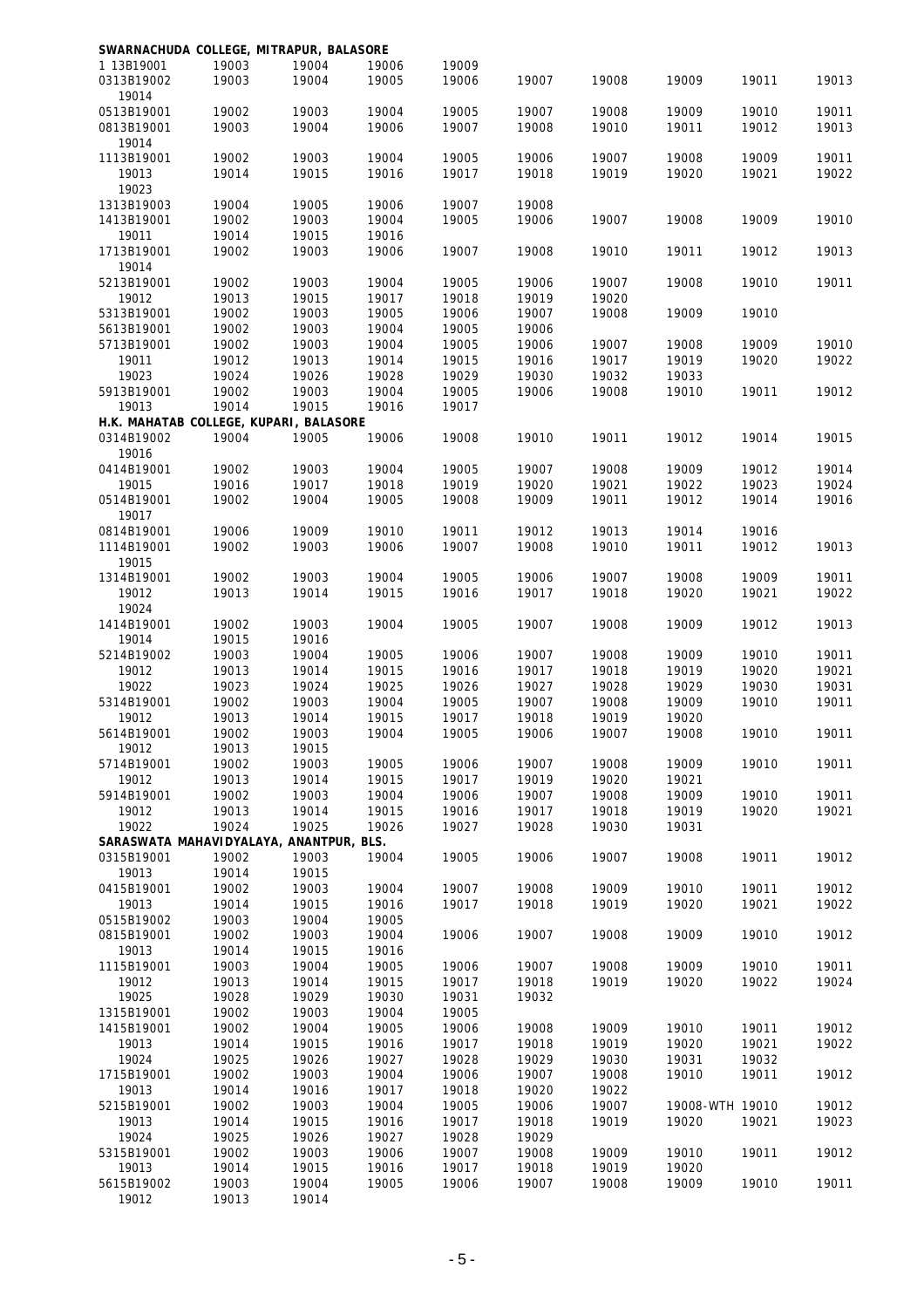| 5715B19001                            | 19003 | 19004 | 19006 | 19007 | 19008 | 19009 | 19010 | 19011 | 19012 |
|---------------------------------------|-------|-------|-------|-------|-------|-------|-------|-------|-------|
|                                       | 19014 | 19015 |       | 19018 | 19019 | 19020 |       |       |       |
| 19013                                 |       |       | 19016 |       |       |       |       |       |       |
| 5915B19001                            | 19003 | 19004 | 19005 | 19006 | 19007 | 19008 | 19011 | 19012 | 19013 |
| 19014                                 | 19015 | 19016 | 19017 | 19019 | 19020 | 19021 | 19022 | 19023 | 19024 |
| 19025                                 | 19026 | 19027 | 19029 | 19030 |       |       |       |       |       |
| 8115B19001                            | 19003 | 19004 | 19005 | 19006 | 19007 | 19008 | 19009 | 19010 | 19011 |
| 19012                                 | 19013 | 19016 | 19017 | 19020 | 19022 | 19023 | 19025 | 19026 | 19027 |
|                                       |       |       |       |       |       |       |       |       |       |
| 19028                                 | 19031 | 19033 | 19034 | 19035 | 19036 | 19037 | 19038 | 19039 | 19040 |
| 19041                                 | 19042 |       |       |       |       |       |       |       |       |
| KHAIRA COLLEGE, KHAIRA, BALASORE      |       |       |       |       |       |       |       |       |       |
| 0316B19001                            | 19002 | 19003 | 19004 | 19005 | 19006 | 19007 | 19008 | 19009 | 19010 |
| 19011                                 | 19012 | 19013 | 19014 | 19015 | 19016 | 19017 | 19019 | 19020 | 19021 |
| 19022                                 |       | 19024 | 19025 |       | 19027 | 19028 | 19029 | 19030 |       |
|                                       | 19023 |       |       | 19026 |       |       |       |       | 19031 |
| 0416B19001                            | 19002 | 19003 | 19004 | 19005 | 19006 | 19007 | 19008 | 19009 | 19010 |
| 19011                                 | 19013 | 19014 | 19015 | 19016 | 19017 | 19018 | 19019 | 19020 | 19021 |
| 19022                                 | 19023 | 19024 | 19025 | 19026 | 19027 | 19028 | 19029 | 19030 | 19031 |
| 19032                                 | 19034 | 19035 | 19036 | 19037 | 19038 | 19040 | 19041 | 19042 | 19043 |
| 19044                                 | 19045 | 19046 | 19047 | 19048 | 19049 | 19050 | 19051 |       |       |
|                                       |       |       |       |       |       |       |       |       |       |
| 0516B19001                            | 19002 | 19003 | 19005 | 19006 | 19007 | 19008 | 19009 | 19010 | 19012 |
| 19013                                 | 19014 | 19015 | 19016 | 19017 | 19018 | 19019 | 19020 | 19021 | 19022 |
| 0816B19001                            | 19002 | 19003 | 19004 | 19006 | 19007 | 19008 | 19009 | 19010 | 19012 |
| 19013                                 | 19014 | 19015 | 19016 | 19017 | 19018 | 19019 | 19020 | 19021 | 19022 |
| 19023                                 | 19024 | 19025 | 19026 | 19027 | 19028 | 19029 | 19030 | 19031 |       |
|                                       |       |       |       |       |       |       |       |       |       |
| 1116B19001                            | 19002 | 19003 | 19004 | 19006 | 19007 | 19008 | 19009 | 19010 | 19011 |
| 19012                                 | 19013 | 19014 | 19015 | 19016 | 19019 | 19020 | 19021 | 19022 | 19023 |
| 19024                                 | 19025 | 19026 | 19027 | 19028 | 19029 | 19030 | 19031 | 19033 | 19034 |
| 19035                                 | 19036 | 19037 | 19038 | 19039 | 19041 | 19042 | 19043 | 19044 | 19045 |
| 19046                                 | 19047 |       | 19049 | 19050 | 19051 |       |       | 19054 |       |
|                                       |       | 19048 |       |       |       | 19052 | 19053 |       | 19055 |
| 19056                                 | 19057 | 19058 | 19059 | 19060 |       |       |       |       |       |
| 1416B19001                            | 19002 | 19003 | 19004 | 19005 | 19006 | 19007 | 19008 | 19009 | 19010 |
| 19011                                 | 19012 | 19013 | 19014 | 19015 | 19016 | 19017 | 19018 | 19019 | 19020 |
| 19021                                 | 19022 | 19023 | 19024 | 19025 | 19026 | 19027 | 19028 | 19029 | 19030 |
|                                       |       |       |       |       |       |       |       |       |       |
| 1716B19001                            | 19003 | 19005 | 19006 | 19007 | 19008 | 19009 | 19010 | 19011 | 19013 |
| 19014                                 | 19015 | 19016 | 19017 | 19018 | 19019 | 19020 | 19021 | 19022 | 19023 |
| 5216B19001                            | 19002 | 19003 | 19004 | 19005 | 19007 | 19008 | 19009 | 19010 | 19011 |
| 19012                                 | 19013 | 19014 |       |       |       |       |       |       |       |
| 5316B19001                            | 19002 | 19003 | 19004 | 19005 | 19006 | 19007 | 19008 | 19009 | 19010 |
|                                       |       |       |       |       |       |       |       |       |       |
| 19011                                 | 19012 | 19013 | 19014 | 19015 | 19016 | 19018 | 19019 | 19020 | 19021 |
| 19022                                 | 19023 | 19025 | 19026 |       |       |       |       |       |       |
| 5616B19001                            | 19002 | 19003 | 19004 | 19005 | 19006 | 19007 | 19008 | 19009 | 19011 |
| 19012                                 | 19013 | 19014 | 19015 | 19016 | 19017 | 19018 |       |       |       |
| 5716B19001                            | 19002 | 19003 | 19005 | 19006 | 19007 | 19008 | 19009 | 19010 | 19011 |
|                                       |       |       |       |       |       |       |       |       |       |
| 19012                                 | 19013 | 19014 | 19015 | 19016 | 19017 | 19018 | 19020 | 19021 | 19023 |
| 19024                                 | 19025 | 19026 | 19027 | 19028 | 19029 | 19030 | 19031 | 19032 | 19033 |
| 19034                                 |       |       |       |       |       |       |       |       |       |
| 5916B19003                            | 19004 | 19006 | 19007 | 19008 | 19009 | 19010 | 19011 | 19012 | 19013 |
| 19014                                 |       |       |       |       |       |       |       |       |       |
|                                       |       |       |       |       |       |       |       |       |       |
| 8116B19001                            | 19002 | 19003 | 19004 | 19005 | 19007 | 19008 | 19009 | 19010 | 19011 |
| 19012                                 | 19013 | 19015 | 19016 | 19017 | 19018 | 19019 | 19020 | 19021 | 19023 |
| 19024                                 | 19025 | 19026 | 19027 | 19028 | 19029 | 19030 | 19031 | 19032 | 19033 |
| 19034                                 | 19035 | 19036 | 19037 | 19038 | 19039 | 19040 | 19041 | 19042 | 19043 |
| 19044                                 | 19045 | 19046 | 19047 | 19048 | 19049 | 19050 | 19051 | 19052 | 19053 |
|                                       |       |       |       |       |       |       |       |       |       |
| 19054                                 | 19055 | 19056 | 19057 | 19058 | 19059 | 19060 | 19061 | 19062 | 19063 |
| 19064                                 | 19065 | 19066 | 19067 | 19068 | 19070 | 19072 | 19073 | 19074 | 19075 |
| 19076                                 | 19077 | 19078 | 19079 | 19080 | 19081 | 19082 | 19083 | 19084 | 19085 |
| 19086                                 | 19087 | 19088 | 19089 | 19090 | 19091 | 19092 | 19093 | 19094 | 19096 |
| 19097                                 | 19098 | 19099 | 19100 | 19101 | 19102 | 19103 | 19104 | 19105 | 19106 |
|                                       |       |       |       |       |       |       |       |       |       |
| 19107                                 | 19108 | 19109 | 19110 | 19111 | 19113 | 19114 | 19115 | 19117 | 19118 |
| 19120                                 | 19121 | 19122 |       |       |       |       |       |       |       |
| SIDDHESWAR COLLEGE, AMARDA ROAD, BLS. |       |       |       |       |       |       |       |       |       |
| 0317B19001                            | 19002 | 19003 | 19004 | 19005 | 19006 | 19007 | 19008 | 19009 | 19010 |
| 19012                                 | 19013 | 19014 | 19015 | 19016 | 19017 | 19019 | 19020 | 19021 | 19022 |
|                                       |       |       |       |       |       |       |       |       |       |
| 19023                                 | 19024 | 19025 | 19026 | 19027 | 19028 | 19029 | 19030 | 19031 | 19032 |
| 0417B19001                            | 19002 | 19003 | 19004 | 19006 | 19007 | 19009 | 19010 | 19011 | 19012 |
| 19014                                 | 19015 | 19016 | 19017 | 19018 | 19020 | 19021 | 19022 | 19023 | 19024 |
| 19025                                 | 19027 | 19028 | 19029 | 19030 | 19032 | 19033 | 19034 | 19035 | 19036 |
| 19037                                 | 19038 | 19039 | 19040 | 19041 | 19042 | 19043 | 19044 |       |       |
|                                       |       |       |       |       |       |       |       |       |       |
| 0517B19001                            | 19002 | 19003 | 19004 | 19005 | 19006 | 19008 | 19009 | 19010 | 19011 |
| 19012                                 | 19013 | 19014 |       |       |       |       |       |       |       |
| 0817B19001                            | 19002 | 19003 | 19004 | 19005 | 19006 | 19008 | 19009 | 19010 | 19011 |
| 19013                                 | 19014 | 19015 | 19016 | 19017 | 19018 | 19022 | 19024 | 19026 | 19027 |
| 19028                                 | 19029 | 19031 | 19035 |       |       |       |       |       |       |
|                                       |       |       |       |       |       |       |       |       |       |
| 1117B19001                            | 19003 | 19005 | 19006 | 19007 | 19008 | 19010 | 19011 | 19012 | 19014 |
| 19015                                 | 19016 | 19017 | 19018 | 19021 | 19022 | 19023 | 19024 | 19025 | 19026 |
| 19027                                 | 19028 | 19029 | 19031 | 19032 | 19033 | 19034 | 19035 | 19036 | 19037 |
| 19038                                 | 19039 | 19040 | 19041 | 19042 | 19043 | 19044 | 19045 |       |       |
|                                       |       |       |       |       |       |       |       |       |       |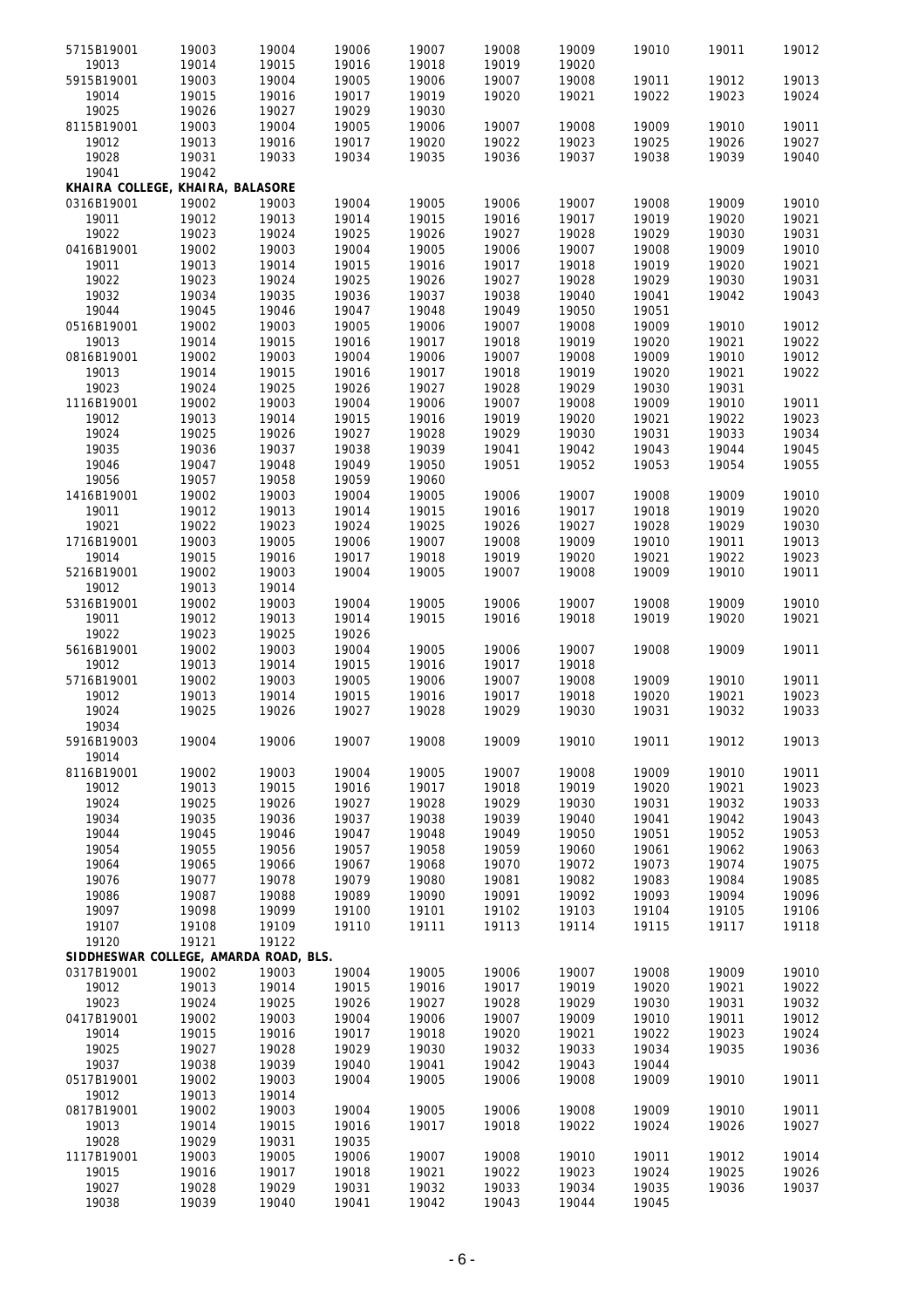| 1317B19001                           | 19002 | 19003 | 19004 | 19005 | 19008 | 19009 | 19010 | 19011           | 19012 |
|--------------------------------------|-------|-------|-------|-------|-------|-------|-------|-----------------|-------|
| 19013                                | 19014 | 19015 | 19016 | 19017 | 19018 | 19019 | 19020 | 19021           | 19022 |
| 19023                                | 19024 |       |       |       |       |       |       |                 |       |
| 1417B19001                           | 19002 | 19003 | 19004 | 19005 | 19007 | 19008 | 19009 | 19010           | 19011 |
|                                      |       |       |       |       |       |       |       |                 |       |
| 19012                                | 19013 | 19014 | 19015 | 19016 | 19017 | 19018 | 19019 | 19020           | 19021 |
| 19022                                | 19023 | 19024 | 19026 | 19027 | 19028 | 19029 | 19030 | 19031           | 19033 |
| 19034                                | 19036 | 19037 | 19038 | 19039 | 19040 | 19041 | 19042 | 19043           | 19044 |
|                                      |       |       |       |       |       |       |       |                 |       |
| 1717B19001                           | 19002 | 19003 | 19005 | 19006 | 19007 | 19008 | 19009 | 19010           | 19013 |
| 19014                                | 19015 | 19016 | 19017 | 19020 | 19021 | 19022 | 19023 |                 |       |
| 5217B19001                           | 19002 | 19003 | 19004 | 19005 | 19006 | 19007 | 19008 | 19009           | 19010 |
|                                      |       |       |       |       |       |       |       |                 |       |
| 19011                                | 19012 | 19013 | 19014 | 19015 | 19016 | 19017 | 19018 | 19019           | 19020 |
| 19021                                | 19023 | 19024 | 19025 | 19026 | 19027 | 19028 | 19029 |                 |       |
| 5317B19001                           | 19003 | 19004 | 19005 | 19006 | 19007 | 19008 | 19009 | 19011           | 19012 |
|                                      |       |       |       |       |       |       |       |                 |       |
| 19014                                | 19015 | 19016 | 19017 | 19018 | 19019 | 19020 | 19021 | 19022           | 19023 |
| 19024                                | 19025 | 19026 | 19027 | 19029 | 19030 | 19031 |       |                 |       |
|                                      |       |       |       |       |       |       |       |                 | 19010 |
| 5617B19001                           | 19002 | 19003 | 19004 | 19005 | 19006 | 19007 | 19008 | 19009           |       |
| 19011                                | 19012 | 19013 | 19014 | 19015 | 19016 | 19018 | 19020 | 19022           | 19023 |
| 19026                                | 19027 | 19028 |       |       |       |       |       |                 |       |
|                                      |       |       |       |       |       |       |       |                 |       |
| 5717B19001                           | 19004 | 19005 | 19006 | 19007 | 19008 | 19009 | 19010 | 19011           | 19012 |
| 19013                                | 19014 | 19015 | 19018 | 19020 | 19022 | 19023 | 19024 | 19025           | 19028 |
| 19029                                | 19030 |       |       |       |       |       |       |                 |       |
|                                      |       |       |       |       |       |       |       |                 |       |
| 5917B19001                           | 19002 | 19003 | 19004 | 19005 | 19006 | 19007 | 19008 | 19009           | 19011 |
| 19012                                | 19013 | 19014 | 19015 | 19016 | 19017 | 19018 | 19019 | 19021           | 19022 |
| 19023                                | 19026 | 19028 | 19029 | 19030 | 19031 | 19032 | 19033 | 19034           | 19036 |
|                                      |       |       |       |       |       |       |       |                 |       |
| 19037                                | 19039 | 19040 | 19041 | 19042 | 19043 | 19044 |       |                 |       |
| 8117B19001                           | 19002 | 19003 | 19006 | 19007 | 19008 | 19010 | 19011 | 19012           | 19013 |
| 19014                                | 19015 | 19017 | 19018 | 19019 | 19020 | 19021 | 19022 | 19023           | 19024 |
|                                      |       |       |       |       |       |       |       |                 |       |
| 19025                                | 19026 | 19027 |       |       |       |       |       |                 |       |
| GOPALPUR COLLEGE, GOPALPUR, BALASORE |       |       |       |       |       |       |       |                 |       |
| 0318B19001                           | 19002 | 19003 | 19004 | 19005 | 19006 | 19008 | 19009 | 19010           | 19011 |
|                                      |       |       |       |       |       |       |       |                 |       |
| 19012                                | 19014 | 19015 | 19016 |       |       |       |       |                 |       |
| 0418B19001                           | 19002 | 19003 | 19004 | 19005 | 19006 | 19007 | 19008 | 19009           | 19010 |
|                                      |       |       | 19014 |       |       |       |       |                 |       |
| 19011                                | 19012 | 19013 |       | 19015 | 19016 |       |       |                 |       |
| 0518B19002                           | 19003 | 19004 | 19005 | 19006 |       |       |       |                 |       |
| 0718B19001                           | 19002 | 19003 | 19004 | 19005 | 19006 | 19007 |       |                 |       |
|                                      |       |       |       |       |       |       |       |                 |       |
| 0818B19001                           | 19003 | 19006 | 19007 | 19010 | 19012 | 19013 | 19014 | 19015           | 19016 |
| 0918B19001                           | 19002 | 19003 | 19004 | 19005 | 19006 | 19008 |       |                 |       |
| 1118B19001                           | 19002 | 19003 | 19004 | 19005 | 19006 | 19007 | 19008 | 19009           | 19010 |
|                                      |       |       |       |       |       |       |       |                 |       |
| 19011                                | 19012 | 19013 | 19014 | 19015 | 19016 |       |       |                 |       |
| 1418B19001                           | 19003 | 19005 | 19006 | 19007 | 19008 | 19009 | 19010 | 19011           | 19012 |
|                                      |       |       |       |       |       |       |       |                 |       |
| 19013                                | 19015 | 19016 |       |       |       |       |       |                 |       |
| 1718B19002                           | 19003 | 19004 | 19005 | 19006 | 19008 | 19010 | 19011 | 19012           | 19013 |
| 19014                                | 19015 | 19016 |       |       |       |       |       |                 |       |
|                                      |       |       |       |       |       |       |       |                 |       |
| 1818B19001                           | 19002 | 19003 | 19004 | 19007 | 19008 |       |       |                 |       |
| 5218B19001                           | 19002 | 19005 | 19006 | 19007 | 19008 | 19009 | 19010 | 19011           | 19012 |
| 19013                                | 19014 | 19015 |       |       |       |       |       |                 |       |
|                                      |       |       |       |       |       |       |       |                 |       |
| 5318B19002                           | 19004 | 19005 | 19006 | 19007 | 19008 | 19009 | 19010 | 19011           | 19012 |
| 19013                                | 19014 | 19015 |       |       |       |       |       |                 |       |
|                                      |       |       |       |       |       |       |       |                 |       |
| 5718B19002                           | 19003 | 19004 | 19005 | 19006 | 19008 | 19009 | 19011 | 19012           | 19013 |
| 19014                                | 19015 |       |       |       |       |       |       |                 |       |
| 5918B19001                           | 19002 | 19003 | 19004 | 19006 | 19008 | 19010 | 19011 | 19012           | 19013 |
|                                      |       |       |       |       |       |       |       |                 |       |
| 8118B19001                           | 19002 | 19003 | 19004 | 19007 | 19008 | 19009 | 19011 | 19012           | 19014 |
| 19017                                | 19018 | 19020 | 19021 | 19022 | 19024 | 19026 | 19027 | 19028-WTH 19029 |       |
| 19032                                | 19033 | 19034 | 19035 | 19036 |       |       |       |                 |       |
|                                      |       |       |       |       |       |       |       |                 |       |
| R.I.H.S., BHOGARAI, BALASORE         |       |       |       |       |       |       |       |                 |       |
| 0319B19001                           | 19002 | 19003 | 19004 | 19005 | 19006 | 19007 | 19008 | 19010           | 19011 |
| 19012                                | 19013 | 19015 | 19016 | 19017 | 19018 | 19019 | 19020 | 19022           | 19024 |
|                                      |       |       |       |       |       |       |       |                 |       |
| 19025                                | 19026 | 19027 | 19028 | 19029 | 19030 | 19032 | 19033 | 19034           | 19035 |
| 19036                                | 19038 |       |       |       |       |       |       |                 |       |
| 0419B19001                           | 19002 | 19003 | 19004 | 19005 | 19006 | 19007 | 19009 | 19011           | 19012 |
|                                      |       |       |       |       |       |       |       |                 |       |
| 19013                                | 19014 | 19015 | 19016 | 19018 | 19019 | 19020 | 19021 | 19022           | 19023 |
| 19025                                | 19026 | 19027 | 19029 | 19030 | 19031 | 19032 | 19033 | 19035           | 19036 |
| 19037                                | 19038 |       |       |       |       |       |       |                 |       |
|                                      |       |       |       |       |       |       |       |                 |       |
| 0519B19001                           | 19002 | 19003 | 19004 | 19005 | 19007 | 19009 | 19010 | 19012           | 19013 |
| 19014                                | 19015 | 19018 | 19019 | 19020 | 19022 | 19024 |       |                 |       |
|                                      |       |       |       |       |       |       |       |                 | 19013 |
| 0819B19001                           | 19002 | 19004 | 19005 | 19006 | 19007 | 19008 | 19010 | 19011           |       |
| 19014                                | 19016 | 19017 | 19019 | 19020 | 19022 | 19023 | 19024 | 19025           | 19026 |
| 19028                                | 19029 | 19032 | 19034 | 19036 | 19037 | 19038 | 19039 |                 |       |
|                                      |       |       |       |       |       |       |       |                 |       |
| 1019B19001                           | 19002 | 19003 | 19004 | 19005 | 19007 | 19008 |       |                 |       |
| 1119B19001                           | 19002 | 19003 | 19004 | 19005 | 19006 | 19007 | 19009 | 19010           | 19012 |
| 19013                                | 19014 | 19015 | 19016 | 19018 | 19019 | 19020 | 19021 | 19022           | 19023 |
|                                      |       |       |       |       |       |       |       |                 |       |
| 19024                                | 19026 | 19027 | 19028 | 19029 | 19030 | 19031 | 19032 | 19033           | 19034 |
| 19035                                | 19037 | 19038 | 19039 |       |       |       |       |                 |       |
|                                      |       |       |       |       |       |       |       |                 |       |
| 1319B19001                           | 19002 | 19003 | 19004 | 19005 | 19006 | 19008 | 19009 | 19010           | 19013 |
| 19014                                | 19015 | 19016 | 19019 | 19021 | 19022 | 19024 | 19025 | 19026           | 19027 |
| 19028                                | 19029 | 19030 | 19031 | 19032 | 19033 | 19034 | 19035 | 19036           | 19037 |
|                                      |       |       |       |       |       |       |       |                 |       |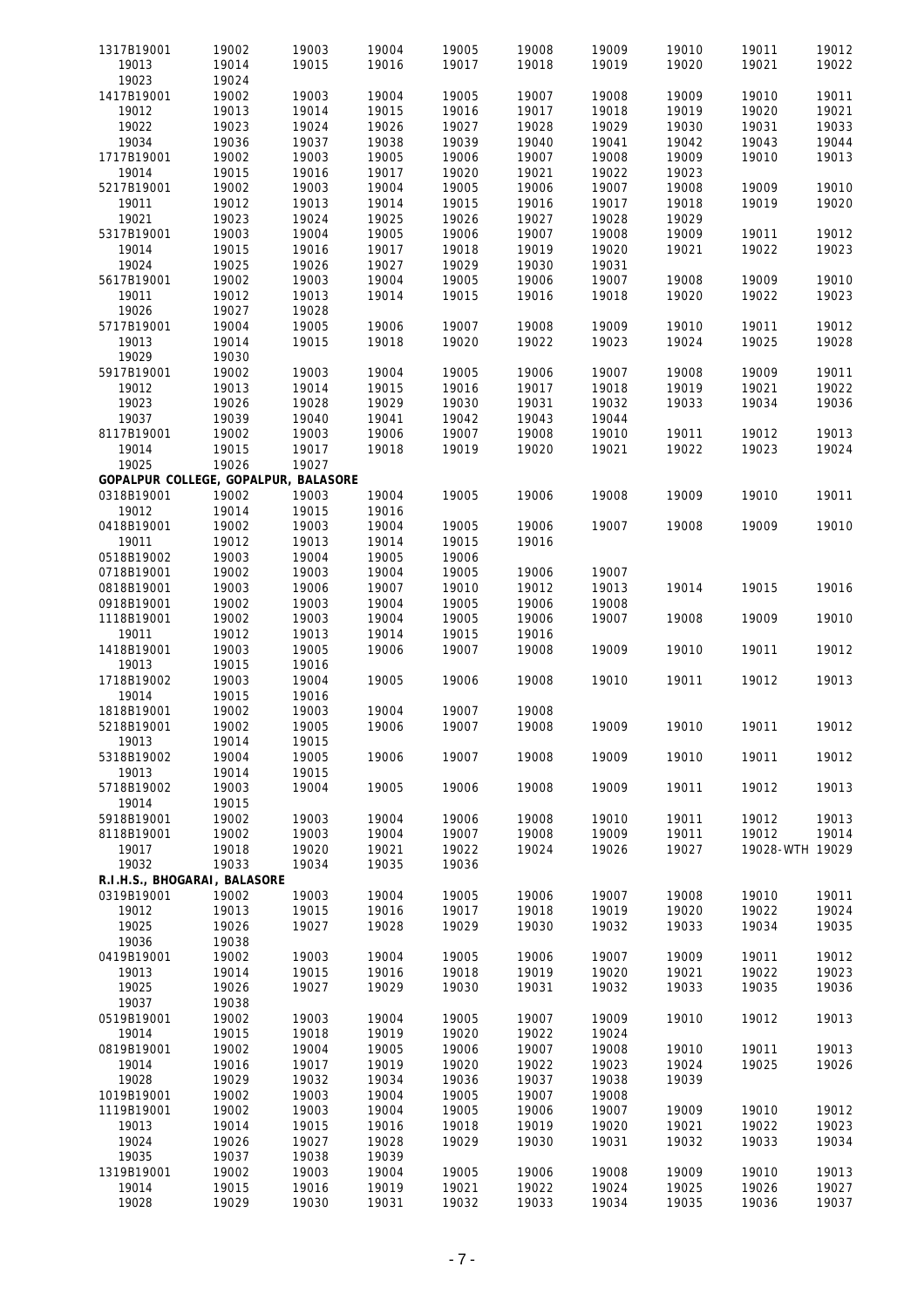| 1419B19001                           | 19002 | 19003 | 19005 | 19006 | 19007           | 19009 | 19011 | 19012 | 19013 |
|--------------------------------------|-------|-------|-------|-------|-----------------|-------|-------|-------|-------|
| 19014                                | 19016 | 19017 | 19018 | 19019 | 19021-WTH 19022 |       | 19023 | 19024 | 19025 |
| 19026                                | 19028 | 19029 | 19030 | 19031 | 19032           | 19034 | 19035 | 19036 | 19037 |
| 19038                                | 19039 | 19040 |       |       |                 |       |       |       |       |
| 1719B19001                           | 19002 | 19003 | 19004 | 19005 | 19006           | 19007 | 19008 | 19009 | 19010 |
| 19011                                | 19012 | 19013 | 19014 | 19015 | 19016           | 19017 | 19018 | 19020 | 19021 |
| 19022                                | 19023 | 19024 | 19025 | 19027 | 19028           | 19029 | 19030 | 19031 | 19032 |
| 19033                                | 19034 | 19035 | 19037 | 19038 |                 |       |       |       |       |
| 5219B19001                           | 19002 | 19003 | 19005 | 19006 | 19007           | 19008 | 19009 | 19010 | 19011 |
| 19012                                | 19013 | 19014 | 19015 | 19016 | 19017           | 19019 | 19020 | 19021 | 19022 |
| 19023                                | 19024 | 19026 | 19027 | 19028 | 19029           | 19030 | 19031 | 19032 | 19033 |
| 19035                                | 19036 | 19037 | 19039 | 19040 | 19041           | 19043 |       |       |       |
| 5319B19003                           | 19004 | 19005 | 19006 | 19007 | 19008           | 19009 | 19010 | 19011 | 19012 |
| 19013                                | 19014 | 19015 | 19016 | 19017 | 19019           | 19020 | 19021 | 19023 | 19024 |
| 19025                                | 19027 | 19029 | 19030 | 19031 | 19032           | 19033 | 19035 | 19036 | 19037 |
| 19038                                | 19039 | 19040 | 19041 | 19043 | 19044           | 19045 |       |       |       |
| 5619B19001                           | 19003 | 19004 | 19005 | 19006 | 19007           | 19008 | 19009 | 19010 | 19012 |
| 19013                                | 19014 | 19015 | 19016 | 19017 | 19018           | 19019 | 19020 | 19021 | 19022 |
| 19023                                | 19024 | 19025 | 19026 | 19027 | 19028           | 19029 | 19030 | 19031 |       |
| 5719B19001                           | 19002 | 19003 | 19004 | 19005 | 19006           | 19007 | 19008 | 19009 | 19010 |
| 19011                                | 19012 | 19013 | 19014 | 19016 | 19017           | 19018 | 19019 | 19020 | 19021 |
|                                      |       |       |       |       |                 |       |       |       |       |
| 19022                                | 19023 | 19024 | 19025 | 19026 | 19027           | 19028 | 19030 | 19031 | 19032 |
| 19034                                | 19035 | 19036 | 19037 | 19038 | 19039           | 19040 | 19041 | 19042 | 19043 |
| 5919B19001                           | 19002 | 19003 | 19004 | 19005 | 19006           | 19007 | 19008 | 19009 | 19010 |
| 19012                                | 19013 | 19016 | 19017 | 19018 | 19019           | 19020 | 19021 | 19023 | 19025 |
| 19026                                | 19027 | 19028 | 19029 | 19030 | 19031           | 19032 | 19033 | 19034 | 19035 |
| 19036                                | 19037 | 19038 | 19039 | 19040 | 19041           | 19042 | 19043 | 19044 |       |
| 8119B19001                           | 19002 | 19003 | 19004 | 19006 | 19008           | 19009 | 19010 | 19011 | 19014 |
| 19015                                | 19016 | 19017 | 19018 | 19019 | 19020           | 19021 | 19022 | 19024 | 19025 |
| 19026                                | 19028 | 19029 | 19030 | 19031 | 19032           | 19033 | 19034 | 19035 | 19036 |
| 19037                                | 19038 | 19039 | 19040 | 19042 | 19044           | 19045 | 19046 | 19047 | 19048 |
| 19049                                | 19050 | 19051 | 19052 | 19053 | 19056           | 19058 |       |       |       |
|                                      |       |       |       |       |                 |       |       |       |       |
| SANTILATA COLLEGE, UTIKIRI, BALASORE |       |       |       |       |                 |       |       |       |       |
| 0320B19003                           | 19005 | 19008 | 19009 | 19010 | 19011           | 19013 | 19015 |       |       |
| 0820B19001                           | 19002 | 19003 | 19004 | 19005 | 19007           | 19009 | 19010 | 19011 | 19012 |
| 19013                                | 19017 | 19019 | 19020 |       |                 |       |       |       |       |
| 1120B19002                           | 19003 | 19004 | 19005 | 19006 | 19007           | 19010 | 19011 | 19012 | 19013 |
| 19014                                | 19015 | 19016 | 19017 | 19019 | 19020           | 19022 | 19023 | 19024 |       |
| 1320B19001                           | 19002 | 19003 | 19004 | 19008 | 19009           | 19010 | 19011 | 19012 | 19013 |
| 19014                                | 19016 |       |       |       |                 |       |       |       |       |
| 1420B19002                           | 19004 | 19005 | 19006 | 19008 | 19009           | 19010 | 19013 | 19015 | 19016 |
| 19017                                | 19018 | 19019 | 19020 | 19021 | 19022           |       |       |       |       |
| 1720B19001                           | 19003 | 19005 | 19007 | 19010 | 19012           | 19014 | 19017 | 19018 | 19021 |
| 19022                                |       |       |       |       |                 |       |       |       |       |
|                                      |       |       |       |       |                 |       |       |       |       |
| SIMULIA COLLEGE, MARKONA, BALASORE   |       |       |       |       |                 |       |       |       |       |
| 1 21B19001                           | 19003 | 19005 | 19006 | 19007 |                 |       |       |       |       |
| 0321B19001                           | 19002 | 19003 | 19004 | 19006 | 19007           | 19008 | 19009 | 19010 | 19011 |
| 0421B19001                           | 19002 | 19003 | 19005 | 19007 | 19008           | 19009 | 19010 | 19012 | 19013 |
| 19014                                | 19015 | 19016 |       |       |                 |       |       |       |       |
| 0521B19001                           | 19002 | 19003 | 19004 | 19005 | 19006           | 19009 | 19010 | 19012 | 19013 |
| 19014                                |       |       |       |       |                 |       |       |       |       |
| 0821B19001                           | 19002 | 19003 | 19004 | 19005 | 19006           | 19007 | 19008 | 19011 | 19012 |
| 19013                                | 19014 | 19015 | 19016 | 19017 | 19019           | 19020 | 19021 | 19022 | 19023 |
| 19024                                |       |       |       |       |                 |       |       |       |       |
| 1121B19001                           | 19002 | 19003 | 19004 | 19005 | 19006           | 19007 | 19008 | 19009 | 19010 |
| 19012                                | 19013 | 19014 | 19016 | 19017 | 19018           | 19019 | 19020 | 19021 | 19022 |
| 19023                                | 19024 | 19025 | 19026 | 19027 | 19028           | 19029 | 19030 | 19031 | 19036 |
| 19038                                | 19039 | 19040 | 19041 | 19042 | 19043           | 19044 |       |       |       |
| 1421B19001                           | 19002 | 19003 | 19004 | 19005 | 19006           | 19007 | 19008 | 19009 | 19010 |
| 19011                                | 19014 | 19016 | 19017 | 19018 | 19019           | 19021 | 19022 | 19023 | 19024 |
| 19025                                | 19026 | 19027 | 19028 | 19029 | 19030           | 19031 | 19032 | 19033 | 19034 |
| 19035                                | 19036 | 19037 | 19038 | 19039 | 19040           |       |       |       |       |
| 1721B19001                           | 19002 | 19003 | 19004 | 19005 | 19006           | 19007 | 19008 | 19009 | 19010 |
| 19011                                | 19013 | 19014 | 19015 | 19016 | 19017           | 19018 | 19019 | 19021 |       |
| 5221B19001                           | 19002 | 19003 | 19004 | 19005 | 19006           | 19007 | 19008 | 19009 | 19010 |
| 19011                                | 19012 | 19013 | 19014 | 19015 | 19016           |       |       |       |       |
| 5321B19001                           | 19003 | 19004 | 19005 | 19006 |                 |       |       |       |       |
| 5621B19002                           | 19003 | 19004 | 19005 | 19006 | 19007           | 19008 | 19009 | 19010 | 19011 |
| 19012                                | 19013 | 19014 | 19015 |       |                 |       |       |       |       |
| 5721B19001                           | 19002 | 19003 | 19004 | 19005 | 19006           | 19007 |       |       |       |
| 5921B19001                           | 19002 | 19004 | 19005 | 19007 | 19008           | 19009 | 19011 | 19012 | 19013 |
| 3 21B19001                           | 19002 |       |       |       |                 |       |       |       |       |
|                                      |       |       |       |       |                 |       |       |       |       |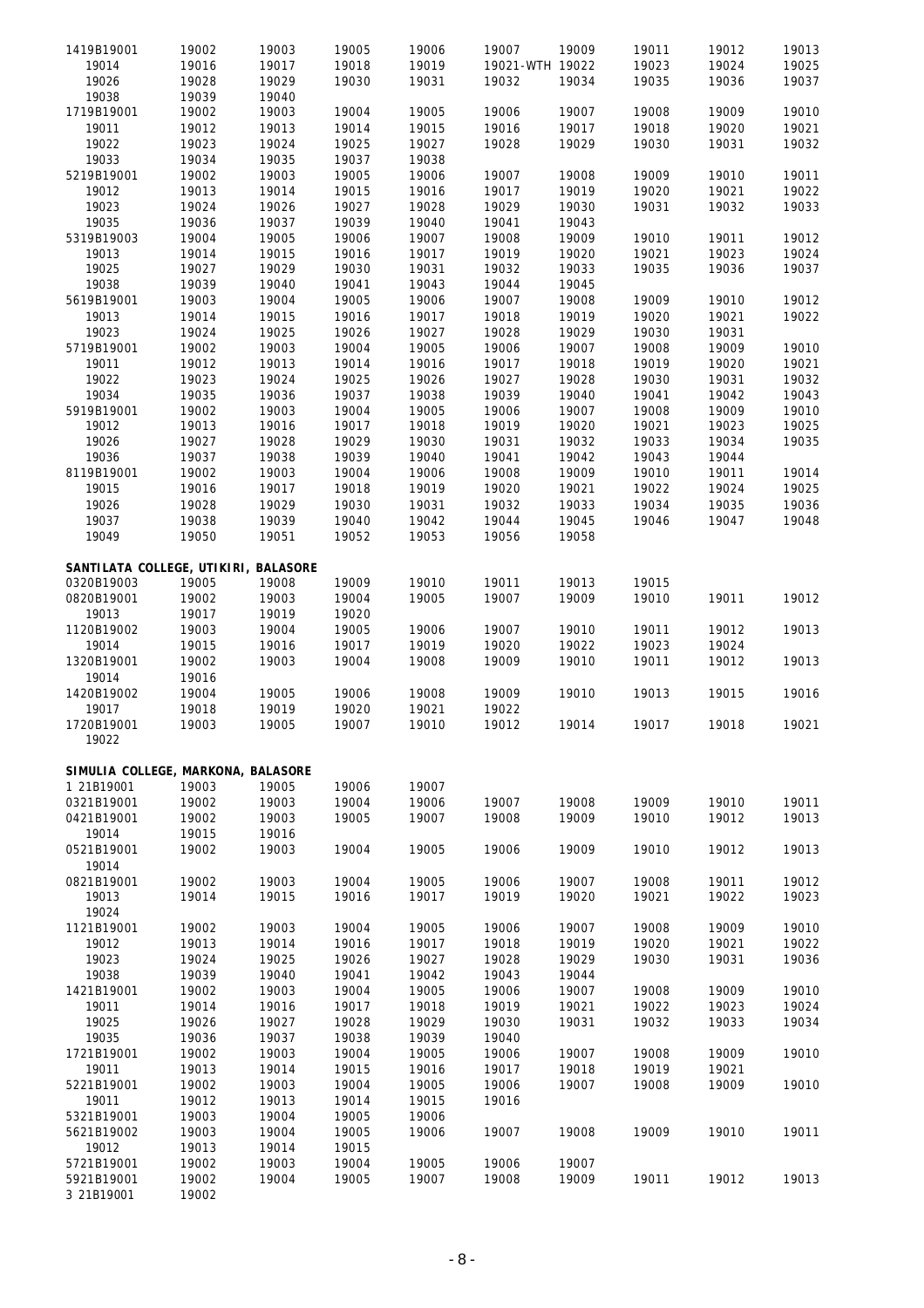| 8121B19001                               | 19002 | 19003 | 19004 | 19005 | 19006 | 19007           | 19008           | 19009 | 19010 |
|------------------------------------------|-------|-------|-------|-------|-------|-----------------|-----------------|-------|-------|
| 19011                                    | 19012 | 19013 | 19014 | 19015 | 19016 | 19017           | 19018           | 19020 | 19021 |
| 19022                                    | 19023 | 19024 | 19025 | 19026 | 19027 | 19028           | 19029           | 19030 | 19032 |
| 19034                                    |       |       | 19037 |       | 19039 | 19040           |                 | 19042 |       |
|                                          | 19035 | 19036 |       | 19038 |       |                 | 19041           |       | 19043 |
| 19044                                    | 19045 | 19046 | 19047 | 19048 | 19049 | 19050           | 19052           | 19053 | 19055 |
| 19056                                    | 19057 | 19058 | 19060 | 19061 | 19064 | 19065           | 19066           | 19068 | 19069 |
| 19071                                    | 19072 | 19073 | 19074 | 19076 | 19077 | 19079           | 19080           | 19081 | 19084 |
| 19085                                    | 19086 | 19087 | 19088 | 19089 | 19090 |                 |                 |       |       |
| KAMARDA MAHAVIDYALAYA, KAMARDA, BALASORE |       |       |       |       |       |                 |                 |       |       |
| 0322B19001                               | 19002 | 19003 | 19005 | 19006 | 19007 | 19008           | 19010           | 19013 | 19014 |
|                                          |       |       |       | 19020 |       | 19022           |                 |       |       |
| 19015                                    | 19016 | 19017 | 19019 |       | 19021 |                 |                 |       |       |
| 0422B19001                               | 19002 | 19003 | 19005 | 19006 | 19008 | 19009           | 19010           | 19011 | 19012 |
| 19013                                    | 19014 | 19015 | 19016 | 19017 | 19019 | 19020           | 19021           | 19022 | 19023 |
| 19024                                    | 19025 | 19026 | 19028 | 19029 |       |                 |                 |       |       |
| 0822B19001                               | 19005 | 19006 | 19007 | 19008 | 19009 | 19010           | 19012           | 19013 | 19014 |
| 19015                                    | 19019 | 19020 | 19021 | 19022 | 19025 |                 |                 |       |       |
| 1122B19002                               | 19003 | 19004 | 19005 | 19006 | 19007 | 19008           | 19009           | 19010 | 19011 |
|                                          |       |       |       |       |       |                 |                 |       |       |
| 19012                                    | 19013 | 19014 | 19015 | 19016 | 19017 | 19019           | 19020           | 19021 | 19022 |
| 19023                                    | 19024 | 19026 | 19027 | 19028 | 19030 | 19032           |                 |       |       |
| 1422B19003                               | 19005 | 19007 | 19008 | 19009 | 19010 | 19012           | 19013           | 19015 | 19016 |
| 19017                                    | 19019 | 19021 | 19022 | 19024 | 19025 | 19026           | 19027           | 19028 | 19029 |
| 19030                                    |       |       |       |       |       |                 |                 |       |       |
| 5222B19001                               | 19002 | 19003 | 19004 | 19005 | 19006 | 19008           | 19009           | 19011 |       |
|                                          |       |       |       |       |       |                 |                 |       |       |
| 5322B19001                               | 19003 | 19004 | 19005 | 19006 | 19007 | 19008           | 19009           | 19010 |       |
| 5722B19001                               | 19002 | 19003 | 19004 | 19005 | 19006 | 19007           | 19008           | 19009 | 19010 |
| 19011                                    |       |       |       |       |       |                 |                 |       |       |
| 5922B19001                               | 19002 | 19003 | 19004 | 19005 | 19006 | 19007           | 19008           | 19009 | 19010 |
| 19011                                    | 19012 |       |       |       |       |                 |                 |       |       |
| BALASORE MAHILA COLLEGE, BALASORE        |       |       |       |       |       |                 |                 |       |       |
|                                          |       |       |       |       |       |                 |                 |       |       |
| 0324B19001                               | 19003 | 19004 | 19005 | 19006 | 19008 | 19011           | 19012           | 19013 | 19014 |
| 19015                                    | 19016 | 19017 | 19018 | 19019 | 19020 | 19021           | 19022           | 19023 | 19024 |
| 19025                                    | 19026 |       |       |       |       |                 |                 |       |       |
| 0824B19001                               | 19003 | 19004 | 19005 | 19007 | 19008 | 19009           | 19012           | 19013 | 19014 |
| 19016                                    | 19018 | 19020 | 19022 | 19023 | 19024 | 19026           | 19027           | 19029 | 19030 |
| 19031                                    | 19032 |       |       |       |       |                 |                 |       |       |
| 0924B19001                               | 19002 | 19003 | 19004 | 19006 | 19007 | 19008-WTH 19009 |                 | 19010 | 19011 |
|                                          |       |       |       |       |       |                 |                 |       |       |
| 19012                                    | 19014 | 19016 | 19017 | 19018 | 19019 | 19020           | 19021           | 19022 | 19023 |
| 19024                                    | 19025 | 19026 | 19027 | 19028 | 19030 | 19031           | 19032           |       |       |
| 1124B19001                               | 19002 | 19005 | 19007 | 19008 | 19009 | 19010           | 19011           | 19012 | 19014 |
| 19016                                    | 19017 | 19018 | 19019 | 19020 | 19023 | 19024           | 19026           |       |       |
| 1424B19001                               | 19002 | 19004 | 19005 | 19006 | 19007 | 19008           | 19009           | 19010 | 19013 |
| 19014                                    | 19015 | 19016 | 19017 | 19018 | 19020 | 19022           | 19023           | 19024 | 19025 |
| 1524B19001                               |       |       |       |       |       |                 |                 |       |       |
|                                          | 19002 | 19005 | 19006 | 19007 | 19010 | 19012           | 19013           | 19014 | 19015 |
| 19016                                    | 19017 | 19019 | 19020 | 19021 | 19024 | 19025           | 19026           | 19028 | 19029 |
| B.P. COLLEGE, SANTARAGADIA, BALASORE     |       |       |       |       |       |                 |                 |       |       |
| 0325B19001                               | 19002 | 19003 | 19004 | 19005 | 19007 | 19008           | 19010           | 19011 | 19012 |
| 19013                                    | 19014 | 19015 | 19016 | 19017 | 19018 | 19019           | 19021           |       |       |
| 0525B19003                               | 19004 | 19005 | 19006 | 19007 | 19008 | 19010           | 19012           | 19013 | 19014 |
| 19015                                    |       |       |       |       |       |                 |                 |       |       |
|                                          |       |       | 19004 | 19005 | 19007 |                 | 19009           | 19010 |       |
| 0825B19001                               | 19002 | 19003 |       |       |       | 19008           |                 |       | 19011 |
| 19012                                    | 19013 | 19016 | 19017 | 19018 | 19019 | 19020           | 19022           | 19023 | 19024 |
| 1125B19001                               | 19002 | 19003 | 19004 | 19005 | 19006 | 19007           | 19008           | 19009 | 19010 |
| 19011                                    | 19012 | 19013 | 19014 | 19015 | 19016 | 19017           | 19018           | 19019 | 19020 |
| 19022                                    | 19023 | 19025 | 19026 | 19028 | 19029 |                 |                 |       |       |
| 1425B19001                               | 19002 | 19003 | 19005 | 19006 | 19007 | 19008           | 19010           | 19011 | 19012 |
| 19014                                    | 19017 | 19018 | 19019 | 19020 | 19021 | 19022           | 19023           | 19024 | 19025 |
| 19026                                    | 19027 | 19028 | 19029 |       |       |                 |                 |       |       |
|                                          |       |       |       | 19032 |       |                 |                 |       |       |
| SRINIBAS COLLEGE, MANGALPUR, BALASORE    |       |       |       |       |       |                 |                 |       |       |
| 0326B19001                               | 19002 | 19003 | 19004 | 19005 | 19006 | 19007           | 19008           | 19009 | 19010 |
| 19011                                    | 19012 | 19013 | 19014 | 19015 | 19016 |                 |                 |       |       |
| 0426B19002                               | 19003 | 19004 | 19005 | 19006 | 19007 | 19008           | 19010-WTH 19011 |       | 19012 |
| 19013                                    | 19014 | 19016 | 19017 | 19018 | 19019 | 19020           | 19021           | 19022 | 19023 |
| 19024                                    | 19025 | 19026 | 19027 | 19028 | 19029 | 19030           | 19031           | 19032 |       |
|                                          |       |       |       |       |       |                 |                 |       |       |
| 0526B19002                               | 19003 | 19004 | 19005 | 19006 | 19007 | 19008           | 19009           | 19010 | 19011 |
| 19013                                    | 19014 | 19015 | 19018 | 19019 | 19020 | 19021           | 19022           | 19023 | 19024 |
| 19025                                    | 19026 | 19028 | 19030 | 19031 |       |                 |                 |       |       |
| 0826B19001                               | 19002 | 19005 | 19006 | 19007 | 19008 | 19009           | 19010           | 19011 | 19012 |
| 19014                                    | 19016 | 19018 | 19020 | 19023 | 19024 | 19025           | 19026           | 19027 |       |
| 1126B19001                               | 19002 | 19003 | 19005 | 19006 | 19007 | 19008           | 19009           | 19010 | 19011 |
| 19012                                    | 19013 | 19014 | 19015 | 19016 | 19017 | 19018           | 19020           | 19021 | 19022 |
|                                          |       |       |       |       |       |                 |                 |       |       |
| 19023                                    | 19024 | 19025 | 19026 | 19027 | 19028 | 19029           | 19031           |       |       |
| 1326B19001                               | 19002 | 19003 | 19004 | 19005 | 19006 | 19007           | 19009           | 19010 | 19011 |
| 19012                                    | 19014 |       |       |       |       |                 |                 |       |       |
| 1426B19001                               | 19002 | 19003 | 19004 | 19005 | 19006 | 19007           | 19009           | 19010 | 19011 |
| 19012                                    | 19013 | 19014 | 19015 | 19016 | 19017 | 19018           | 19019           | 19020 | 19021 |
| 19022                                    | 19023 | 19024 | 19025 | 19026 | 19027 | 19029           | 19030           | 19031 |       |
|                                          |       |       |       |       |       |                 |                 |       |       |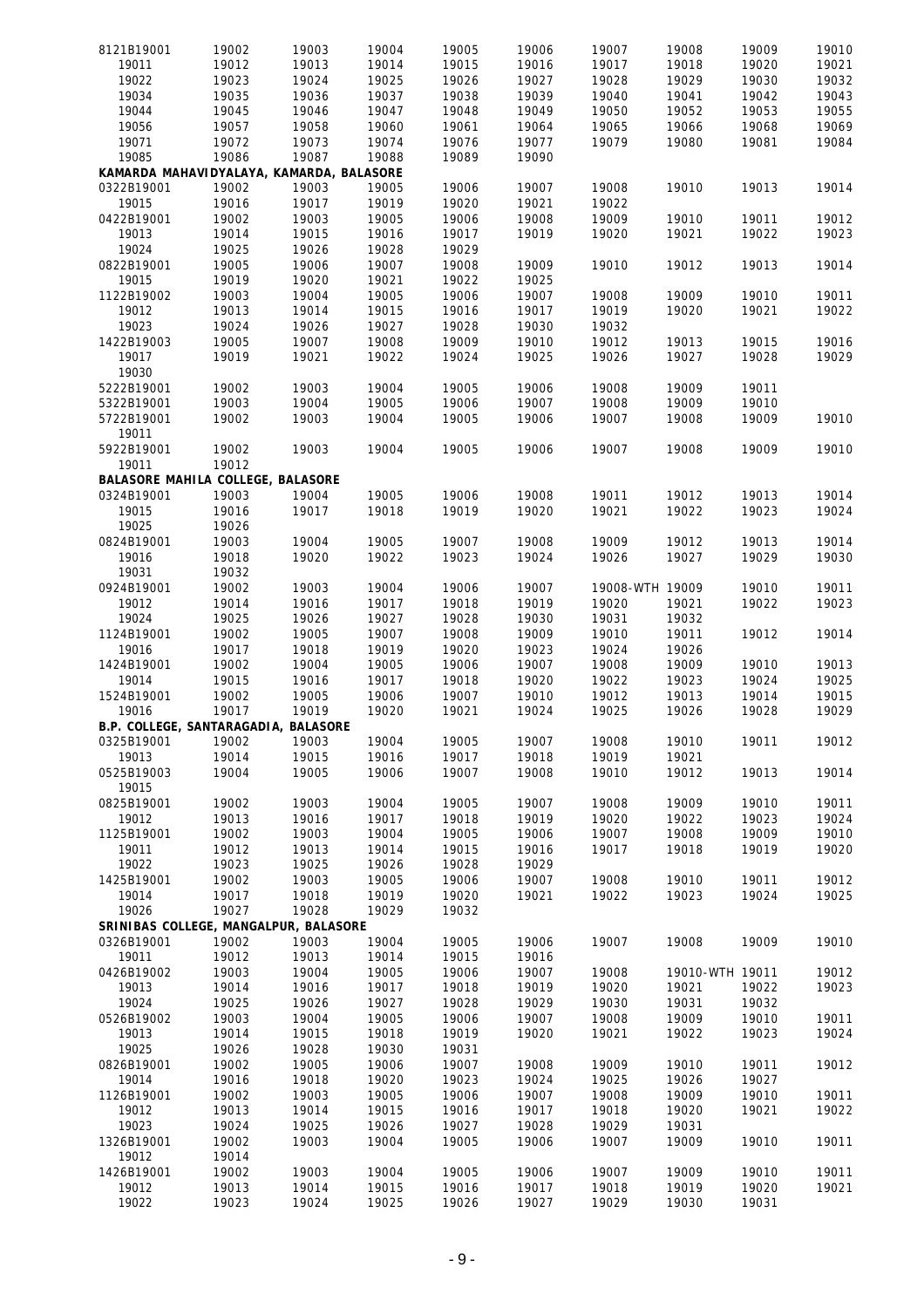| BERHAMPUR COLLEGE, RAJ BERHAMPUR, BLS.   |                                          |                |                |                 |                |                |                |                     |                |
|------------------------------------------|------------------------------------------|----------------|----------------|-----------------|----------------|----------------|----------------|---------------------|----------------|
| 0327B19002                               | 19003<br>19004                           | 19004<br>19006 | 19007          |                 |                |                |                |                     |                |
| 0827B19002<br>19017                      | 19018                                    | 19019          | 19007<br>19020 | 19008           | 19010          | 19011          | 19013          | 19014               | 19016          |
| 1427B19002                               | 19003                                    | 19005          | 19006          | 19007           | 19008          | 19009          | 19010          | 19011               | 19012          |
| 19014                                    | 19015                                    | 19016          | 19017          | 19018           | 19019          | 19020          | 19021          | 19023               | 19024          |
| 19026                                    | 19027                                    | 19028          | 19029          | 19030           | 19031          |                |                |                     |                |
| 1727B19001                               | 19002                                    | 19003          | 19004          | 19005           | 19006          | 19007          |                |                     |                |
| 5327B19001                               | 19002                                    | 19003          | 19004          | 19005           | 19006          | 19007          | 19010          | 19011               | 19012          |
| 19013                                    | 19014                                    | 19015          | 19016          |                 |                |                |                |                     |                |
| 5627B19001                               | 19004                                    |                |                |                 |                |                |                |                     |                |
| 5727B19001                               | 19002                                    | 19003          | 19004          | 19005           | 19006          | 19007          | 19008          | 19009               | 19010          |
| 19011                                    | 19012                                    | 19013          | 19015          | 19017           | 19018          | 19019          | 19020          |                     |                |
| JALESWAR WOMEN'S COLLEGE, JALESWAR, BLS. |                                          |                |                |                 |                |                |                |                     |                |
| 1 28B19001                               | 19003                                    | 19004          | 19005          | 19007           | 19008          | 19011          | 19012          | 19015               |                |
| 0328B19001                               | 19002                                    | 19004          | 19006          | 19008           | 19009          | 19010          | 19011          | 19012               | 19014          |
| 19015                                    | 19018                                    | 19020          | 19021          | 19022           | 19023          | 19024          | 19025          | 19026               |                |
| 0428B19001                               | 19003                                    | 19004          | 19005          | 19008           | 19009          | 19010          | 19011          | 19015               | 19017          |
| 19018                                    | 19020                                    | 19021          | 19022          | 19024           | 19025          | 19026          | 19027          | 19028               | 19029          |
| 19030                                    | 19032                                    | 19033          | 19034          | 19036           | 19037          | 19040          | 19041          | 19042               | 19044          |
| 19045                                    | 19046                                    | 19047          |                |                 |                |                |                |                     |                |
| 0828B19001                               | 19002                                    | 19003          | 19004          | 19007           | 19008          | 19009          | 19010          | 19011               | 19012          |
| 19014                                    |                                          |                |                |                 |                |                |                |                     |                |
| 1128B19001                               | 19002                                    | 19003          | 19004          | 19005           | 19007          | 19008          | 19009          | 19010               | 19012          |
| 19013                                    | 19014                                    | 19018          | 19019          | 19020-WTH 19021 |                | 19023          | 19024          | 19025               | 19026          |
| 19028                                    | 19029                                    | 19030          |                |                 |                |                |                |                     |                |
| 1428B19001                               | 19002                                    | 19003          | 19005          | 19006           | 19007          | 19008          | 19010          | 19011               | 19012          |
| 19013                                    | 19014                                    | 19015          | 19018          | 19019           | 19020          | 19023          | 19024          | 19025               | 19027          |
| 19028                                    | 19029                                    | 19030          | 19031          | 19032           |                |                |                |                     |                |
| BALIKHANDA +3 COLLEGE, BALIKHANDA, BLS.  |                                          |                |                |                 |                |                |                |                     |                |
| 0329B19001                               | 19002                                    | 19003          | 19005          | 19007           | 19008          | 19009          | 19010          | 19011               | 19012          |
| 19013                                    | 19014                                    |                |                |                 |                |                |                |                     |                |
| 0429B19001                               | 19003                                    | 19004          | 19005          | 19006           | 19007          | 19008          | 19010          | 19011               | 19013          |
| 19014                                    | 19015                                    | 19016          | 19017          | 19018           | 19019          | 19020          | 19021          | 19022               | 19023          |
| 19024                                    | 19025                                    | 19026          | 19027          | 19029           | 19030          | 19031          |                |                     |                |
| 0529B19002                               | 19003                                    | 19004          | 19007          | 19008           | 19009          | 19010          | 19011          | 19012               | 19013          |
| 19014                                    |                                          |                |                |                 |                |                |                |                     |                |
| 0829B19001                               | 19002                                    | 19003          | 19004          | 19006           | 19007          | 19008          | 19009          | 19010               | 19011          |
| 19013                                    | 19014                                    | 19016          | 19017          | 19018           | 19019          | 19020          | 19021          | 19022-WTH 19023-WTH |                |
| 19024                                    | 19026                                    | 19027          | 19028          | 19029           |                |                |                |                     |                |
| 1129B19002-WTH 19003                     |                                          | 19004          | 19005          | 19006           | 19007          | 19008          | 19009          | 19010               | 19012          |
| 19013                                    | 19015                                    | 19016          |                |                 |                |                |                |                     |                |
| 1329B19001                               | 19002                                    | 19004          | 19005          | 19006           | 19007          | 19008          | 19009          | 19010               | 19011          |
| 19012                                    | 19013                                    | 19014          |                |                 |                |                |                |                     |                |
| 1429B19001                               | 19003                                    | 19004          | 19005          | 19008           | 19009          | 19010          | 19012          | 19013               | 19014          |
| 19015                                    | 19016                                    | 19017          | 19019          | 19020           | 19021          | 19022          | 19023          | 19024               | 19025          |
| 19026                                    | 19027                                    | 19029          |                |                 |                |                |                |                     |                |
| 1729B19001                               | 19002                                    | 19003          | 19004          | 19005           | 19006          | 19007          | 19008          | 19010               | 19011          |
| 19012                                    | 19013                                    | 19015          | 19017          | 19019           | 19020          | 19021          | 19022          | 19023               | 19025          |
| 19026                                    | 19029                                    | 19030          | 19031          |                 |                |                |                |                     |                |
| 8129B19001                               | 19002                                    | 19003          | 19004          | 19005           | 19006          | 19008          | 19009          | 19010               | 19011          |
| 19012                                    | 19013                                    | 19014          | 19017          | 19019           | 19020          | 19021          | 19025          | 19026               | 19027          |
| 19028                                    | 19029                                    |                |                |                 |                |                |                |                     |                |
|                                          |                                          | 19032          | 19033          |                 |                |                |                |                     |                |
|                                          | DEGREE COLLEGE S.J.E.F., BARUNSING, BLS. |                |                |                 |                |                |                |                     |                |
| 0330B19001                               | 19002                                    | 19003          | 19005          | 19006           | 19007          | 19008          | 19009          | 19011               | 19013          |
| 19015                                    | 19016                                    | 19017          | 19019          | 19021           |                |                |                |                     |                |
| 0530B19002                               | 19004                                    | 19005          |                |                 |                |                |                |                     |                |
| 0830B19001                               | 19002                                    | 19007          | 19011          | 19012           | 19013          | 19014          | 19015          | 19016               | 19017          |
| 19018                                    | 19019                                    | 19020          | 19022          | 19024           | 19025          |                |                |                     |                |
| 1130B19001                               | 19002                                    | 19003          | 19005          | 19007           | 19008          | 19010          | 19013          | 19017               | 19020          |
| 19021                                    | 19022                                    | 19023          | 19024          | 19025           | 19028          | 19029          |                |                     |                |
| 1330B19001                               | 19002                                    | 19003          | 19005          | 19007           | 19008          | 19009          | 19011          | 19012               | 19014          |
| 19015                                    | 19016                                    | 19017          | 19018          | 19019           | 19020          | 19021          | 19022          | 19023               | 19024          |
| 1430B19002                               | 19003                                    | 19004          | 19005          | 19006           | 19007          | 19010          | 19011          | 19012               | 19013          |
| 19014                                    | 19015                                    | 19016          | 19017          | 19018           | 19021          | 19022          | 19023          | 19024               | 19025          |
| 19026                                    | 19027                                    | 19030          | 19036          | 19037           | 19038          | 19039          | 19041          | 19042               | 19043          |
| 19044                                    |                                          |                |                |                 |                |                |                |                     |                |
| K.C.P. COLLEGE, JAGAI, BALASORE          |                                          |                |                |                 |                |                |                |                     |                |
| 0432B19001                               | 19002                                    | 19003          | 19004          | 19005           | 19006          | 19008          | 19009          | 19010               | 19011          |
| 19012                                    | 19013                                    | 19015          | 19016          | 19017           | 19018          | 19019          | 19020          | 19021               | 19022          |
| 19023                                    | 19024                                    | 19025          | 19026          | 19027           | 19029          | 19030          | 19031          | 19032               | 19034          |
| 19035                                    | 19036                                    | 19038          | 19039          | 19040           | 19041          | 19042          | 19044          | 19046               |                |
| 0532B19002                               | 19003                                    | 19005          | 19006          | 19008           | 19009          | 19011          | 19012          |                     |                |
| 0832B19002<br>19015                      | 19003<br>19016                           | 19004<br>19017 | 19005<br>19018 | 19006<br>19019  | 19007<br>19020 | 19008<br>19021 | 19010<br>19022 | 19013<br>19023      | 19014<br>19024 |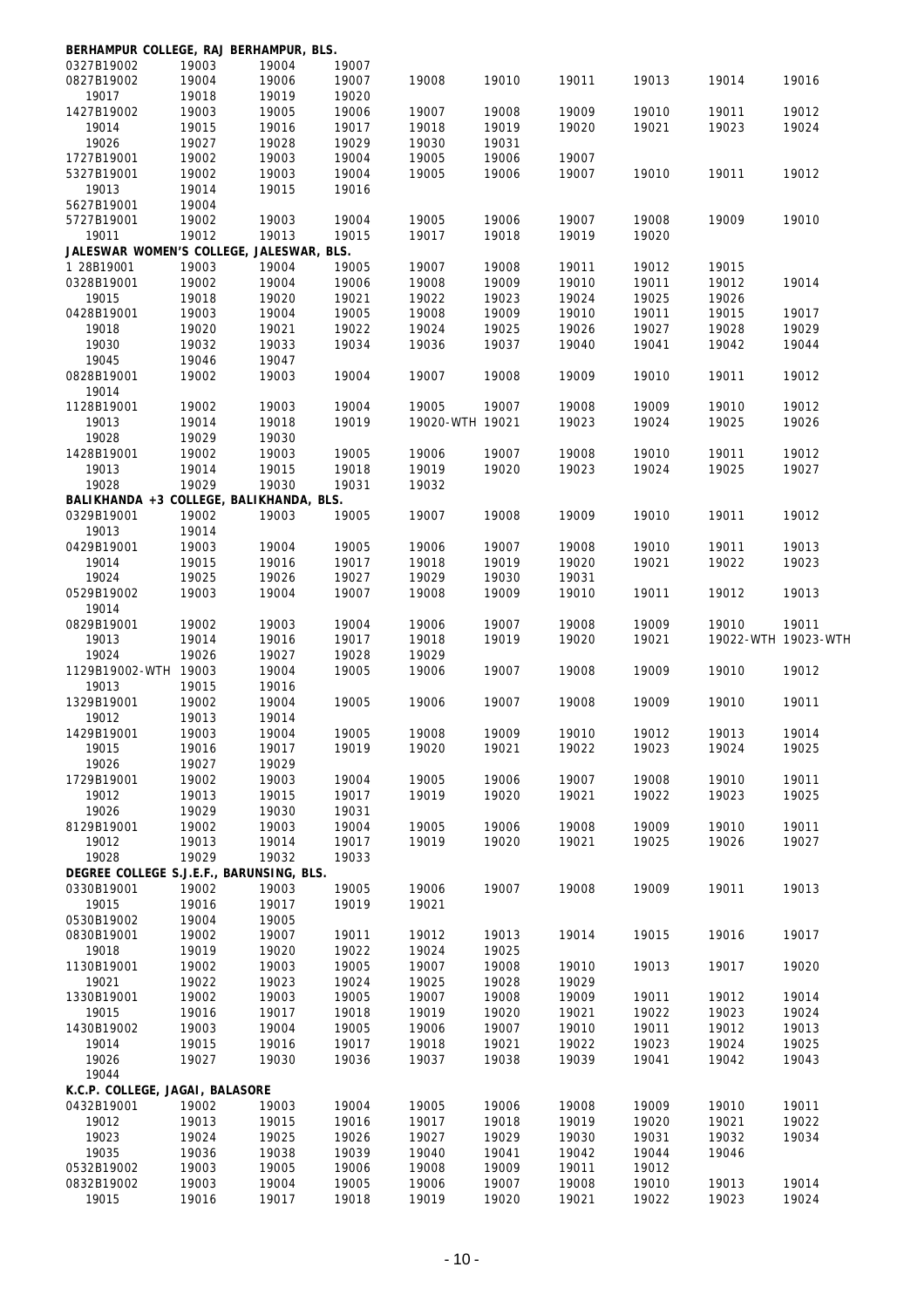| 19025                                   | 19027 | 19028          | 19029 | 19032 | 19033 | 19034 | 19035 | 19036 | 19037 |
|-----------------------------------------|-------|----------------|-------|-------|-------|-------|-------|-------|-------|
| 19039                                   | 19040 | 19041          | 19042 | 19043 | 19046 | 19047 |       |       |       |
| 1132B19001                              | 19003 | 19004          | 19006 | 19007 | 19008 | 19009 | 19013 | 19014 | 19015 |
| 19016                                   | 19017 | 19019          | 19020 | 19021 | 19022 | 19023 | 19024 | 19025 | 19026 |
| 19027                                   | 19028 | 19029          | 19030 | 19032 | 19033 | 19034 | 19036 | 19038 | 19039 |
| 19040                                   | 19041 | 19042          | 19043 | 19044 | 19045 | 19046 |       |       |       |
| 1432B19001                              | 19002 | 19004          | 19005 | 19006 | 19007 | 19008 | 19009 | 19011 | 19012 |
| 19013                                   | 19014 | 19015          | 19018 | 19020 | 19022 | 19024 | 19026 | 19027 | 19028 |
| 19029                                   | 19032 | 19033          | 19034 | 19035 | 19036 | 19038 | 19042 | 19043 | 19044 |
| 19045                                   |       |                |       |       |       |       |       |       |       |
| 1732B19001                              |       |                | 19005 |       | 19007 | 19009 |       |       |       |
| 19017                                   | 19002 | 19003<br>19020 | 19021 | 19006 | 19026 |       | 19013 | 19014 | 19015 |
|                                         | 19018 |                |       | 19022 |       | 19029 | 19030 | 19031 | 19034 |
| 19035                                   | 19036 | 19038          | 19039 | 19044 | 19045 |       |       |       |       |
| OUPADA COLLEGE, OUPADA, BALASORE        |       |                |       |       |       |       |       |       |       |
| 0333B19001                              | 19002 | 19004          | 19005 | 19006 | 19008 | 19011 | 19012 | 19013 | 19014 |
| 19016                                   |       |                |       |       |       |       |       |       |       |
| 0433B19001                              | 19002 | 19004          | 19005 | 19007 | 19008 | 19010 | 19012 | 19013 | 19014 |
| 19015                                   | 19016 | 19017          | 19018 | 19020 | 19021 | 19022 | 19023 |       |       |
| 0833B19001                              | 19002 | 19003          | 19004 | 19005 | 19007 | 19009 | 19010 | 19011 | 19012 |
| 19013                                   | 19014 | 19015          | 19016 |       |       |       |       |       |       |
| 1133B19001                              | 19002 | 19003          | 19004 | 19005 | 19006 | 19007 | 19010 | 19011 | 19012 |
| 19013                                   | 19014 | 19016          | 19017 | 19019 | 19020 | 19021 | 19022 | 19023 | 19024 |
| 1433B19002                              | 19003 | 19004          | 19005 | 19006 | 19008 | 19009 | 19010 | 19011 | 19012 |
| 19013                                   | 19014 | 19015          | 19016 | 19019 | 19020 | 19021 |       |       |       |
| 1733B19001                              | 19002 | 19003          | 19004 | 19005 | 19008 | 19009 | 19010 | 19011 | 19012 |
| 19013                                   | 19014 | 19015          | 19016 | 19017 | 19018 | 19020 | 19021 | 19022 | 19023 |
| JAGANNATH COLLEGE, JALESWAR, BALASORE   |       |                |       |       |       |       |       |       |       |
| 0334B19001                              | 19002 | 19003          | 19004 | 19005 | 19006 | 19008 | 19011 | 19012 | 19014 |
| 19015                                   | 19016 | 19018          | 19019 |       |       |       |       |       |       |
| 0434B19001                              | 19002 | 19003          | 19004 | 19005 | 19007 | 19008 | 19009 | 19011 | 19012 |
| 19014                                   | 19015 | 19016          | 19017 | 19018 | 19019 | 19022 | 19024 | 19025 | 19026 |
| 19027                                   | 19028 | 19029          | 19030 | 19031 | 19033 | 19035 | 19036 | 19037 | 19040 |
| 19044                                   | 19045 | 19047          | 19048 | 19049 | 19050 | 19051 | 19052 | 19053 | 19054 |
| 19055                                   |       |                |       |       |       |       |       |       |       |
|                                         |       |                |       |       |       |       |       |       |       |
| 0834B19006                              | 19007 | 19008          | 19011 | 19013 | 19015 | 19016 | 19017 | 19018 | 19019 |
| 19024                                   | 19025 | 19026          | 19027 | 19028 | 19029 | 19030 |       |       |       |
| 0934B19001                              | 19002 | 19003          | 19004 | 19005 | 19006 | 19007 | 19008 | 19010 | 19011 |
| 19012                                   | 19013 | 19014          | 19016 | 19018 | 19019 | 19020 | 19021 | 19022 | 19023 |
| 19024                                   | 19025 | 19026          | 19030 | 19031 |       |       |       |       |       |
| 1134B19003                              | 19004 | 19008          | 19009 | 19010 | 19011 | 19012 | 19013 | 19015 | 19016 |
| 19017                                   | 19018 | 19019          | 19020 | 19021 | 19022 | 19023 | 19027 | 19030 | 19031 |
| 19032                                   | 19034 | 19037          |       |       |       |       |       |       |       |
| 1434B19001                              | 19002 | 19003          | 19007 | 19008 | 19009 | 19010 | 19011 | 19013 | 19014 |
| 19015                                   | 19017 | 19022          | 19023 | 19024 | 19025 | 19026 | 19027 | 19029 | 19030 |
| 19032                                   | 19035 | 19036          | 19037 | 19038 | 19039 |       |       |       |       |
| 1734B19001                              | 19004 | 19005          | 19007 | 19009 | 19010 | 19011 | 19012 | 19013 | 19014 |
| 19015                                   | 19016 | 19017          | 19018 | 19020 | 19022 | 19023 | 19024 | 19025 | 19026 |
| 19027                                   | 19028 |                |       |       |       |       |       |       |       |
| REMUNA DEGREE COLLEGE, REMUNA, BALASORE |       |                |       |       |       |       |       |       |       |
| 0339B19001                              | 19002 | 19004          | 19005 | 19006 | 19007 | 19008 | 19009 | 19010 | 19012 |
| 19013                                   | 19014 | 19015          | 19016 | 19017 | 19018 | 19019 | 19020 | 19021 | 19022 |
| 19023                                   | 19024 | 19025          | 19026 | 19027 | 19028 | 19029 |       |       |       |
| 0439B19001                              | 19002 | 19003          | 19004 | 19005 | 19006 | 19007 | 19008 | 19009 | 19010 |
| 19011                                   | 19012 | 19013          | 19014 | 19015 | 19016 | 19017 | 19019 | 19020 | 19021 |
| 19022                                   | 19023 | 19024          | 19025 | 19027 | 19028 | 19029 |       |       |       |
| 0839B19001                              | 19002 | 19004          | 19006 | 19007 | 19008 | 19013 | 19014 | 19016 | 19017 |
|                                         |       | 19024          |       |       |       |       |       |       |       |
| 19020                                   | 19023 |                | 19025 | 19026 | 19027 | 19031 | 19032 | 19034 | 19035 |
| 19037                                   | 19038 | 19039          | 19040 | 19041 | 19042 | 19043 |       |       |       |
| 0939B19002                              | 19003 | 19004          | 19005 | 19006 | 19008 | 19009 | 19010 | 19011 | 19012 |
| 19013                                   | 19014 | 19016          | 19018 | 19019 | 19020 | 19022 | 19023 | 19024 | 19025 |
| 19027                                   | 19028 | 19030          |       |       |       |       |       |       |       |
| 1139B19001                              | 19003 | 19004          | 19005 | 19006 | 19007 | 19008 | 19009 | 19010 | 19011 |
| 19013                                   | 19015 | 19016          | 19018 | 19019 | 19021 | 19023 | 19025 | 19026 |       |
| 1339B19001                              | 19003 | 19004          | 19005 | 19007 | 19008 |       |       |       |       |
| 1439B19001                              | 19002 | 19003          | 19007 | 19008 | 19009 | 19010 | 19012 | 19013 | 19014 |
| 19015                                   | 19016 | 19017          | 19018 | 19019 | 19020 | 19022 | 19023 | 19024 | 19025 |
| 19026                                   |       |                |       |       |       |       |       |       |       |
| 1739B19001                              | 19002 | 19004          | 19005 | 19006 | 19008 | 19009 | 19010 | 19011 | 19012 |
| 19013                                   | 19014 | 19015          | 19016 | 19018 | 19019 | 19020 | 19021 | 19022 | 19023 |
| 19024                                   | 19025 | 19026          | 19027 | 19028 | 19029 | 19030 | 19031 |       |       |
| 5239B19001                              | 19002 | 19003          | 19004 | 19005 | 19006 | 19007 | 19008 | 19010 | 19011 |
| 19013                                   | 19015 | 19016          | 19017 | 19018 | 19019 | 19020 | 19022 | 19023 | 19024 |
| 19025                                   | 19028 | 19029          | 19030 | 19031 | 19032 | 19033 | 19034 | 19036 | 19037 |
| 19038                                   | 19039 | 19040          | 19041 | 19042 | 19044 | 19045 | 19046 |       |       |
|                                         |       |                |       |       |       |       |       |       |       |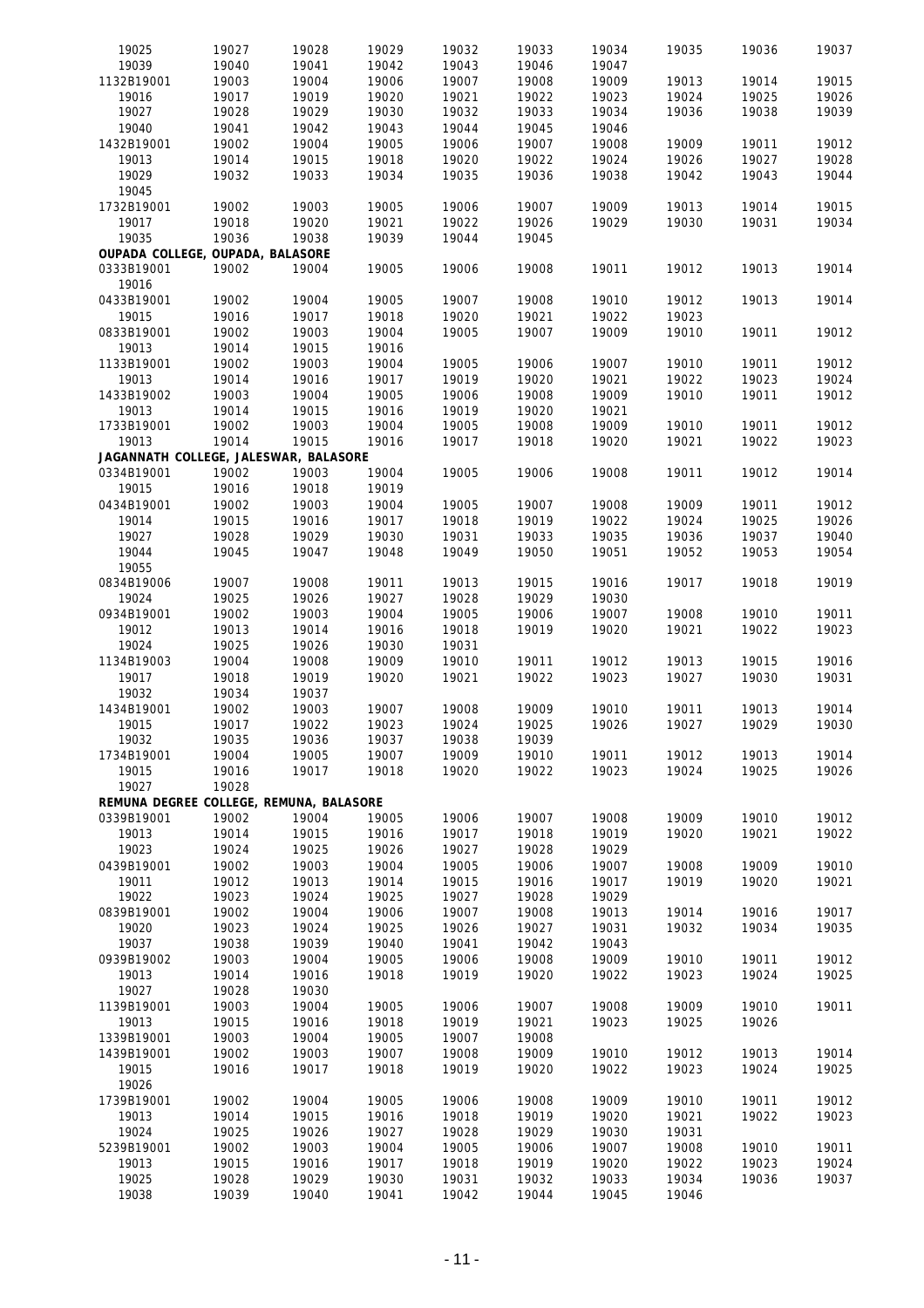| 5339B19001                               |                |           |                 |       |       |       |       |       |       |
|------------------------------------------|----------------|-----------|-----------------|-------|-------|-------|-------|-------|-------|
|                                          | 19002          | 19004     | 19005           | 19006 | 19007 | 19008 | 19009 | 19010 | 19011 |
| 19012                                    | 19013          | 19014     | 19015           | 19016 | 19017 | 19018 | 19019 | 19020 | 19021 |
| 19022                                    | 19023          | 19024     | 19025           | 19026 | 19027 | 19028 | 19029 | 19030 | 19031 |
|                                          |                |           |                 |       |       |       |       |       |       |
| 19032                                    | 19033          | 19034     | 19035           | 19036 | 19037 | 19038 | 19039 | 19040 | 19041 |
| 19042                                    |                |           |                 |       |       |       |       |       |       |
| 5639B19001                               | 19002          | 19003     | 19004           | 19005 | 19006 | 19007 | 19008 | 19010 | 19011 |
|                                          |                |           |                 |       |       |       |       |       |       |
| 19012                                    | 19013          | 19014     | 19015           | 19016 | 19017 | 19018 | 19019 | 19020 |       |
| 5739B19004                               | 19005          | 19006     | 19007           | 19008 | 19009 | 19011 | 19013 | 19014 | 19015 |
|                                          |                |           |                 |       |       |       |       |       |       |
| 19016                                    | 19017          | 19018     | 19019           | 19020 | 19021 | 19022 | 19023 | 19024 | 19026 |
| 19027                                    | 19028          | 19029     | 19030           | 19031 | 19032 | 19033 | 19034 | 19036 | 19037 |
| 19038                                    | 19039          | 19040     | 19041           | 19042 | 19043 | 19044 | 19045 | 19046 | 19047 |
|                                          |                |           |                 |       |       |       |       |       |       |
| 19048                                    | 19049          | 19050     | 19051           | 19053 |       |       |       |       |       |
| 5939B19002                               | 19003          | 19004     | 19005           | 19006 | 19007 | 19008 | 19011 | 19012 | 19013 |
|                                          |                |           |                 |       |       |       |       |       |       |
| 19014                                    | 19015          | 19016     | 19017           | 19018 | 19019 | 19020 | 19021 | 19022 | 19023 |
| 19024                                    | 19026          | 19028     | 19029-WTH 19030 |       | 19031 | 19033 | 19034 | 19035 | 19036 |
| 19037                                    | 19038          | 19039     | 19040           | 19041 |       |       |       |       |       |
|                                          |                |           |                 |       |       |       |       |       |       |
| 6039B19001                               | 19002          | 19003     | 19004           | 19005 | 19006 | 19007 | 19009 | 19010 | 19011 |
| 19012                                    | 19014          | 19015     | 19016           | 19017 | 19018 | 19019 | 19020 | 19021 | 19022 |
|                                          |                |           |                 |       |       |       |       |       |       |
| 19023                                    | 19024          | 19025     | 19026           | 19027 | 19028 | 19029 |       |       |       |
| 8139B19001                               | 19002          | 19003     | 19004           | 19005 | 19006 | 19007 | 19008 | 19009 | 19010 |
| 19011                                    | 19013          | 19014     | 19015           | 19016 | 19017 | 19018 | 19019 | 19020 | 19021 |
|                                          |                |           |                 |       |       |       |       |       |       |
| 19023                                    | 19024          | 19025     | 19027           | 19028 | 19029 | 19030 | 19031 | 19032 | 19033 |
| 19035                                    | 19036          | 19037     | 19038           | 19039 | 19041 |       |       |       |       |
|                                          |                |           |                 |       |       |       |       |       |       |
| NILAGIRI WOMEN'S COLLEGE, NILAGIRI, BLS. |                |           |                 |       |       |       |       |       |       |
| 0440B19001                               | 19002          | 19003     | 19005           | 19006 | 19007 | 19008 | 19010 | 19011 | 19012 |
| 19015                                    | 19016          | 19017     | 19018           | 19019 | 19020 | 19021 | 19022 |       |       |
|                                          |                |           |                 |       |       |       |       |       |       |
| 0940B19001                               | 19002          | 19003     | 19004           | 19005 | 19006 | 19007 | 19008 | 19009 | 19010 |
| 19011                                    | 19015          | 19016     | 19019           | 19020 | 19021 | 19022 | 19023 | 19024 | 19025 |
|                                          |                |           |                 |       |       |       |       |       |       |
| 19026                                    | 19027          | 19028     | 19029           | 19030 | 19031 |       |       |       |       |
| 1140B19001                               | 19002          | 19003     | 19005           | 19006 | 19008 | 19009 | 19010 | 19011 | 19014 |
| 1440B19001                               | 19003          | 19004     | 19005           | 19006 | 19007 | 19008 | 19009 | 19010 | 19011 |
|                                          |                |           |                 |       |       |       |       |       |       |
| 19012                                    | 19013          | 19015     | 19016           | 19017 | 19018 | 19019 | 19021 |       |       |
| 1740B19001                               | 19003          | 19004     | 19006           | 19007 | 19008 | 19009 | 19010 | 19011 | 19012 |
|                                          |                |           |                 |       |       |       |       |       |       |
| 19015                                    | 19016          | 19017     | 19018           | 19019 | 19021 | 19022 | 19023 | 19024 | 19026 |
| SORO WOMEN'S DEGREE COLLEGE, SORO, BLS.  |                |           |                 |       |       |       |       |       |       |
| 1 41B19001                               | 19002          | 19003     | 19004           | 19006 | 19009 | 19014 | 19016 | 19017 | 19018 |
|                                          |                |           |                 |       |       |       |       |       |       |
| 19019                                    | 19020          | 19023     | 19024           | 19025 | 19026 | 19027 | 19028 | 19029 | 19030 |
| 19031                                    | 19033          |           |                 |       |       |       |       |       |       |
|                                          |                |           |                 |       |       |       |       |       |       |
|                                          |                | 19034     | 19035           | 19036 | 19037 | 19039 | 19040 | 19041 | 19042 |
| 19043                                    | 19044          | 19045     | 19047           | 19048 | 19049 | 19050 | 19051 | 19052 |       |
|                                          |                |           |                 |       |       |       |       |       |       |
| BALANGI MAHAVIDYALAYA, SUNHAT, BLS.      |                |           |                 |       |       |       |       |       |       |
| 1 42B19001                               | 19002          | 19003-WTH |                 |       |       |       |       |       |       |
| 0342B19001                               | 19002          | 19003     | 19004           | 19005 | 19006 | 19007 | 19008 | 19009 | 19010 |
|                                          |                |           |                 |       |       |       |       |       |       |
| 19011                                    | 19012          |           |                 |       |       |       |       |       |       |
| 0542B19001                               | 19002          | 19003     | 19004           | 19005 | 19006 | 19007 | 19008 |       |       |
| 0842B19001-WTH 19002                     |                | 19003     |                 | 19005 |       |       |       |       |       |
|                                          |                |           | 19004           |       | 19006 | 19007 | 19008 | 19010 | 19011 |
| 19012                                    | 19013          | 19017     | 19018           | 19019 | 19020 | 19021 |       |       |       |
| 0942B19002                               | 19003          | 19004     | 19005           | 19006 | 19008 | 19009 | 19010 | 19011 | 19012 |
| 19013                                    | 19014          | 19015     | 19016           | 19017 | 19018 | 19019 | 19020 | 19021 | 19022 |
|                                          |                |           |                 |       |       |       |       |       |       |
| 1142B19001                               | 19002          | 19005     | 19006           | 19007 | 19008 | 19009 | 19010 | 19011 | 19012 |
| 19013                                    | 19014          | 19016     | 19017           | 19018 | 19019 |       |       |       |       |
|                                          |                |           |                 |       |       |       |       |       |       |
| 1442B19001                               | 19002          | 19003     | 19004           | 19005 | 19006 | 19007 | 19008 | 19009 | 19010 |
| 19012                                    | 19013          | 19014     | 19015           | 19016 | 19017 | 19018 | 19019 | 19020 | 19021 |
| 5242B19001                               | 19002          | 19003     | 19004           | 19005 | 19006 | 19007 | 19008 | 19009 | 19010 |
|                                          |                |           |                 |       |       |       |       | 19020 |       |
| 19011                                    | 19012          | 19013     | 19014           | 19015 | 19016 | 19017 | 19019 |       | 19021 |
| 19022                                    | 19023          | 19024     | 19025           | 19026 | 19027 | 19028 |       |       |       |
| 5342B19001                               | 19002          | 19003     | 19004           | 19005 | 19006 | 19007 | 19008 | 19009 | 19010 |
|                                          |                |           |                 |       |       |       |       |       |       |
| 19011                                    |                |           |                 |       |       |       |       |       |       |
| 5642B19001                               | 19002          | 19003     | 19004           | 19005 | 19006 | 19007 | 19008 | 19009 | 19011 |
| 19012                                    |                |           |                 |       | 19017 | 19018 | 19019 | 19020 |       |
|                                          | 19013          | 19014     | 19015           | 19016 |       |       |       |       |       |
| 5742B19001                               | 19002          | 19003     | 19004           | 19006 | 19007 | 19008 | 19009 | 19010 | 19012 |
| 19013                                    | 19016          | 19017     | 19018           | 19019 |       |       |       |       |       |
|                                          |                |           |                 |       |       |       |       |       |       |
| 5942B19004                               | 19006          | 19007     | 19008           | 19009 | 19011 | 19012 | 19013 | 19015 | 19016 |
| 19018                                    | 19020          | 19021     | 19022           | 19023 | 19025 | 19027 |       |       |       |
| 6042B19001                               | 19002          | 19003     | 19004           |       | 19009 | 19010 | 19011 | 19012 | 19014 |
|                                          |                |           |                 | 19008 |       |       |       |       |       |
| 19015                                    | 19016          | 19017     | 19018           | 19019 | 19021 | 19022 | 19023 | 19024 | 19025 |
| 19026                                    | 19027          | 19028     |                 |       |       |       |       |       |       |
|                                          |                |           |                 |       |       |       |       |       |       |
| 3 42B19002                               |                |           |                 |       |       |       |       |       |       |
| 8142B19002                               | 19005          | 19006     | 19007           | 19009 | 19011 | 19012 | 19013 | 19014 | 19015 |
| 19016                                    | 19017          | 19018     | 19019           | 19020 | 19021 | 19022 | 19024 | 19025 | 19027 |
|                                          |                |           |                 |       |       |       |       |       |       |
| 19028                                    | 19029          | 19032     | 19033           | 19034 | 19035 | 19036 | 19037 | 19038 | 19039 |
| 19040                                    | 19041          | 19043     | 19045           | 19046 | 19047 |       |       |       |       |
|                                          |                |           |                 |       |       |       |       |       |       |
| JAMBESWAR MAHAVIDYALAYA, GARASANG, BLS.  |                |           |                 |       |       |       |       |       |       |
| 0343B19001                               | 19002          | 19003     | 19004           | 19005 | 19006 | 19007 | 19008 | 19009 | 19011 |
| 19012<br>19024                           | 19013<br>19025 | 19014     | 19015           | 19018 | 19019 | 19020 | 19021 | 19022 | 19023 |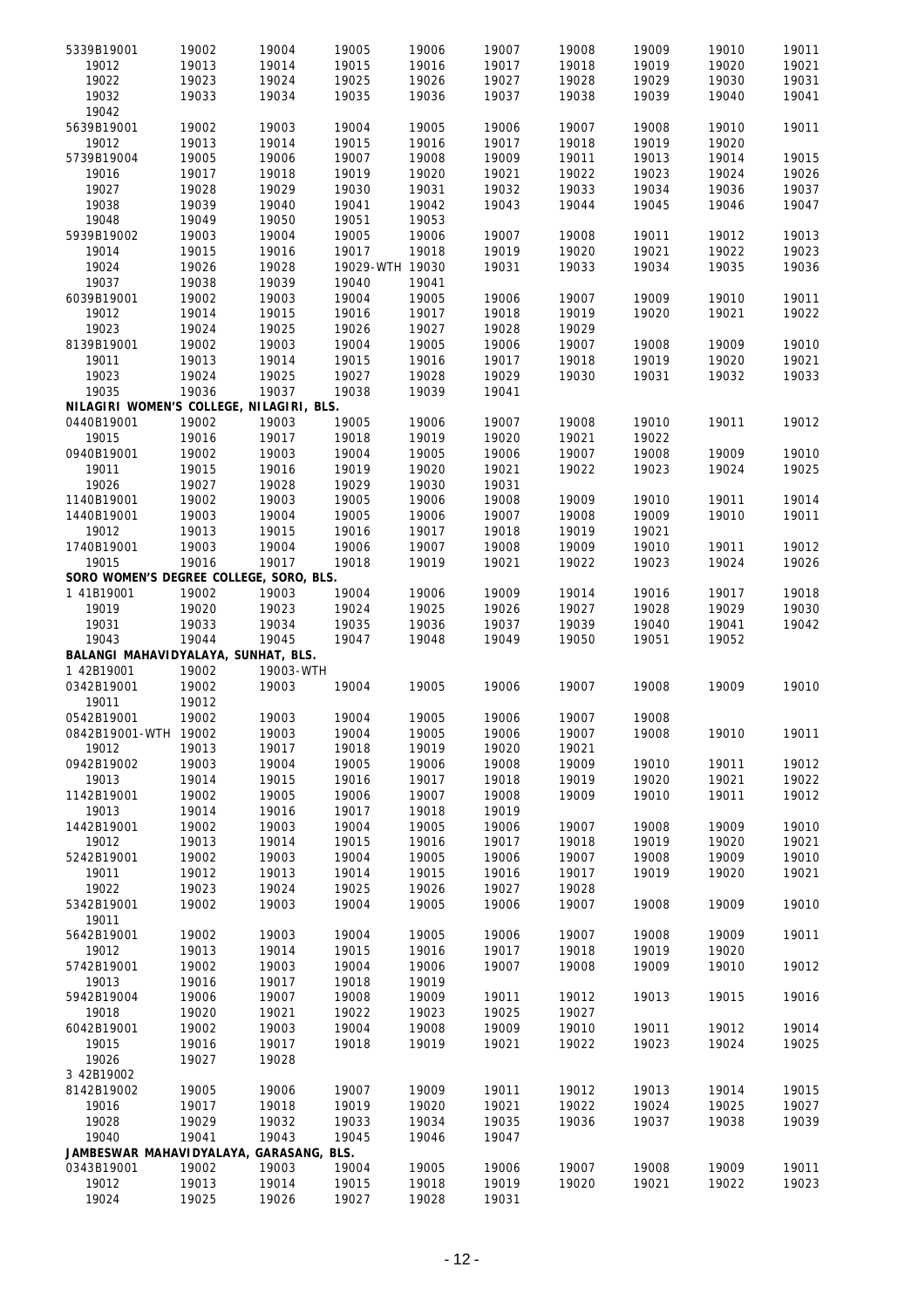| 0443B19002                                | 19003 | 19004 | 19005 | 19006 | 19007 | 19008 | 19009 | 19010 | 19012 |
|-------------------------------------------|-------|-------|-------|-------|-------|-------|-------|-------|-------|
| 19013                                     | 19014 | 19015 | 19016 | 19017 | 19018 | 19020 | 19021 | 19023 | 19024 |
| 19025                                     | 19026 | 19027 | 19028 | 19029 | 19031 |       |       |       |       |
| 0543B19001                                | 19002 | 19003 | 19004 | 19005 | 19006 | 19007 | 19008 |       |       |
|                                           | 19003 |       | 19006 | 19007 | 19008 | 19009 | 19010 |       |       |
| 1143B19002                                |       | 19005 |       |       |       |       |       | 19012 | 19013 |
| 19014                                     | 19015 | 19016 | 19017 | 19018 | 19019 | 19020 | 19021 | 19023 |       |
| 1443B19001                                | 19002 | 19003 | 19006 | 19007 | 19008 | 19009 | 19010 | 19012 | 19013 |
| 19014                                     | 19015 | 19016 | 19017 | 19018 | 19019 | 19020 | 19021 | 19022 | 19023 |
| 19024                                     | 19027 |       |       |       |       |       |       |       |       |
| 1743B19001                                | 19002 | 19004 | 19005 | 19006 | 19007 | 19008 | 19009 | 19010 | 19014 |
| 19016                                     |       |       |       |       |       |       |       |       |       |
| 1843B19001                                | 19002 | 19003 | 19004 | 19008 | 19009 | 19010 | 19011 | 19012 | 19014 |
| 19015                                     | 19016 |       |       |       |       |       |       |       |       |
| 5243B19001                                | 19002 | 19003 | 19004 | 19005 | 19006 | 19008 | 19009 | 19010 | 19011 |
| 19012                                     | 19013 | 19014 | 19015 | 19016 | 19017 | 19018 | 19019 | 19020 | 19021 |
|                                           |       |       |       |       |       |       |       |       |       |
| 19022                                     | 19023 | 19024 | 19026 | 19027 |       |       |       |       |       |
| 5343B19001                                | 19002 | 19003 | 19004 | 19005 | 19006 | 19007 | 19008 | 19009 | 19010 |
| 19011                                     | 19012 | 19013 | 19014 | 19015 | 19016 | 19017 | 19018 |       |       |
| 5643B19002                                | 19003 | 19004 | 19005 | 19006 | 19008 | 19010 | 19011 | 19012 |       |
| 5743B19001                                | 19002 | 19003 | 19004 | 19005 | 19006 | 19007 | 19009 | 19011 | 19012 |
| 19013                                     | 19014 | 19015 | 19016 | 19018 | 19019 | 19020 | 19021 |       |       |
| 5943B19001                                | 19002 | 19003 | 19004 | 19008 | 19010 | 19011 | 19013 | 19014 | 19015 |
| 19016                                     | 19017 | 19018 | 19019 | 19020 | 19021 | 19022 | 19023 | 19024 | 19025 |
| 19026                                     |       |       |       |       |       |       |       |       |       |
| 8143B19002                                | 19005 | 19007 | 19008 | 19010 | 19011 | 19012 | 19013 | 19014 | 19015 |
|                                           |       | 19019 |       |       |       |       |       |       | 19029 |
| 19016                                     | 19018 |       | 19020 | 19022 | 19023 | 19024 | 19026 | 19028 |       |
| 19030                                     | 19031 | 19032 | 19033 | 19034 | 19035 | 19036 | 19038 | 19039 | 19040 |
| 19041                                     | 19042 |       |       |       |       |       |       |       |       |
| WOMEN'S COLLEGE, BHOGARAI, BALASORE       |       |       |       |       |       |       |       |       |       |
| 0345B19003                                | 19006 | 19007 | 19008 | 19009 | 19012 | 19013 | 19016 | 19017 | 19018 |
| 19019                                     | 19020 | 19021 | 19022 |       |       |       |       |       |       |
| 0445B19001                                | 19002 | 19003 | 19004 | 19005 | 19007 | 19009 | 19010 | 19011 | 19012 |
| 19013                                     | 19015 | 19017 | 19018 | 19019 | 19020 | 19021 | 19022 | 19023 |       |
| 1145B19001                                | 19002 | 19004 | 19005 | 19006 | 19008 | 19009 | 19010 | 19011 | 19012 |
| 19013                                     | 19014 | 19015 | 19017 | 19018 | 19019 | 19020 | 19021 | 19022 | 19023 |
| 19024                                     | 19025 | 19027 | 19028 |       |       |       |       |       |       |
|                                           |       |       |       |       |       |       |       |       |       |
| 1445B19002                                | 19004 | 19005 | 19007 | 19008 | 19009 | 19010 | 19011 | 19014 | 19015 |
| 19016                                     | 19017 | 19019 | 19020 | 19021 |       |       |       |       |       |
| 1745B19001                                | 19003 | 19005 | 19008 | 19009 | 19013 | 19014 | 19015 | 19018 | 19019 |
| LAXMIPRIYA +3 MAHILA COLLEGE, BALIAPAL    |       |       |       |       |       |       |       |       |       |
|                                           |       | 19004 |       |       | 19008 | 19009 | 19011 | 19012 | 19013 |
| 0446B19001                                | 19002 |       | 19005 | 19006 |       |       |       |       |       |
| 19014                                     | 19015 | 19016 | 19017 | 19018 | 19020 | 19021 |       |       |       |
|                                           | 19002 | 19004 | 19005 | 19006 | 19007 | 19008 | 19009 | 19010 | 19011 |
| 1146B19001                                |       |       |       |       |       |       |       |       |       |
| 19012                                     | 19014 |       |       |       |       |       |       |       |       |
| 1446B19001                                | 19002 | 19005 | 19009 | 19010 | 19011 | 19013 | 19014 | 19015 | 19017 |
| 19018                                     | 19019 | 19020 |       |       |       |       |       |       |       |
| KSHETRAMOHAN COLLEGE OF BASIC SC., BLS.   |       |       |       |       |       |       |       |       |       |
| 5247B19001                                | 19002 | 19004 | 19005 | 19006 | 19007 | 19008 | 19009 | 19010 |       |
| 5347B19002                                | 19003 | 19004 | 19005 | 19006 | 19008 | 19010 | 19012 | 19013 |       |
| 5747B19001                                | 19003 | 19004 | 19005 | 19006 | 19007 | 19008 | 19009 | 19010 | 19011 |
| 5947B19001                                | 19002 | 19003 | 19005 | 19006 | 19007 | 19008 | 19009 | 19011 | 19012 |
| 19013                                     | 19014 | 19015 | 19016 | 19017 | 19018 | 19019 | 19020 | 19021 | 19022 |
| 19023                                     |       |       |       |       |       |       |       |       |       |
|                                           |       |       |       |       |       |       |       |       |       |
| SHARPMIND COLLEGE OF COMMERCE, BALASORE   |       |       |       |       |       |       |       |       |       |
| 8148B19001                                | 19002 | 19003 | 19005 | 19006 | 19007 | 19008 | 19009 | 19010 | 19011 |
| 19012                                     | 19013 | 19014 | 19015 | 19016 | 19017 | 19018 | 19019 | 19020 |       |
| NILAKANTHESWAR DEGREE MAHAVIDYALAYA, BLS. |       |       |       |       |       |       |       |       |       |
| 0349B19001                                | 19002 | 19003 | 19004 | 19005 | 19006 | 19007 | 19008 | 19009 | 19010 |
| 0549B19001                                | 19004 |       |       |       |       |       |       |       |       |
| 0849B19001                                | 19002 | 19003 | 19004 | 19005 | 19006 | 19007 | 19008 | 19009 | 19011 |
| 19012                                     | 19013 | 19014 | 19015 | 19016 | 19017 | 19018 | 19019 | 19020 | 19021 |
| 19022                                     | 19023 | 19024 | 19025 | 19026 | 19028 | 19029 | 19031 | 19033 |       |
| 1149B19001                                | 19002 | 19003 | 19005 | 19006 | 19007 | 19008 | 19009 | 19010 | 19011 |
| 19012                                     | 19013 | 19015 |       |       |       |       |       |       |       |
| 1449B19001                                | 19003 | 19004 | 19005 | 19006 | 19009 | 19011 | 19012 | 19015 |       |
|                                           |       |       |       |       |       |       |       |       | 19016 |
| 19017                                     | 19018 | 19019 | 19020 | 19021 | 19022 | 19023 | 19024 | 19025 | 19026 |
| 19027                                     | 19028 | 19029 | 19030 | 19031 | 19032 | 19033 | 19034 | 19035 |       |
| SHITALA THAKURANI DEG. MAHAVIDYALAYA, BLS |       |       |       |       |       |       |       |       |       |
| 0350B19001                                | 19002 | 19004 | 19006 | 19007 |       |       |       |       |       |
| 0450B19001                                | 19003 | 19004 | 19005 | 19006 | 19007 | 19009 | 19010 | 19012 | 19014 |
| 0850B19001                                | 19004 | 19007 | 19009 |       |       |       |       |       |       |
| 1150B19001                                | 19002 | 19003 | 19004 | 19005 | 19006 | 19008 | 19009 | 19010 | 19011 |
| 19012                                     | 19013 | 19014 | 19015 | 19017 | 19019 | 19021 |       |       |       |
| 1450B19001                                | 19003 | 19004 | 19005 | 19010 | 19011 | 19012 | 19013 |       |       |
| 1750B19001                                |       |       |       |       |       |       |       |       |       |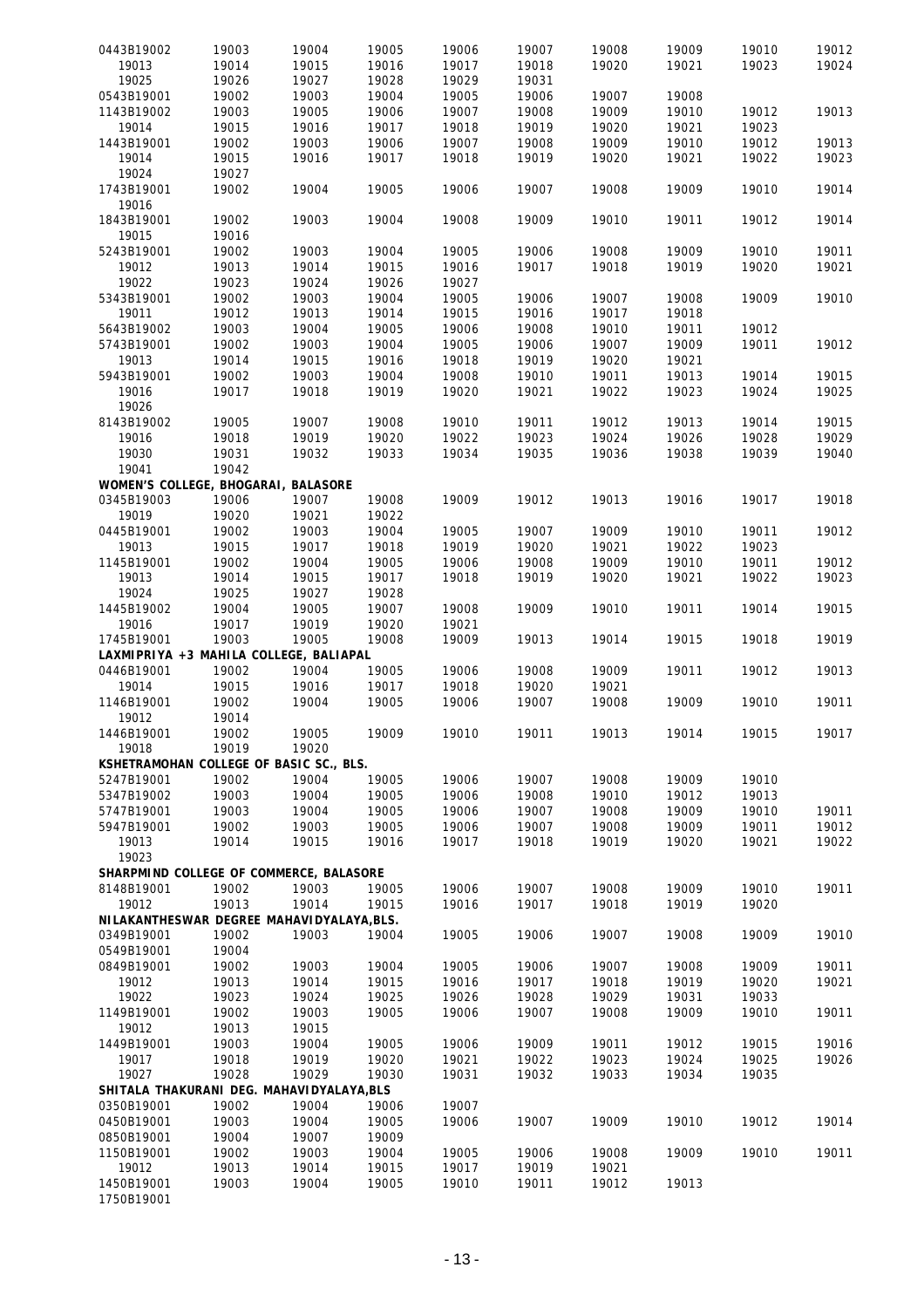| 5250B19001 |                                           |       | 19004 |       | 19006 |       |       |                 |       |
|------------|-------------------------------------------|-------|-------|-------|-------|-------|-------|-----------------|-------|
|            | 19002                                     | 19003 |       | 19005 |       | 19007 | 19008 |                 |       |
| 5350B19001 | 19002                                     | 19003 | 19004 | 19005 | 19006 | 19007 | 19008 | 19009           | 19011 |
| 19012      |                                           |       |       |       |       |       |       |                 |       |
| 5750B19001 | 19002                                     | 19003 | 19004 | 19005 | 19006 | 19008 | 19009 | 19011           | 19012 |
| 5950B19001 | 19002                                     | 19003 | 19004 | 19005 | 19006 | 19008 | 19009 | 19010           | 19012 |
|            | JHADESWAR +3 Sc. DEG. COLLEGE, BALASORE   |       |       |       |       |       |       |                 |       |
|            |                                           |       |       |       |       |       |       |                 |       |
| 5251B19001 | 19002                                     | 19003 | 19004 | 19005 | 19006 | 19007 | 19008 | 19009           | 19010 |
| 19012      | 19013                                     | 19014 |       |       |       |       |       |                 |       |
| 5351B19001 | 19002                                     | 19003 | 19004 | 19006 | 19007 | 19008 | 19009 | 19010           | 19011 |
| 19012      | 19013                                     | 19014 | 19015 |       |       |       |       |                 |       |
| 5651B19001 | 19002                                     | 19003 | 19005 | 19006 | 19007 |       |       |                 |       |
| 5751B19001 | 19002                                     | 19003 | 19004 | 19005 | 19006 | 19007 | 19008 | 19009           | 19010 |
|            |                                           |       |       |       |       |       |       |                 |       |
| 19011      | 19012                                     | 19013 | 19014 | 19015 | 19016 | 19017 | 19018 | 19019           | 19020 |
| 19021      | 19022                                     | 19023 | 19024 | 19025 | 19026 | 19027 | 19028 | 19029           | 19030 |
| 19031      | 19032                                     |       |       |       |       |       |       |                 |       |
| 5951B19001 | 19002                                     | 19003 | 19004 | 19005 | 19006 | 19007 | 19008 | 19009           | 19010 |
| 19011      | 19012                                     | 19013 | 19014 | 19015 | 19016 |       |       |                 |       |
|            |                                           |       |       |       |       |       |       |                 |       |
| 6051B19001 | 19002                                     | 19003 | 19004 | 19005 | 19006 | 19007 | 19009 | 19010           | 19012 |
| 19013      | 19014                                     | 19015 |       |       |       |       |       |                 |       |
|            | SULAGNA +3 SCIENCE DEG. COLLEGE, BALASORE |       |       |       |       |       |       |                 |       |
| 5252B19001 | 19003                                     | 19004 | 19005 |       |       |       |       |                 |       |
| 5352B19001 | 19002                                     | 19003 | 19004 | 19005 | 19006 | 19007 | 19008 | 19011           |       |
| 5652B19001 | 19002                                     | 19003 | 19004 | 19005 |       |       |       |                 |       |
|            |                                           |       |       |       |       |       |       |                 |       |
| 5752B19001 | 19002                                     | 19004 | 19005 | 19006 | 19007 | 19008 | 19009 | 19010           | 19011 |
| 19012      | 19013                                     | 19014 | 19015 | 19016 | 19017 | 19018 | 19019 | 19020           | 19021 |
| 19022      | 19023                                     | 19024 |       |       |       |       |       |                 |       |
| 5952B19001 | 19002                                     | 19003 | 19004 | 19005 | 19006 | 19007 | 19008 | 19010           | 19011 |
| 19012      | 19013                                     | 19014 | 19015 | 19016 | 19017 | 19019 | 19020 | 19021           | 19022 |
|            |                                           |       |       |       |       |       |       |                 |       |
|            | MICRO SOLn. COMP. ACA. DEG. COLLEGE, BLS  |       |       |       |       |       |       |                 |       |
| 5953B19002 | 19003                                     | 19004 |       |       |       |       |       |                 |       |
|            | COLLEGE OF BASIC SC. & TECH., BALASORE    |       |       |       |       |       |       |                 |       |
| 5354B19001 | 19002-WTH 19003                           |       | 19005 | 19006 | 19007 | 19008 | 19009 | 19010           | 19011 |
| 19012      | 19013                                     | 19014 | 19015 | 19017 | 19018 | 19019 | 19020 | 19021           |       |
| 5654B19001 | 19002                                     | 19003 | 19004 |       |       |       |       |                 |       |
|            |                                           |       |       |       |       |       |       |                 |       |
| 5754B19001 | 19002                                     | 19003 | 19004 | 19005 | 19006 | 19007 | 19008 | 19009           | 19010 |
| 19011      | 19013                                     | 19014 | 19015 | 19016 | 19018 | 19019 | 19020 | 19021           | 19022 |
| 19023      | 19024                                     | 19025 | 19026 | 19027 | 19029 | 19030 | 19031 | 19032           | 19033 |
|            |                                           |       |       |       |       |       |       |                 |       |
|            |                                           |       |       |       |       |       |       |                 |       |
| 19034      | 19035                                     | 19036 | 19037 | 19039 | 19040 |       |       |                 |       |
| 5954B19001 | 19002                                     | 19003 | 19004 | 19005 | 19006 | 19007 | 19008 | 19009           | 19010 |
| 19011      | 19012                                     | 19013 | 19014 | 19015 | 19016 | 19017 | 19018 | 19019-WTH 19020 |       |
| 19021      | 19022                                     | 19023 | 19024 |       |       |       |       |                 |       |
|            | NORTH ODISHA DEG. COLLEGE OF SCIENCE, BLS |       |       |       |       |       |       |                 |       |
|            | 5755B19001-WTH 19002-WTH 19003-WTH        |       |       |       |       |       |       |                 |       |
|            |                                           | 19004 |       |       |       |       |       |                 |       |
| 5955B19001 | 19003                                     |       | 19005 |       |       |       |       |                 |       |
|            | SRIRAM +3 SC. RES. COLLEGE, BALASORE      |       |       |       |       |       |       |                 |       |
| 5257B19001 | 19002                                     | 19003 | 19004 | 19005 | 19006 | 19007 |       |                 |       |
| 5357B19001 | 19002                                     | 19003 | 19004 | 19005 | 19006 | 19007 | 19008 | 19009           | 19010 |
| 19011      |                                           |       |       |       |       |       |       |                 |       |
| 5757B19001 | 19002                                     | 19003 | 19004 | 19005 | 19007 | 19008 | 19009 | 19010           |       |
|            |                                           |       |       |       |       |       |       |                 |       |
| 5957B19001 | 19002                                     | 19003 | 19004 | 19005 | 19006 | 19007 | 19008 | 19009           | 19010 |
| 19012      | 19013                                     |       |       |       |       |       |       |                 |       |
|            | VIJAYANJALI +3 SC. RES. COLLEGE, BALASORE |       |       |       |       |       |       |                 |       |
| 5358B19001 | 19003                                     | 19004 | 19005 |       |       |       |       |                 |       |
| 5758B19001 | 19002                                     | 19003 | 19004 | 19005 | 19006 | 19007 | 19008 | 19009           | 19010 |
| 19011      |                                           |       |       |       |       |       |       |                 |       |
|            |                                           |       |       |       |       |       |       |                 |       |
| 5958B19001 | 19002                                     | 19004 | 19005 | 19006 | 19007 | 19008 | 19009 | 19010           | 19011 |
| 19012      | 19013                                     | 19014 | 19016 | 19017 |       |       |       |                 |       |
| 6058B19001 | 19002                                     | 19003 | 19004 | 19005 | 19008 | 19009 | 19010 | 19012           |       |
|            | GURUKRUPA DEGREE COLLEGE, BALASORE        |       |       |       |       |       |       |                 |       |
| 5259B19001 | 19002                                     | 19003 |       |       |       |       |       |                 |       |
| 5759B19001 | 19002                                     |       |       |       |       |       |       |                 |       |
| 5959B19001 | 19002                                     | 19003 | 19004 | 19005 | 19007 |       |       |                 |       |
|            |                                           |       |       |       |       |       |       |                 |       |
|            | B.N.I.H.S. DEGREE COLLEGE, KACHUADI, BLS. |       |       |       |       |       |       |                 |       |
| 0360B19001 | 19002                                     | 19003 | 19005 | 19007 | 19008 | 19009 | 19010 | 19011           | 19012 |
| 19015      | 19017                                     | 19018 | 19019 |       |       |       |       |                 |       |
| 0460B19002 | 19003                                     | 19004 | 19005 | 19006 | 19007 | 19008 | 19009 | 19010           | 19011 |
| 19012      | 19014                                     | 19015 | 19016 | 19017 | 19018 | 19020 | 19021 | 19022           | 19023 |
| 19025      | 19026                                     | 19027 | 19029 | 19030 | 19031 |       |       |                 |       |
|            |                                           |       |       |       | 19006 |       | 19009 | 19010           | 19011 |
| 1160B19001 | 19002                                     | 19003 | 19004 | 19005 |       | 19007 |       |                 |       |
| 19012      | 19013                                     | 19014 | 19017 | 19018 | 19019 | 19020 | 19021 | 19022           |       |
| 1460B19001 | 19002                                     | 19004 | 19005 | 19007 | 19009 | 19010 | 19012 | 19014           | 19015 |
| 19016      | 19017                                     | 19018 | 19019 | 19021 | 19022 | 19024 |       |                 |       |
| 1760B19001 | 19003                                     | 19004 | 19005 | 19006 | 19007 | 19008 | 19009 | 19010           | 19011 |
| 19012      | 19014                                     | 19015 | 19016 | 19017 | 19018 | 19019 | 19020 | 19021           |       |
| 5260B19002 | 19003                                     | 19005 | 19006 | 19008 | 19009 | 19010 | 19011 | 19012           | 19013 |
| 19014      | 19015                                     | 19016 | 19017 | 19018 |       |       |       |                 |       |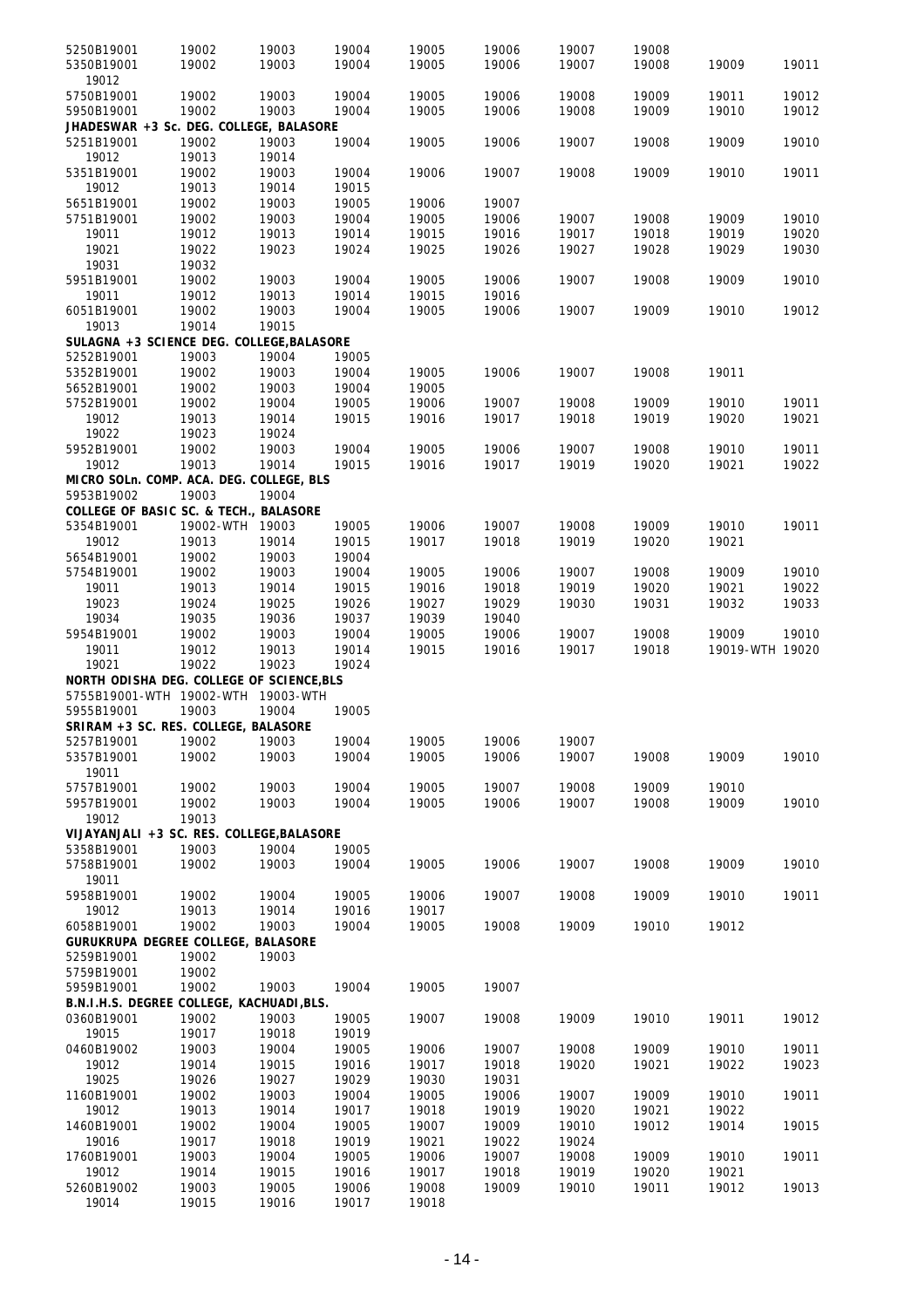| 5360B19001 | 19002                                  | 19003 | 19005 | 19006 | 19007 | 19008 | 19009 | 19011 | 19012 |
|------------|----------------------------------------|-------|-------|-------|-------|-------|-------|-------|-------|
| 19013      | 19014                                  | 19015 | 19016 | 19017 |       |       |       |       |       |
| 5760B19001 | 19002                                  | 19003 | 19004 | 19005 | 19006 | 19007 | 19008 | 19009 | 19010 |
| 19012      | 19013                                  |       |       |       |       |       |       |       |       |
| 5960B19001 | 19002                                  | 19003 | 19004 | 19005 | 19006 | 19007 | 19008 | 19010 | 19011 |
| 19012      | 19013                                  | 19014 | 19015 | 19017 | 19018 | 19019 | 19020 | 19021 | 19022 |
|            | A.B. COLLEGE, BASUDEVPUR, BHADRAK      |       |       |       |       |       |       |       |       |
| 1 03H19002 | 19003                                  |       |       |       |       |       |       |       |       |
| 0303H19001 | 19002                                  | 19003 | 19004 | 19006 | 19007 | 19008 | 19009 | 19010 | 19011 |
| 19012      | 19014                                  | 19015 | 19017 | 19018 | 19019 | 19020 | 19021 | 19022 | 19023 |
| 19024      | 19025                                  | 19026 | 19027 | 19028 | 19029 | 19030 | 19031 | 19032 | 19033 |
| 19035      | 19036                                  | 19038 |       |       |       |       |       |       |       |
| 0503H19001 | 19003                                  | 19004 | 19005 | 19006 | 19007 | 19008 | 19009 | 19010 | 19011 |
| 19015      |                                        |       |       |       |       |       |       |       |       |
| 0803H19001 | 19003                                  | 19004 | 19005 | 19006 | 19007 | 19008 | 19009 | 19012 | 19013 |
| 19014      | 19015                                  | 19016 | 19017 | 19019 | 19020 | 19021 | 19023 | 19025 | 19026 |
| 19027      | 19028                                  | 19029 | 19030 | 19031 | 19032 | 19033 | 19034 | 19036 | 19038 |
| 19039      | 19040                                  | 19041 | 19042 | 19043 | 19044 | 19045 | 19046 |       |       |
| 1103H19001 | 19002                                  | 19003 | 19004 | 19005 | 19006 | 19007 | 19008 | 19010 | 19011 |
| 19012      | 19013                                  | 19014 | 19015 | 19016 | 19017 | 19018 | 19019 | 19020 | 19021 |
| 19022      | 19024                                  | 19025 | 19026 | 19027 | 19028 | 19030 | 19031 | 19033 | 19034 |
| 19035      | 19036                                  | 19037 | 19039 | 19041 | 19043 | 19044 | 19045 | 19047 |       |
| 1303H19001 | 19002                                  | 19003 | 19004 | 19006 | 19007 | 19008 | 19009 | 19010 | 19011 |
| 19012      | 19013                                  | 19014 | 19015 |       |       |       |       |       |       |
| 1403H19001 | 19002                                  | 19003 | 19004 | 19005 | 19006 | 19007 | 19008 | 19009 | 19010 |
| 19011      | 19012                                  | 19014 | 19015 | 19016 | 19017 | 19018 | 19019 | 19021 | 19022 |
| 19023      | 19024                                  | 19025 | 19026 | 19027 | 19029 | 19030 | 19031 | 19032 | 19033 |
| 19034      | 19035                                  | 19036 | 19037 | 19038 | 19039 | 19040 | 19041 | 19042 | 19043 |
| 19044      | 19045                                  |       |       |       |       |       |       |       |       |
| 1703H19001 | 19002                                  | 19005 | 19006 | 19007 | 19008 | 19009 | 19010 | 19011 | 19012 |
| 19013      | 19015                                  | 19016 | 19017 | 19018 | 19019 | 19020 | 19023 | 19024 | 19025 |
| 19026      | 19027                                  | 19028 | 19030 | 19032 |       |       |       |       |       |
| 2 03H19001 | 19002                                  | 19003 | 19004 | 19007 | 19008 | 19009 | 19010 | 19011 | 19012 |
| 19013      | 19014                                  |       |       |       |       |       |       |       |       |
| 5303H19001 | 19002                                  | 19003 | 19004 | 19005 | 19006 | 19007 | 19008 | 19010 | 19011 |
| 19012      | 19013                                  | 19014 | 19015 | 19016 | 19017 | 19018 | 19019 | 19020 | 19021 |
| 19022      | 19023                                  | 19024 | 19025 | 19026 | 19027 | 19028 | 19029 | 19030 | 19031 |
| 19032      | 19033                                  |       |       |       |       |       |       |       |       |
| 5603H19002 | 19003                                  | 19004 | 19005 | 19006 | 19007 | 19008 | 19009 | 19010 | 19011 |
| 19012      | 19013                                  | 19014 | 19015 | 19016 | 19017 | 19018 | 19019 | 19020 |       |
| 5703H19001 | 19002                                  | 19003 | 19004 | 19005 | 19006 | 19007 | 19008 | 19009 | 19010 |
| 19011      | 19012                                  | 19013 | 19014 | 19015 | 19016 | 19017 | 19018 | 19019 | 19020 |
| 19022      | 19023                                  | 19024 | 19025 | 19026 | 19027 | 19028 | 19029 | 19030 |       |
| 5903H19001 | 19002                                  | 19003 | 19004 | 19005 | 19006 | 19007 | 19008 | 19009 | 19011 |
| 19012      | 19013                                  | 19014 |       |       |       |       |       |       |       |
| 3 03H19001 | 19004                                  | 19005 | 19006 |       |       |       |       |       |       |
| 8103H19001 | 19002                                  | 19003 | 19005 | 19006 | 19007 | 19008 | 19009 | 19010 | 19011 |
| 19012      | 19013                                  | 19014 | 19015 | 19016 | 19017 | 19018 | 19019 | 19020 | 19022 |
| 19023      | 19024                                  | 19026 | 19027 | 19028 | 19029 | 19030 | 19032 | 19033 | 19034 |
| 19035      | 19037                                  | 19038 | 19039 | 19040 | 19041 | 19042 | 19044 | 19045 | 19046 |
| 19047      | 19048                                  | 19049 | 19050 | 19052 | 19053 |       |       |       |       |
|            | B.N.M.A. COLLEGE, PALIABINDHA, BHADRAK |       |       |       |       |       |       |       |       |
| 1 04H19001 | 19004                                  |       |       |       |       |       |       |       |       |
| 0304H19001 | 19002                                  | 19003 | 19004 | 19005 | 19006 | 19007 | 19008 | 19009 | 19011 |
| 19012      | 19013                                  | 19014 | 19015 | 19016 | 19017 | 19018 | 19019 | 19020 | 19021 |
| 19022      | 19024                                  | 19025 | 19026 | 19027 | 19028 | 19029 |       |       |       |
| 0404H19001 | 19002                                  | 19003 | 19004 | 19006 | 19007 | 19008 | 19010 | 19011 | 19012 |
| 19013      | 19015                                  | 19016 | 19017 | 19018 | 19019 | 19020 | 19021 | 19022 | 19023 |
| 19024      | 19025                                  | 19026 | 19028 | 19029 | 19030 | 19031 | 19032 | 19033 | 19034 |
| 19035      | 19036                                  | 19037 | 19039 | 19040 |       |       |       |       |       |
| 0504H19001 | 19002                                  | 19004 | 19005 | 19006 | 19007 | 19008 | 19009 | 19010 | 19011 |
| 19012      | 19013                                  |       |       |       |       |       |       |       |       |
| 0804H19002 | 19003                                  | 19004 | 19006 | 19007 | 19008 | 19009 | 19010 | 19011 | 19012 |
| 19013      | 19014                                  | 19015 | 19016 | 19017 | 19018 | 19019 | 19020 | 19021 | 19022 |
| 19023      | 19025                                  | 19027 | 19028 | 19029 | 19030 | 19031 |       |       |       |
| 1104H19002 | 19003                                  | 19004 | 19005 | 19007 | 19008 | 19009 | 19010 | 19011 | 19012 |
| 19013      | 19014                                  | 19015 | 19016 | 19017 | 19018 | 19019 | 19020 | 19021 | 19022 |
| 19023      | 19024                                  | 19025 | 19026 | 19027 | 19028 | 19029 | 19030 | 19031 |       |
| 1304H19001 | 19002                                  | 19003 | 19004 | 19006 | 19008 | 19009 | 19010 | 19011 | 19012 |
| 19014      |                                        |       |       |       |       |       |       |       |       |
| 1404H19001 | 19002                                  | 19003 | 19004 | 19005 | 19006 | 19008 | 19009 | 19010 | 19011 |
| 19012      | 19013                                  | 19015 | 19016 | 19017 | 19019 | 19020 | 19021 | 19022 | 19023 |
| 19024      | 19025                                  | 19026 | 19027 | 19028 | 19029 | 19030 | 19031 | 19032 | 19033 |
| 19034      | 19035                                  | 19036 | 19037 | 19038 | 19039 | 19040 | 19041 |       |       |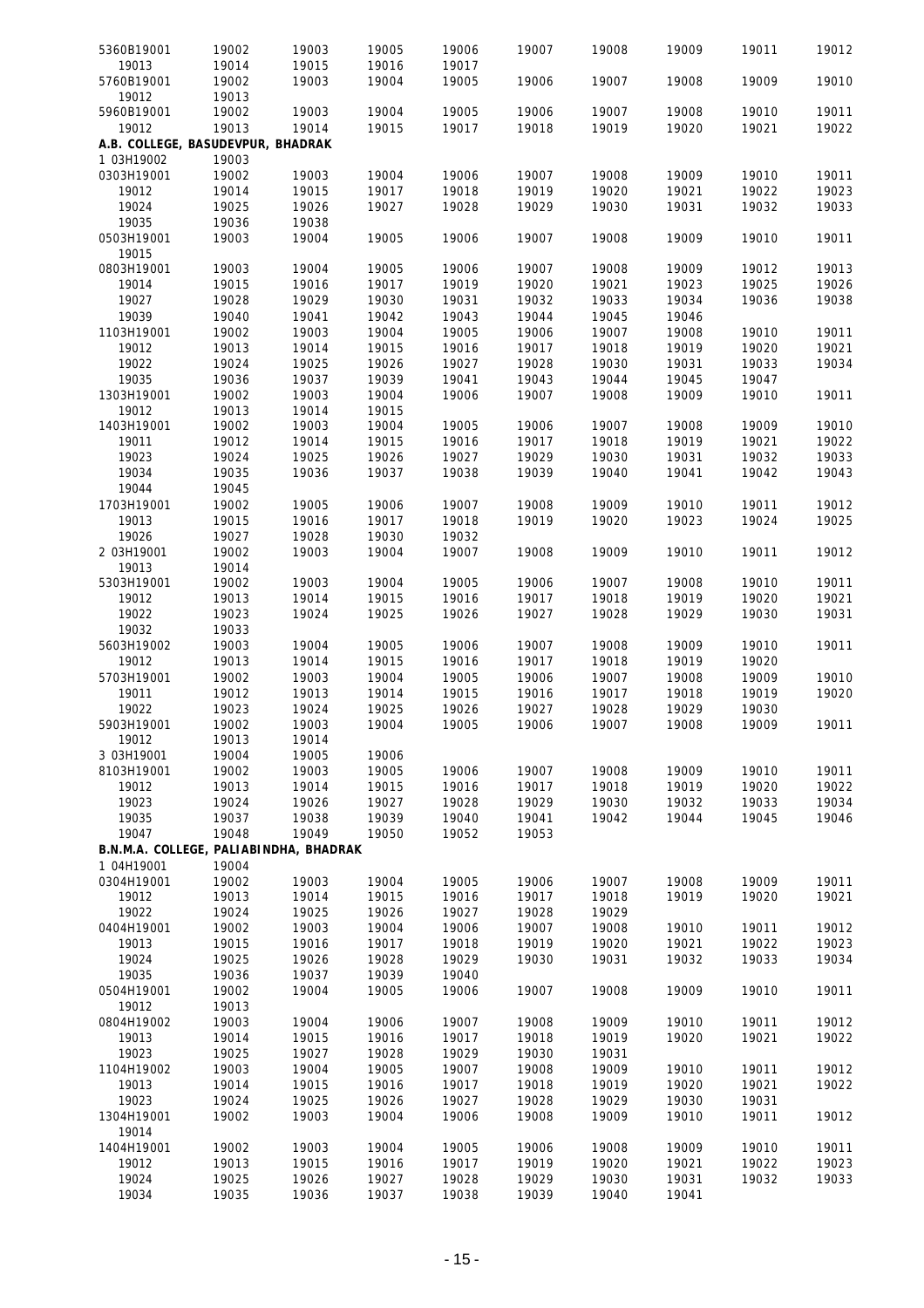| 1604H19001-WTH 19002-WTH 19004-WTH 19005-WTH 19006-WTH 19007-WTH 19008-WTH 19009-WTH 19010-WTH 19011-WTH |       |                                                                                           |       |       |       |                 |       |       |       |
|----------------------------------------------------------------------------------------------------------|-------|-------------------------------------------------------------------------------------------|-------|-------|-------|-----------------|-------|-------|-------|
| 19013-WTH                                                                                                |       | 19014-WTH 19016-WTH 19017-WTH 19018-WTH 19019-WTH 19021-WTH 19022-WTH 19023-WTH 19024-WTH |       |       |       |                 |       |       |       |
| 19025-WTH                                                                                                |       | 19026-WTH 19027-WTH 19028-WTH                                                             |       |       |       |                 |       |       |       |
| 5204H19001                                                                                               | 19002 | 19003                                                                                     | 19004 | 19005 | 19006 | 19007           | 19008 | 19009 | 19010 |
| 19011                                                                                                    | 19012 | 19013                                                                                     | 19014 | 19015 | 19016 | 19017           | 19018 | 19019 | 19020 |
| 19021                                                                                                    | 19022 | 19023                                                                                     | 19024 | 19025 | 19026 | 19027           |       |       |       |
| 5304H19001                                                                                               | 19002 | 19003                                                                                     | 19004 | 19005 | 19006 | 19007           | 19009 | 19011 | 19012 |
| 19016                                                                                                    | 19017 | 19018                                                                                     | 19019 | 19021 | 19022 | 19023           | 19024 | 19025 | 19026 |
| 19027                                                                                                    | 19028 | 19029                                                                                     | 19030 | 19032 | 19034 | 19035           | 19036 | 19037 | 19038 |
| 19039                                                                                                    | 19040 | 19041                                                                                     | 19042 | 19043 |       |                 |       |       |       |
| 5604H19001                                                                                               | 19002 | 19003                                                                                     | 19004 | 19005 | 19006 | 19007           | 19008 | 19009 | 19010 |
| 19011                                                                                                    | 19012 | 19013                                                                                     | 19014 | 19015 | 19016 | 19017           | 19018 | 19019 | 19020 |
| 5704H19001                                                                                               | 19002 | 19003                                                                                     | 19004 | 19005 | 19006 | 19007           | 19008 | 19009 | 19010 |
| 19011                                                                                                    | 19012 | 19013                                                                                     | 19014 | 19016 | 19017 | 19018           | 19019 | 19020 | 19021 |
| 19022                                                                                                    | 19024 | 19025                                                                                     | 19026 | 19027 | 19028 | 19029           | 19031 | 19032 | 19033 |
| 19034                                                                                                    | 19035 | 19037                                                                                     | 19038 | 19039 | 19040 | 19041           | 19042 | 19043 | 19044 |
| 19045                                                                                                    |       |                                                                                           |       |       |       |                 |       |       |       |
| 5904H19001                                                                                               | 19002 | 19003                                                                                     | 19005 | 19006 | 19007 | 19008           | 19009 | 19010 | 19011 |
| 19012                                                                                                    | 19013 | 19016                                                                                     | 19017 | 19018 | 19019 | 19020           | 19021 | 19023 | 19024 |
| 19025                                                                                                    | 19026 | 19027                                                                                     | 19028 | 19029 | 19030 |                 |       |       |       |
| 8104H19001                                                                                               | 19002 | 19003                                                                                     | 19005 | 19006 | 19007 | 19008           | 19009 | 19010 | 19011 |
| 19012                                                                                                    | 19013 | 19014                                                                                     | 19015 | 19016 | 19017 | 19018           | 19019 | 19020 | 19021 |
| 19022                                                                                                    | 19023 | 19024                                                                                     | 19025 | 19027 | 19029 | 19030           | 19031 | 19032 | 19035 |
| 19037                                                                                                    | 19038 | 19041                                                                                     | 19042 | 19043 | 19045 | 19046           | 19048 | 19049 | 19050 |
|                                                                                                          | 19052 |                                                                                           |       |       |       |                 |       |       |       |
| 19051                                                                                                    |       | 19054                                                                                     | 19055 | 19056 | 19058 | 19059           | 19060 | 19061 | 19063 |
| 19064                                                                                                    | 19065 | 19066                                                                                     | 19068 | 19069 | 19070 | 19071           | 19072 | 19073 | 19075 |
| 19076                                                                                                    | 19077 | 19078                                                                                     | 19079 | 19080 | 19081 | 19084           | 19085 | 19086 | 19087 |
| 19088                                                                                                    | 19089 | 19090                                                                                     | 19091 | 19092 | 19093 | 19094           | 19095 | 19096 | 19097 |
| 19098                                                                                                    | 19099 | 19100                                                                                     | 19103 | 19104 | 19105 | 19106           | 19107 | 19108 | 19109 |
| 19110                                                                                                    | 19112 | 19113                                                                                     | 19114 | 19116 | 19117 | 19118           | 19119 | 19120 | 19122 |
| 19123                                                                                                    | 19126 | 19128                                                                                     | 19129 | 19131 | 19132 | 19134           | 19135 | 19136 | 19137 |
| 19138                                                                                                    | 19139 | 19140                                                                                     | 19141 | 19142 | 19143 | 19145           | 19148 | 19149 | 19150 |
| 19151                                                                                                    | 19152 | 19153                                                                                     | 19154 | 19155 | 19156 | 19157           | 19158 | 19159 | 19160 |
| 19162                                                                                                    | 19164 | 19165                                                                                     | 19167 | 19169 | 19171 | 19172           | 19173 | 19174 | 19175 |
| 19177                                                                                                    | 19178 | 19179                                                                                     | 19180 | 19182 | 19183 | 19184           | 19185 | 19186 | 19187 |
| 19188                                                                                                    | 19189 | 19190                                                                                     | 19191 | 19192 | 19194 | 19195           | 19196 | 19199 | 19200 |
| 19201                                                                                                    | 19202 |                                                                                           |       |       |       |                 |       |       |       |
| CHANDBALI COLLEGE, CHANDBALI, BHADRAK                                                                    |       |                                                                                           |       |       |       |                 |       |       |       |
| 1 05H19001                                                                                               | 19002 | 19003                                                                                     | 19004 | 19005 | 19006 | 19008           | 19009 | 19010 | 19011 |
| 19012                                                                                                    |       |                                                                                           |       |       |       |                 |       |       |       |
| 0305H19001                                                                                               | 19002 | 19003                                                                                     | 19004 | 19007 | 19009 | 19010           | 19011 |       |       |
| 0505H19001                                                                                               | 19003 | 19004                                                                                     | 19005 | 19006 | 19007 | 19008           | 19009 | 19012 | 19014 |
| 19015                                                                                                    |       |                                                                                           |       |       |       |                 |       |       |       |
| 0805H19003                                                                                               | 19004 | 19005                                                                                     | 19006 | 19007 | 19008 | 19010           | 19011 | 19012 | 19013 |
| 19014                                                                                                    | 19015 | 19016                                                                                     |       |       |       |                 |       |       |       |
| 1105H19001                                                                                               | 19002 | 19004                                                                                     | 19005 | 19006 | 19007 | 19008           | 19009 | 19010 | 19011 |
| 19012                                                                                                    | 19014 | 19015                                                                                     | 19016 |       |       |                 |       |       |       |
| 1405H19001                                                                                               | 19002 | 19003                                                                                     | 19004 | 19005 | 19006 | 19008           | 19009 | 19010 | 19011 |
| 19012                                                                                                    | 19013 | 19014                                                                                     | 19015 |       |       |                 |       |       |       |
| 1805H19002                                                                                               | 19004 | 19005                                                                                     | 19007 | 19008 | 19009 | 19010           | 19011 | 19012 | 19013 |
| 19014                                                                                                    | 19015 | 19016                                                                                     | 19017 | 19018 | 19019 | 19020           | 19021 | 19022 | 19023 |
| 19024                                                                                                    | 19025 | 19026                                                                                     | 19027 | 19028 | 19029 | 19030           | 19031 |       |       |
| 2 05H19001                                                                                               | 19002 |                                                                                           |       |       |       |                 |       |       |       |
| 5205H19001                                                                                               | 19002 | 19003                                                                                     | 19004 | 19005 | 19006 | 19007           | 19008 | 19009 | 19010 |
| 19011                                                                                                    | 19012 | 19013                                                                                     | 19014 | 19015 | 19016 | 19017           | 19018 | 19019 | 19020 |
| 5305H19001                                                                                               | 19002 | 19003                                                                                     | 19004 | 19005 | 19006 | 19007           | 19008 | 19009 | 19010 |
| 19011                                                                                                    | 19012 | 19013                                                                                     | 19014 | 19015 | 19016 | 19018           | 19019 | 19020 | 19021 |
|                                                                                                          |       |                                                                                           |       |       |       |                 |       |       |       |
| 5605H19001                                                                                               | 19002 | 19003                                                                                     | 19005 | 19006 | 19007 |                 |       |       |       |
| 5705H19001                                                                                               | 19002 | 19003                                                                                     | 19004 | 19005 | 19006 | 19007           | 19008 | 19009 | 19010 |
| 19011                                                                                                    | 19012 | 19013                                                                                     | 19014 | 19015 | 19016 | 19017           | 19018 | 19019 | 19020 |
| 19022                                                                                                    | 19023 | 19024                                                                                     |       |       |       |                 |       |       |       |
| 5905H19001                                                                                               | 19002 | 19003                                                                                     | 19004 | 19005 | 19007 | 19008           | 19009 | 19010 | 19011 |
| 19012                                                                                                    | 19013 | 19015                                                                                     | 19016 | 19017 | 19018 | 19019           |       |       |       |
| 8105H19001                                                                                               | 19002 | 19003                                                                                     | 19004 | 19005 | 19006 | 19007           | 19008 | 19010 | 19011 |
| 19012                                                                                                    | 19013 | 19014                                                                                     | 19015 | 19016 | 19017 | 19018           | 19021 | 19022 | 19023 |
| 19024                                                                                                    | 19025 | 19027                                                                                     | 19028 | 19029 | 19031 | 19033           | 19035 | 19036 | 19037 |
| 19038                                                                                                    | 19041 | 19043                                                                                     | 19044 | 19046 | 19047 | 19048           | 19050 | 19052 | 19053 |
| 19054                                                                                                    | 19055 | 19056                                                                                     | 19058 | 19059 | 19060 | 19061           | 19062 | 19063 | 19064 |
| 19065                                                                                                    | 19066 | 19067                                                                                     | 19069 | 19070 | 19071 | 19072           | 19073 | 19074 | 19075 |
| 19078                                                                                                    | 19079 | 19081                                                                                     | 19082 | 19083 | 19086 |                 |       |       |       |
| CHARAMPA MAHAVIDYALAYA, BHADRAK                                                                          |       |                                                                                           |       |       |       |                 |       |       |       |
| 0306H19001                                                                                               | 19002 | 19003                                                                                     | 19004 | 19005 | 19006 | 19007           | 19008 | 19009 | 19010 |
| 19011                                                                                                    | 19012 | 19013                                                                                     | 19014 | 19015 | 19016 | 19017-WTH 19018 |       | 19019 | 19020 |
| 19021                                                                                                    | 19023 | 19024                                                                                     | 19025 | 19027 | 19028 | 19029           | 19030 | 19031 | 19032 |
| 19034                                                                                                    | 19035 |                                                                                           |       |       |       |                 |       |       |       |
|                                                                                                          |       |                                                                                           |       |       |       |                 |       |       |       |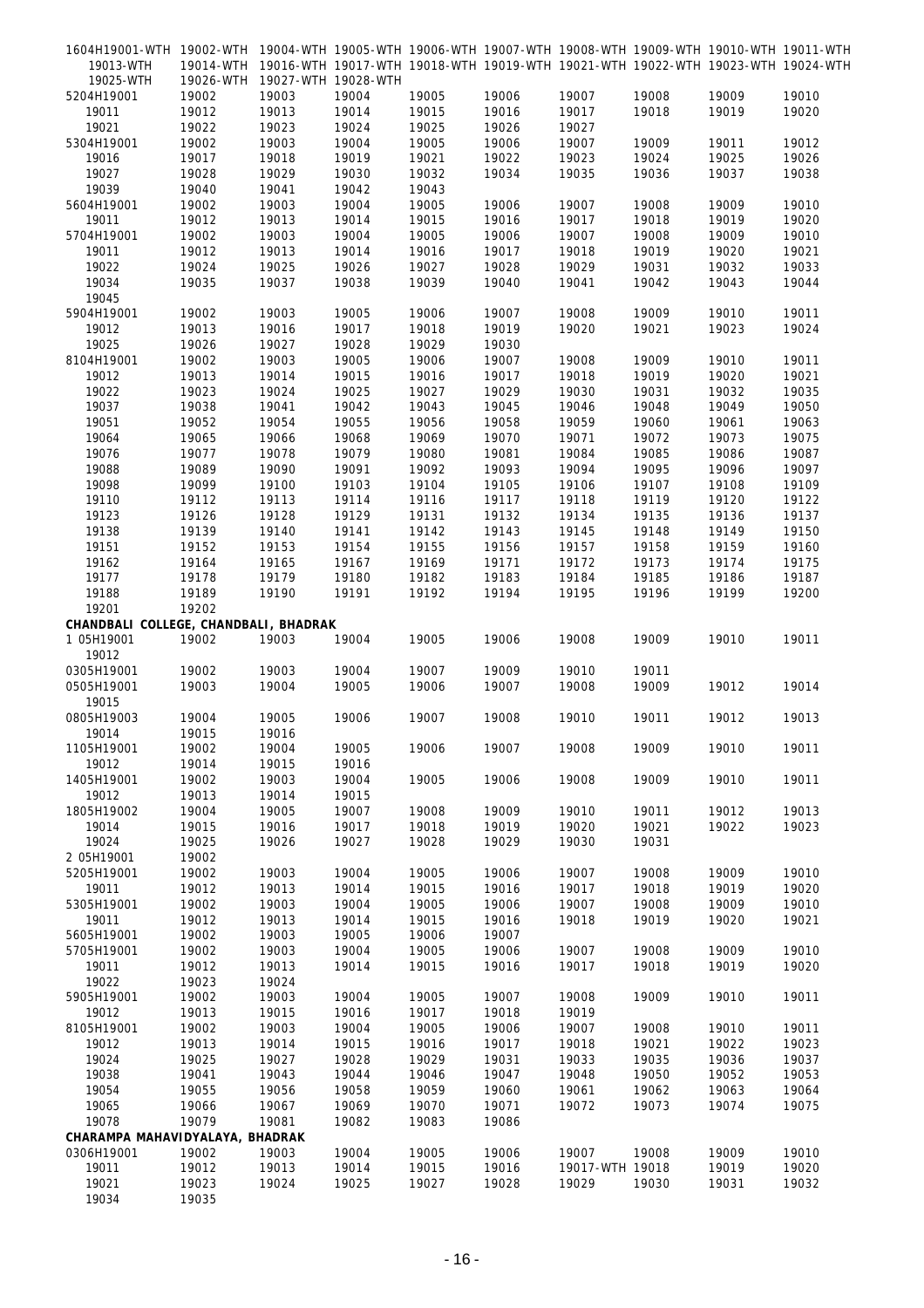| 0506H19001                            | 19002          | 19005          | 19006          | 19007 | 19008          | 19009          | 19010 | 19011          | 19012 |
|---------------------------------------|----------------|----------------|----------------|-------|----------------|----------------|-------|----------------|-------|
| 19013                                 | 19015          |                |                |       |                |                |       |                |       |
| 0806H19001                            | 19002          | 19003          | 19004          | 19005 | 19008          | 19009          | 19010 | 19012          | 19015 |
| 19016                                 | 19017          | 19018          | 19019          | 19020 | 19021          | 19022          | 19023 | 19024          | 19025 |
| 19026                                 | 19029          | 19030          | 19031          | 19033 | 19034          | 19035          | 19036 | 19037          |       |
| 1106H19001                            | 19002          | 19003          | 19004          | 19006 | 19007          | 19009          | 19010 | 19011          | 19012 |
| 19013                                 | 19014          | 19015          | 19016          | 19018 | 19019          | 19020          | 19021 | 19022          | 19023 |
| 19024                                 | 19025          | 19026          | 19027          | 19028 | 19030          | 19032          | 19033 |                |       |
| 1406H19001                            | 19002          | 19003          | 19004          | 19006 | 19007          | 19008          | 19009 | 19010          | 19011 |
| 19012                                 | 19013          | 19014          | 19015          | 19016 | 19017          | 19018          | 19019 | 19020          | 19021 |
| 19023                                 | 19024          | 19026          | 19027          | 19028 | 19030          | 19031          | 19032 | 19033          | 19034 |
|                                       |                | 19003          |                |       |                |                |       |                |       |
| 1506H19001                            | 19002          |                | 19004          | 19005 | 19006          | 19007          | 19008 | 19009          | 19011 |
| 19012                                 | 19013          | 19014          | 19015          | 19016 | 19017          | 19018          | 19019 | 19020          | 19021 |
| 19022                                 | 19023          |                |                |       |                |                |       |                |       |
| 1806H19001                            | 19002          | 19004          | 19005          | 19006 | 19007          | 19008          | 19009 | 19010          | 19011 |
| 19012                                 | 19013          | 19014          | 19015          | 19016 | 19017          | 19018          | 19019 | 19020          | 19021 |
| 19022                                 | 19023          | 19024          | 19027          | 19028 | 19029          | 19030          | 19031 | 19032          | 19033 |
| 19034                                 | 19035          | 19036          | 19038          |       |                |                |       |                |       |
| 2206H19001                            | 19002          | 19003          | 19004          | 19005 | 19006          | 19008          | 19009 |                |       |
| 5206H19001                            | 19002          | 19003          | 19004          | 19005 | 19006          | 19007          | 19008 | 19011          | 19012 |
| 19013                                 | 19014          | 19015          | 19016          | 19017 | 19018          | 19019          | 19020 | 19021          | 19022 |
| 19023                                 | 19025          |                |                |       |                |                |       |                |       |
| 5306H19001                            | 19002          | 19003          | 19005          | 19006 | 19007          | 19009          | 19010 | 19011          | 19012 |
| 19014                                 | 19015          | 19016          | 19017          |       |                |                |       |                |       |
| 5606H19001                            | 19002          | 19003          | 19004          | 19005 | 19006          | 19007          | 19008 | 19009          | 19010 |
| 19011                                 | 19012          |                |                |       |                |                |       |                |       |
| 5706H19001                            | 19002          | 19003          | 19004          | 19006 | 19007          | 19008          | 19010 | 19011          | 19012 |
| 19013                                 | 19014          | 19015          | 19017          | 19018 | 19019          | 19020          |       |                |       |
| 5906H19001                            | 19002          | 19003          | 19004          | 19005 | 19006          | 19007          | 19008 | 19009          | 19010 |
| 19011                                 | 19012          | 19013          | 19014          | 19015 | 19016          | 19017          | 19018 | 19019          | 19020 |
| 19021                                 | 19023          | 19024          | 19025          | 19026 | 19027          |                |       |                |       |
|                                       |                |                |                |       |                |                |       |                |       |
| 8106H19001                            | 19002          | 19003          | 19004          | 19005 | 19006          | 19007          | 19008 | 19009          | 19010 |
| 19011                                 | 19012          | 19013          | 19014          | 19015 | 19016          | 19017          | 19018 | 19019          | 19020 |
| 19021                                 | 19022          | 19023          | 19024          | 19025 | 19026          | 19027          | 19028 | 19029          | 19030 |
| 19031                                 | 19032          | 19033          | 19034          | 19035 | 19036          | 19037          | 19038 | 19039          | 19040 |
| 19042                                 | 19043          | 19044          | 19045          | 19046 | 19047          | 19048          | 19049 | 19050          | 19051 |
|                                       |                |                |                |       |                |                |       |                |       |
| 19052                                 | 19053          | 19054          | 19055          | 19056 | 19057          | 19058          |       |                |       |
|                                       |                |                |                |       |                |                |       |                |       |
| AGARAPARA COLLEGE, AGARAPARA, BHADRAK |                |                |                |       |                |                |       |                |       |
| 0307H19001                            | 19002          | 19004          | 19005          | 19006 | 19007          | 19008          | 19009 | 19010          | 19011 |
| 19012                                 | 19013          | 19014          | 19015          | 19016 | 19017          | 19018          | 19019 | 19020          | 19024 |
| 19025                                 |                |                |                | 19029 | 19030          |                |       |                |       |
| 0407H19001                            | 19026<br>19002 | 19027<br>19003 | 19028<br>19004 | 19005 | 19006          | 19031<br>19007 | 19008 | 19009          | 19010 |
|                                       |                | 19014          |                |       |                |                | 19019 |                |       |
| 19012                                 | 19013          |                | 19015          | 19016 | 19017          | 19018          |       | 19020          | 19021 |
| 19022                                 | 19023          | 19024          | 19025          | 19026 | 19027          | 19028          | 19029 | 19030          | 19031 |
| 19032                                 | 19033          | 19034          | 19035          | 19036 | 19037          | 19038          | 19039 | 19041          | 19042 |
| 19043                                 | 19044          | 19045          | 19046          | 19047 |                |                |       |                |       |
| 0507H19002                            | 19003          | 19006          | 19007          | 19008 | 19009          | 19011          | 19012 | 19013          | 19014 |
| 19015                                 |                |                |                |       |                |                |       |                |       |
| 0807H19001                            | 19002          | 19004          | 19005          | 19006 | 19009          | 19010          | 19011 | 19012          | 19013 |
| 19014                                 | 19015          | 19017          | 19018          | 19020 | 19021          | 19022          | 19023 | 19024          | 19026 |
| 19027                                 | 19028          | 19029          | 19030          | 19031 | 19032          | 19033          | 19034 | 19035          | 19036 |
| 19037                                 | 19038          | 19039          | 19040          | 19042 | 19043          | 19044          | 19045 | 19046          | 19047 |
| 1107H19001                            | 19002          | 19003          | 19004          | 19006 | 19007          | 19008          | 19009 | 19011          | 19012 |
| 19013                                 | 19015          | 19016          | 19017          | 19018 | 19019          | 19020          | 19021 | 19022          | 19023 |
| 19024                                 | 19025          | 19026          | 19027          | 19028 | 19029          | 19032          | 19033 | 19034          | 19035 |
| 19036                                 | 19037          | 19038          | 19039          | 19040 | 19041          | 19042          | 19043 | 19044          | 19046 |
|                                       |                | 19004          |                |       |                |                |       |                |       |
| 1407H19001<br>19013                   | 19003<br>19015 | 19017          | 19005          | 19006 | 19007<br>19020 | 19008<br>19021 | 19009 | 19011<br>19023 | 19012 |
|                                       |                |                | 19018          | 19019 |                |                | 19022 |                | 19025 |
| 19026                                 | 19027          | 19028          | 19029          | 19030 | 19031          | 19032          | 19033 | 19034          | 19035 |
| 19036                                 | 19037-WTH      | 19038          | 19039          | 19040 | 19041          | 19042          | 19043 | 19044          | 19045 |
| 19046                                 | 19047          | 19048          |                |       |                |                |       |                |       |
| 5207H19002                            | 19003          | 19004          | 19005          | 19006 | 19007          | 19008          | 19009 | 19010          | 19011 |
| 19012                                 | 19013          | 19014          | 19015          | 19016 | 19017          | 19018          | 19019 | 19021          | 19022 |
| 19023                                 | 19024          | 19025          | 19026          | 19027 |                |                |       |                |       |
| 5307H19001                            | 19002          | 19003          | 19004          | 19005 | 19006          | 19007          | 19008 | 19009          | 19010 |
| 19011                                 | 19012          | 19013          | 19014          | 19015 | 19016          | 19017          | 19018 | 19019          | 19021 |
| 19022                                 | 19023          | 19024          | 19025          | 19026 |                |                |       |                |       |
| 5707H19001                            | 19002          | 19003          | 19004          | 19005 | 19006          | 19007          | 19008 | 19009          | 19010 |
| 19011                                 | 19012          | 19013          | 19014          | 19015 | 19016          | 19017          | 19019 | 19020          | 19021 |
| 19022                                 | 19023          | 19024          | 19025          | 19026 | 19027          |                |       |                |       |
| 5907H19001                            | 19002          | 19003          | 19004          | 19005 | 19007          | 19008          | 19009 | 19010          | 19011 |
| 19013                                 | 19014          | 19015          | 19016          | 19017 | 19019          | 19020          | 19021 | 19022          | 19023 |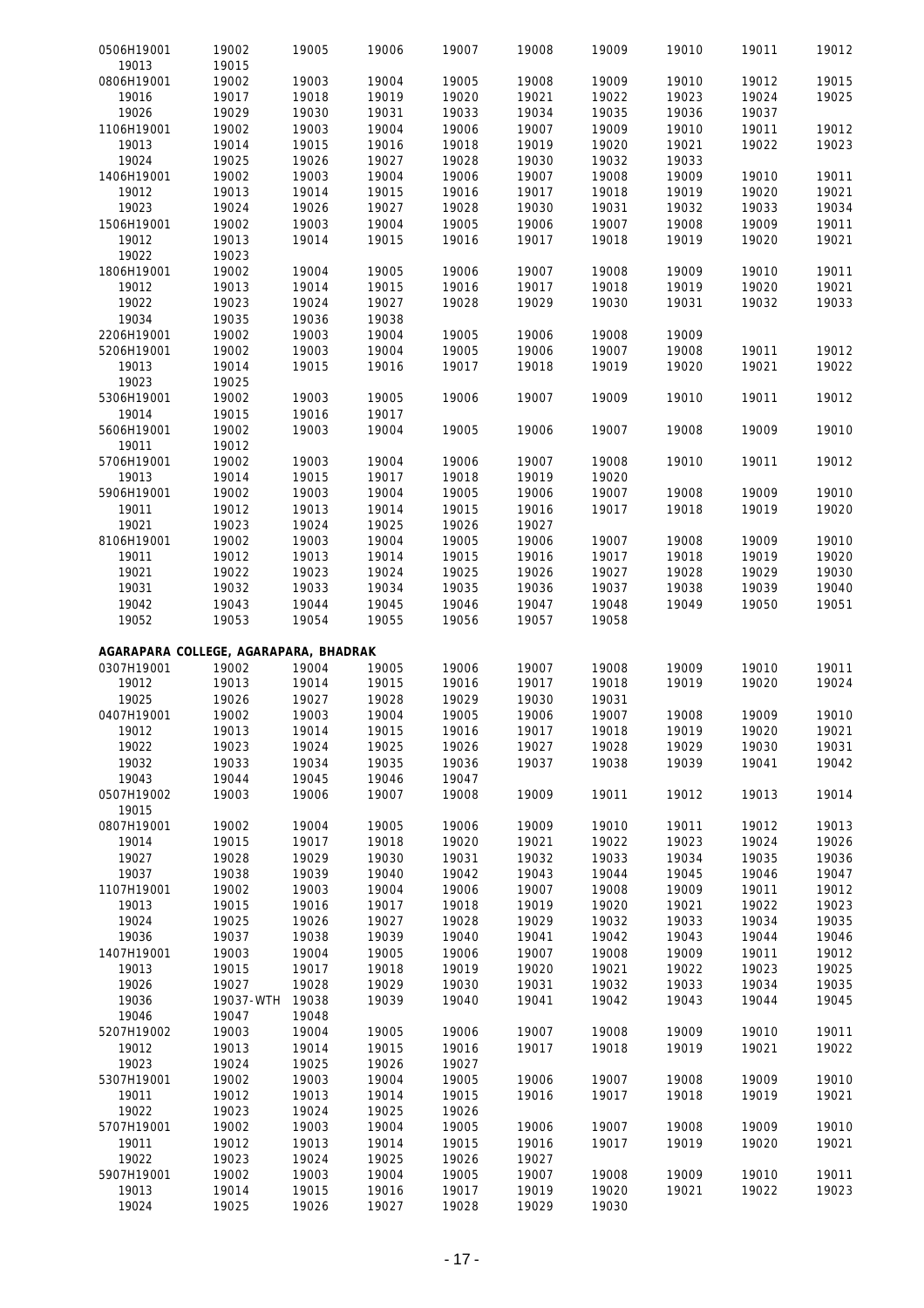| <b>BHADRAK WOMEN'S COLLEGE, BHADRAK</b>    |       |                 |       |                 |       |           |                 |       |       |
|--------------------------------------------|-------|-----------------|-------|-----------------|-------|-----------|-----------------|-------|-------|
| 1 08H19002                                 | 19003 | 19004           | 19005 | 19007           | 19008 | 19009     | 19010           | 19011 | 19012 |
| 19013                                      | 19014 | 19015           | 19017 | 19018           | 19021 | 19022     | 19023           | 19024 | 19025 |
| 19027                                      | 19029 | 19030           | 19031 | 19033           | 19034 | 19035     | 19036           | 19038 | 19039 |
| 19041                                      | 19042 | 19046           | 19047 | 19048           | 19051 | 19054     | 19057           | 19059 | 19060 |
| 19063                                      | 19064 | 19065           | 19066 | 19067           | 19069 | 19070     | 19071           | 19072 | 19073 |
|                                            |       | 19076           |       |                 |       |           |                 |       | 19084 |
| 19074                                      | 19075 |                 | 19077 | 19079           | 19080 | 19081     | 19082           | 19083 |       |
| 0408H19002                                 | 19003 | 19004           | 19005 | 19007           | 19008 | 19009     | 19010           | 19011 | 19012 |
| 19013                                      | 19014 | 19015           | 19016 | 19017           | 19018 | 19019     | 19020           | 19021 | 19022 |
| 19023                                      | 19025 | 19027           | 19028 | 19030           | 19031 | 19032     |                 |       |       |
| 0808H19001                                 | 19002 | 19003           | 19004 | 19005           | 19006 | 19008     | 19009           | 19010 | 19011 |
| 19012                                      | 19013 | 19014           | 19015 | 19017           | 19018 | 19019     | 19020           | 19021 |       |
| 0908H19001                                 | 19003 | 19004           | 19005 | 19006           | 19007 | 19008     | 19009           | 19010 | 19011 |
| 19012                                      | 19013 | 19014           | 19015 | 19016           | 19018 | 19019     | 19020           | 19021 | 19022 |
| 19023                                      | 19024 |                 |       |                 |       |           |                 |       |       |
|                                            |       |                 |       |                 |       |           |                 |       |       |
| 1108H19001                                 | 19002 | 19003           | 19004 | 19005           | 19006 | 19007     | 19008           | 19009 | 19010 |
| 19011                                      | 19012 | 19013           | 19014 | 19015           | 19016 | 19017     | 19018           | 19019 | 19021 |
| 19022                                      | 19023 |                 |       |                 |       |           |                 |       |       |
| 1408H19001                                 | 19002 | 19003           | 19004 | 19006           | 19007 | 19008     | 19009           | 19010 | 19011 |
| 19012                                      | 19013 | 19014           | 19015 | 19016           | 19017 | 19018     | 19019           | 19020 | 19021 |
| 19022                                      | 19023 |                 |       |                 |       |           |                 |       |       |
| 1808H19001                                 | 19002 | 19004           | 19006 | 19007           | 19008 | 19009     | 19010           | 19011 | 19012 |
| 19013                                      | 19014 | 19015           | 19016 |                 |       |           |                 |       |       |
|                                            |       |                 |       |                 |       |           |                 |       |       |
| 2208H19001                                 | 19003 | 19004           | 19005 | 19006           | 19009 | 19010     | 19011           | 19012 | 19013 |
| 19014                                      | 19015 | 19016           | 19017 | 19019           | 19020 | 19023     | 19024           |       |       |
| 5208H19001                                 | 19002 | 19003           | 19006 | 19007           | 19008 | 19009     | 19010           | 19011 | 19012 |
| 19013                                      | 19014 | 19015           | 19016 | 19017           | 19018 | 19019     | 19020           | 19021 | 19022 |
| 19023                                      | 19024 | 19025           | 19026 | 19027           | 19028 |           |                 |       |       |
| NAAMI COLLEGE, NAAMI, BHADRAK              |       |                 |       |                 |       |           |                 |       |       |
| 1 09H19001                                 | 19003 | 19004           | 19005 | 19006           | 19007 | 19008     | 19009           | 19012 | 19013 |
| 19014                                      | 19015 | 19017           | 19018 | 19019           | 19020 | 19022     | 19024           | 19026 | 19027 |
|                                            |       |                 |       |                 |       |           |                 |       |       |
| 19028                                      | 19029 | 19030           | 19031 |                 |       |           |                 |       |       |
| 0309H19003                                 | 19004 | 19005           | 19008 | 19009           | 19010 | 19011     | 19013           | 19014 | 19015 |
| 19016                                      | 19017 | 19019           | 19020 | 19021           | 19023 | 19024     | 19025           | 19026 | 19027 |
| 19028                                      | 19029 | 19030           |       |                 |       |           |                 |       |       |
| 0509H19001                                 | 19002 | 19003           | 19007 |                 |       |           |                 |       |       |
| 0809H19001                                 | 19002 | 19003           | 19004 | 19006           | 19007 | 19008     | 19009           | 19010 | 19011 |
| 19012                                      | 19013 | 19014           | 19015 | 19016           | 19017 | 19018     | 19019           | 19020 | 19021 |
| 19022                                      | 19023 | 19024           | 19025 | 19026           | 19027 | 19028     | 19029           | 19030 | 19031 |
| 1109H19002                                 |       |                 |       | 19007           |       | 19009     | 19010           | 19012 | 19013 |
|                                            | 19003 | 19004           | 19006 |                 | 19008 |           |                 |       |       |
| 19015                                      | 19016 | 19017           | 19018 | 19019           | 19020 | 19022     | 19023           | 19024 | 19025 |
| 19026                                      | 19027 | 19030           | 19031 |                 |       |           |                 |       |       |
| 1309H19001                                 | 19002 | 19003           | 19004 | 19005           | 19006 | 19008     | 19009           | 19010 | 19011 |
| 19012                                      | 19013 | 19014           | 19015 | 19016           | 19019 | 19020     | 19022           | 19023 | 19024 |
| 19025                                      | 19026 | 19027           | 19029 | 19030           |       |           |                 |       |       |
| 1409H19001                                 | 19002 | 19004           | 19005 | 19006           | 19007 | 19008     | 19009           | 19010 | 19011 |
| 19012                                      | 19015 | 19017           | 19018 | 19019           | 19020 | 19021     | 19022           | 19023 | 19024 |
| 19026                                      | 19027 | 19028           | 19029 | 19031           | 19032 |           |                 |       |       |
|                                            |       |                 |       |                 |       |           |                 |       |       |
| BABAMANI COLLEGE +3 DEGREE, PALASAHI, BDK. |       |                 |       |                 |       |           |                 |       |       |
| 0310H19001                                 | 19002 | 19003           | 19004 | 19005           | 19006 | 19007     | 19008           | 19009 | 19010 |
| 19012                                      | 19013 | 19016           | 19017 | 19018           | 19020 | 19022     | 19023           | 19024 | 19025 |
| 19026                                      | 19027 | 19028           | 19029 | 19030           | 19031 |           |                 |       |       |
| 0410H19001                                 | 19003 | 19004           | 19005 | 19006-WTH 19007 |       | 19011     | 19012           | 19013 | 19014 |
| 19017                                      | 19018 | 19019-WTH 19020 |       | 19021           | 19023 | 19024     | 19025           | 19026 | 19028 |
| 19029                                      | 19030 | 19031           |       |                 |       |           |                 |       |       |
| 0510H19001                                 | 19003 | 19004           | 19005 | 19008           | 19009 | 19010     | 19011           |       |       |
| 0810H19001                                 | 19004 | 19005           | 19006 | 19007           | 19008 | 19009     | 19011           | 19012 | 19013 |
|                                            |       |                 |       |                 |       |           |                 |       |       |
| 19015                                      | 19016 | 19017           | 19018 | 19019           | 19021 | 19023     | 19025           | 19026 | 19027 |
| 1110H19002                                 | 19003 | 19004           | 19005 | 19006           | 19007 | 19008     | 19009           | 19010 | 19011 |
| 19012                                      | 19014 | 19015           | 19016 | 19018           | 19019 | 19020     | 19021           | 19022 | 19023 |
| 19024                                      | 19025 | 19026           | 19027 | 19028           | 19029 | 19030     | 19031           | 19032 |       |
| 1310H19001                                 | 19002 | 19005           | 19006 | 19008           | 19009 | 19010     | 19011           | 19012 | 19014 |
| 19015                                      | 19016 | 19017           | 19018 | 19019           | 19020 | 19021     | 19023-WTH 19024 |       | 19025 |
| 19026                                      | 19027 | 19028           | 19030 | 19031           |       |           |                 |       |       |
| 1410H19001                                 | 19002 | 19003           | 19007 | 19008           | 19009 | 19010     | 19011           | 19012 | 19013 |
|                                            |       |                 |       |                 |       |           |                 |       |       |
| 19015                                      | 19016 | 19017           | 19018 | 19019           | 19020 | 19021     | 19024           | 19025 | 19026 |
| 19027                                      | 19028 | 19029-WTH 19030 |       | 19031           | 19032 | 19033     | 19034           | 19035 | 19036 |
| 19037                                      | 19038 | 19039           | 19040 | 19041           | 19042 | 19044-WTH |                 |       |       |
| 1710H19001                                 | 19002 | 19003           | 19006 | 19007           | 19008 | 19009     | 19010           | 19011 | 19012 |
| 19013                                      | 19016 | 19017           | 19018 | 19019           | 19020 | 19021     | 19022           | 19023 | 19024 |
| 19025                                      | 19026 | 19027           |       |                 |       |           |                 |       |       |
| 8110H19001                                 | 19002 | 19003           | 19004 | 19007           | 19009 | 19010     | 19011           | 19012 | 19013 |
| 19018                                      | 19019 | 19022           | 19023 | 19024           | 19025 | 19027     | 19029           | 19030 | 19031 |
| 19033                                      | 19034 | 19035           | 19037 | 19038           | 19039 | 19040     | 19042           | 19043 | 19044 |
|                                            |       |                 |       |                 |       |           |                 |       |       |
| 19046                                      | 19048 | 19049           | 19050 | 19052           | 19053 | 19054     | 19055           | 19058 | 19059 |
| 19061                                      |       |                 |       |                 |       |           |                 |       |       |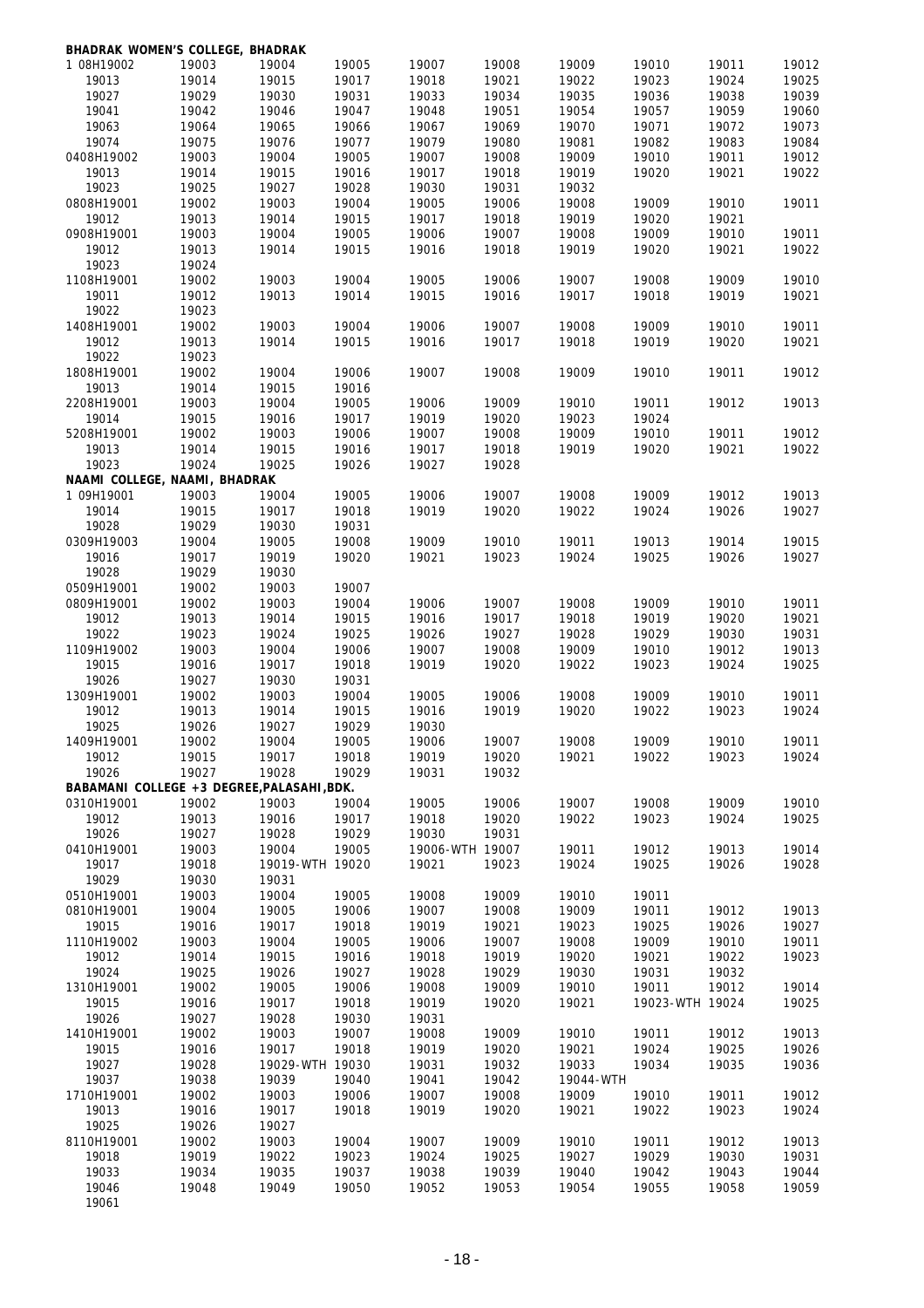|            | SALANDI DEG. MAHAVIDYALAYA, UTTARABAHINI |       |       |       |       |       |                 |       |           |
|------------|------------------------------------------|-------|-------|-------|-------|-------|-----------------|-------|-----------|
| 1 11H19001 | 19002                                    | 19003 | 19005 | 19007 | 19008 | 19012 | 19014           | 19016 | 19019     |
| 19020      | 19024                                    | 19025 | 19026 | 19027 | 19028 | 19029 | 19030           | 19031 | 19032     |
| 19033      | 19034                                    | 19036 | 19039 | 19040 | 19041 | 19042 | 19044           | 19045 | 19046     |
| 19049      |                                          |       |       |       |       |       |                 |       |           |
| 0311H19001 | 19002                                    | 19003 | 19004 | 19006 | 19007 | 19008 | 19009           | 19010 | 19011     |
| 19012      | 19013                                    | 19014 | 19016 | 19018 | 19020 | 19021 | 19022           | 19023 | 19024     |
| 19025      | 19026                                    | 19027 |       |       |       |       |                 |       |           |
|            |                                          |       |       |       |       |       |                 |       | 19011     |
| 0811H19001 | 19002                                    | 19003 | 19004 | 19006 | 19007 | 19008 | 19009           | 19010 |           |
| 19014      | 19015                                    | 19017 | 19018 | 19019 | 19020 | 19021 | 19022           | 19023 | 19024     |
| 19025      | 19026                                    | 19028 | 19029 | 19030 |       |       |                 |       |           |
| 1111H19001 | 19003                                    | 19004 | 19005 | 19006 | 19007 | 19008 | 19009           | 19010 | 19011     |
| 19012      | 19013                                    | 19014 | 19015 | 19016 | 19017 | 19018 | 19019           | 19020 | 19021     |
| 19022      | 19023                                    | 19024 | 19025 | 19026 | 19027 | 19028 | 19029           |       |           |
| 1411H19001 | 19002                                    | 19003 | 19004 | 19005 | 19006 | 19007 | 19008           | 19009 | 19010     |
| 19011      | 19012                                    | 19013 | 19014 | 19015 | 19017 | 19018 | 19019           | 19020 | 19025     |
| 19026      | 19027                                    | 19028 |       | 19030 |       |       |                 |       |           |
|            |                                          |       | 19029 |       |       |       |                 |       |           |
|            | GHANTESWAR DEGREE COLLEGE, GHANTESWAR    |       |       |       |       |       |                 |       |           |
| 0312H19002 | 19004                                    | 19007 | 19008 | 19009 | 19011 | 19012 | 19013           |       |           |
| 0412H19001 | 19002                                    | 19003 | 19004 | 19006 | 19008 | 19009 | 19011           | 19013 | 19014     |
| 19015      | 19016                                    | 19017 | 19018 | 19019 | 19020 | 19021 | 19022           | 19023 | 19024     |
| 19025      | 19026                                    | 19027 | 19028 | 19031 | 19032 | 19033 | 19034           | 19035 | 19036     |
| 19037      | 19038                                    | 19040 |       |       |       |       |                 |       |           |
| 0512H19001 | 19002                                    | 19003 | 19005 | 19006 | 19007 | 19008 |                 |       |           |
| 0812H19002 | 19004                                    | 19005 | 19006 | 19007 | 19008 | 19009 | 19011           | 19015 | 19016     |
|            |                                          |       |       |       |       |       |                 |       |           |
| 19017      | 19018                                    | 19019 | 19020 | 19021 | 19022 | 19023 | 19024           | 19025 | 19026     |
| 19027      |                                          |       |       |       |       |       |                 |       |           |
| 1112H19001 | 19002                                    | 19003 | 19004 | 19005 | 19006 | 19007 | 19008           | 19009 | 19010     |
| 19011      | 19012                                    | 19013 | 19014 | 19015 | 19016 | 19017 | 19018           | 19019 | 19020     |
| 19021      | 19022                                    | 19023 | 19024 | 19025 | 19027 | 19028 | 19029           | 19030 | 19031     |
| 19032      | 19033                                    | 19034 | 19036 | 19037 | 19038 | 19039 |                 |       |           |
| 1412H19001 | 19002                                    | 19003 | 19004 | 19005 | 19006 | 19007 | 19008           | 19009 | 19010     |
| 19011      | 19012                                    | 19013 | 19014 | 19015 | 19016 | 19017 | 19018           | 19019 | 19021     |
|            |                                          |       |       |       |       |       |                 |       |           |
| 19022      | 19023                                    | 19024 | 19025 | 19026 |       |       |                 |       |           |
| 1712H19001 | 19002                                    | 19003 | 19004 | 19005 | 19007 | 19008 | 19009           | 19011 | 19015     |
| 19016      | 19017                                    | 19018 | 19020 | 19021 | 19022 | 19023 | 19024           |       |           |
| 8112H19001 | 19002                                    | 19004 | 19005 | 19006 | 19007 | 19008 | 19009           | 19010 | 19011     |
| 19012      | 19013                                    | 19014 | 19016 | 19017 | 19018 | 19019 | 19020           | 19021 | 19023     |
|            | TIHIDI DEGREE COLLEGE, TIHIDI, BHADRAK   |       |       |       |       |       |                 |       |           |
| 0313H19001 | 19002                                    | 19003 | 19004 | 19005 | 19006 | 19007 | 19008           | 19009 | 19010     |
| 19011      | 19014                                    | 19015 | 19016 | 19017 | 19018 | 19019 | 19021           | 19022 | 19023     |
| 19024      | 19025                                    | 19026 | 19027 | 19028 | 19029 | 19030 |                 |       |           |
|            |                                          |       |       |       |       |       |                 |       |           |
| 0413H19001 | 19002                                    | 19003 | 19004 | 19005 | 19007 | 19009 | 19010           | 19011 | 19012     |
| 19013      | 19014                                    | 19016 | 19017 | 19018 | 19019 | 19020 | 19021           | 19022 | 19023     |
| 19024      | 19025                                    | 19026 | 19027 | 19028 | 19029 | 19030 | 19033           | 19034 | 19035     |
| 19036      | 19037                                    | 19038 | 19039 | 19040 | 19041 | 19042 | 19043           | 19044 | 19045     |
| 0513H19001 | 19002                                    | 19003 | 19005 | 19006 |       |       |                 |       |           |
| 0813H19001 | 19003                                    | 19005 | 19006 | 19007 | 19008 | 19009 | 19010           | 19011 | 19012     |
| 19013      | 19014                                    | 19015 | 19016 | 19017 | 19018 | 19019 | 19020           | 19021 | 19023     |
| 19024      | 19025                                    | 19026 | 19027 | 19028 | 19029 | 19030 | 19031           | 19033 | 19035     |
| 19036      |                                          |       | 19039 | 19041 | 19043 | 19044 |                 |       |           |
|            | 19037                                    | 19038 |       |       |       |       |                 |       |           |
| 1113H19001 | 19002                                    | 19003 | 19004 | 19005 | 19006 | 19007 | 19008           | 19009 | 19010     |
| 19011      | 19012                                    | 19013 | 19014 | 19015 | 19016 | 19017 | 19018           | 19019 | 19020     |
| 19021      | 19022                                    | 19023 | 19024 | 19025 | 19026 | 19028 | 19029           | 19030 | 19031     |
| 19032      | 19033                                    | 19034 | 19035 | 19037 | 19038 | 19039 |                 |       |           |
| 1413H19001 | 19002                                    | 19003 | 19004 | 19005 | 19006 | 19007 | 19008           | 19009 | 19010     |
| 19011      | 19012                                    | 19013 | 19014 | 19016 | 19017 | 19018 | 19019           | 19020 | 19022     |
| 19023      | 19025                                    | 19027 | 19028 | 19029 | 19030 | 19031 | 19032           | 19033 | 19034     |
| 1713H19001 | 19002                                    | 19003 | 19004 | 19005 | 19006 | 19007 | 19008           | 19009 | 19010     |
|            |                                          |       |       |       |       |       |                 |       |           |
| 19011      | 19012                                    | 19015 | 19016 | 19017 | 19018 | 19019 | 19020           | 19021 | 19022     |
| 19023      |                                          |       |       |       |       |       |                 |       |           |
| 1813H19001 | 19002                                    | 19003 | 19004 | 19005 | 19007 | 19009 | 19010-WTH 19011 |       | 19012-WTH |
| 19013      | 19015                                    | 19016 |       |       |       |       |                 |       |           |
| 8113H19001 | 19002                                    | 19003 | 19004 | 19005 | 19006 | 19007 | 19008           | 19009 | 19010     |
| 19011      | 19012                                    | 19013 | 19014 | 19015 | 19016 | 19017 | 19018           | 19019 | 19020     |
| 19021      | 19022                                    | 19023 | 19025 | 19026 | 19027 | 19029 | 19030           | 19031 | 19032     |
| 19033      | 19034                                    | 19036 | 19038 | 19039 | 19040 | 19041 | 19042           | 19044 | 19045     |
|            |                                          |       |       |       |       |       |                 |       |           |
| 19046      | 19047                                    | 19048 | 19049 | 19050 |       |       |                 |       |           |
|            | BARAPUR COLLEGE, BARAPUR, BHADRAK        |       |       |       |       |       |                 |       |           |
| 0414H19001 | 19002                                    | 19003 | 19004 | 19005 | 19006 | 19007 | 19009           | 19010 | 19012     |
| 19013      | 19014                                    | 19015 | 19016 | 19018 | 19019 | 19020 | 19021           | 19022 | 19023     |
| 19024      |                                          |       |       |       |       |       |                 |       |           |
| 0514H19001 | 19002                                    | 19003 | 19004 | 19006 | 19007 | 19008 | 19009           | 19010 | 19011     |
| 19012      | 19013                                    | 19015 |       |       |       |       |                 |       |           |
| 0814H19002 | 19003                                    | 19004 | 19005 | 19006 | 19007 | 19008 | 19011           | 19012 | 19013     |
| 19014      | 19015                                    | 19016 | 19017 | 19018 | 19019 | 19020 |                 |       |           |
|            |                                          |       |       |       |       |       |                 |       |           |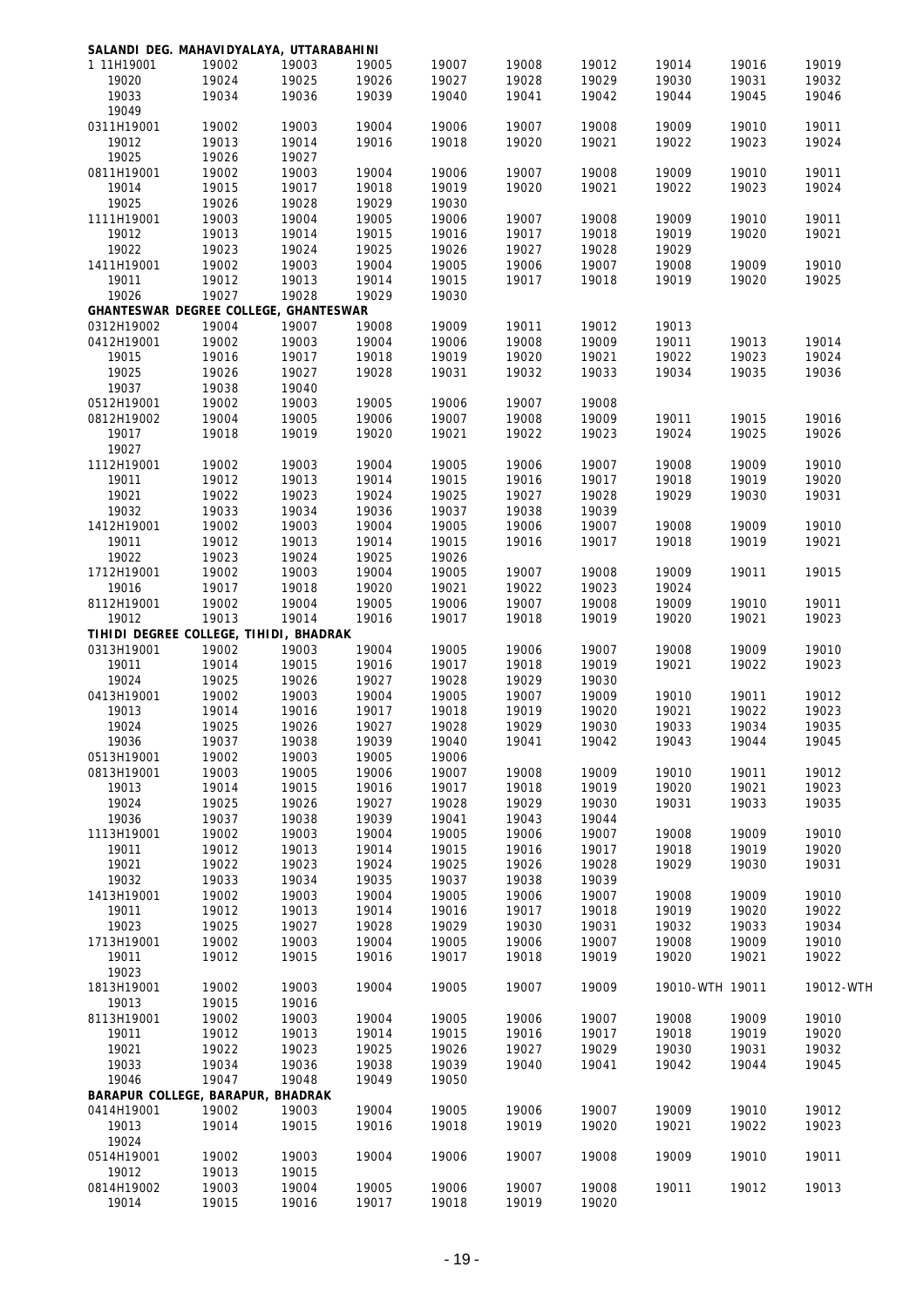| 1114H19001               | 19002                                               | 19003          | 19004          | 19005          | 19007          | 19008          | 19009          | 19010          | 19011          |
|--------------------------|-----------------------------------------------------|----------------|----------------|----------------|----------------|----------------|----------------|----------------|----------------|
| 19012<br>19023           | 19013                                               | 19014          | 19015          | 19016          | 19017          | 19018          | 19019          | 19021          | 19022          |
| 1414H19001               | 19002                                               | 19003          | 19004          | 19005          | 19006          | 19007          | 19008          | 19009          | 19010          |
| 19011                    | 19012                                               | 19013          | 19014          | 19015          | 19017          | 19020          | 19021          | 19022          |                |
| 1814H19001               | 19002                                               | 19003          | 19005          | 19006          | 19007          | 19008          | 19009          | 19010          | 19011          |
| 19012                    | 19013<br>NABAGHANA DEGREE COLLEGE, KARANJADIA, BDK. | 19014          | 19015          |                |                |                |                |                |                |
| 0315H19002               | 19003                                               | 19004          | 19005          | 19006          | 19007          | 19008          | 19012          | 19013          | 19014          |
| 19015                    | 19016                                               | 19017          | 19018          | 19019          | 19020          | 19021          | 19023          | 19025          | 19026          |
| 0815H19001               | 19002                                               | 19003          | 19004          | 19005          | 19006          | 19007          | 19008          | 19009          | 19010          |
| 19012                    | 19013                                               | 19014          | 19015          | 19016          | 19017          | 19018          | 19019          | 19020          | 19021          |
| 19022                    | 19023                                               | 19024          | 19025          | 19026          | 19027          | 19028          | 19029          | 19030          | 19031          |
| 1115H19001               | 19002                                               | 19003          | 19005          | 19006          | 19008          | 19010          | 19011          | 19013          | 19014          |
| 19015                    | 19017                                               | 19018          | 19019          | 19020          | 19021          | 19023          | 19024          | 19025          | 19027          |
| 19028<br>1415H19001      | 19029                                               | 19030<br>19003 |                |                |                | 19007          | 19009          |                |                |
| 19012                    | 19002<br>19013                                      | 19014          | 19004<br>19015 | 19005<br>19017 | 19006<br>19018 | 19019          | 19020          | 19010<br>19021 | 19011<br>19022 |
| 19023                    | 19025                                               | 19026          | 19027          | 19028          | 19029          |                |                |                |                |
| 1715H19001               | 19002                                               | 19003          | 19004          | 19005          | 19007          | 19008          | 19009          | 19010          | 19011          |
| 19012                    | 19014                                               | 19016          | 19017          | 19018          | 19019          | 19020          | 19021          | 19022          | 19023          |
| 19024                    | 19026                                               | 19027          | 19028          | 19029          | 19030          |                |                |                |                |
|                          | BANT ANCHALIKA COLLEGE, BANT, BHADRAK               |                |                |                |                |                |                |                |                |
| 0316H19001               | 19005                                               | 19006          | 19007          | 19008          | 19009          | 19010          | 19011          | 19014          | 19015          |
| 0516H19007<br>0816H19001 | 19008<br>19002                                      | 19011<br>19003 | 19012<br>19004 | 19014<br>19005 | 19006          | 19007          | 19008          | 19010          | 19011          |
| 19012                    | 19013                                               | 19014          | 19015          | 19016          |                |                |                |                |                |
| 1116H19001               | 19002                                               | 19003          | 19004          | 19005          | 19006          | 19007          | 19008          | 19009          | 19010          |
| 19011                    | 19012                                               | 19013          | 19014          | 19015          | 19016          | 19017          | 19018          | 19019          | 19020          |
| 19021                    | 19022                                               | 19023          | 19024          | 19025          | 19027          | 19028          | 19029          |                |                |
| 1316H19001               | 19002                                               | 19003          | 19004          | 19005          | 19008          | 19009          | 19010          | 19012          | 19013          |
| 19014                    | 19015                                               | 19016          |                |                |                |                |                |                |                |
| 1416H19001               | 19002                                               | 19003          | 19004<br>19014 | 19005          | 19006          | 19007          | 19008          | 19009          | 19010          |
| 19011<br>1716H19001      | 19012<br>19002                                      | 19013<br>19004 | 19005          | 19015<br>19007 | 19008          | 19009          | 19010          | 19012          | 19013          |
| 19014                    | 19016                                               |                |                |                |                |                |                |                |                |
|                          | DHAMNAGAR COLLEGE, DHAMNAGAR, BHADRAK               |                |                |                |                |                |                |                |                |
| 0317H19001               | 19002                                               | 19005          | 19006          | 19007          | 19008          | 19009          | 19011          | 19012          | 19013          |
| 19014                    | 19015                                               | 19018          | 19019          | 19020          | 19021          | 19022          | 19023          | 19025          | 19026          |
| 19028                    | 19029                                               | 19030          |                |                |                |                |                |                |                |
| 0817H19001               | 19002                                               | 19003          | 19005          | 19007          | 19008          | 19009          | 19010          | 19012          | 19013          |
| 19014<br>19025           | 19015                                               | 19016          | 19017          | 19018          | 19019          | 19021          | 19022          | 19023          | 19024          |
| 1117H19001               | 19026<br>19002                                      | 19027<br>19003 | 19028<br>19005 | 19029<br>19006 | 19030<br>19007 | 19031<br>19008 | 19032<br>19009 | 19010          | 19011          |
| 19012                    | 19013                                               | 19014          | 19015          | 19016          | 19017          | 19018          | 19019          | 19020          | 19021          |
| 19024                    | 19025                                               | 19026          | 19028          | 19029          | 19031          | 19032          |                |                |                |
| 1417H19001               | 19003                                               | 19004          | 19005          | 19006          | 19007          | 19008          | 19009          | 19010          | 19011          |
| 19012                    | 19013                                               | 19014          | 19016          | 19017          | 19018          | 19019          | 19020          | 19021          | 19022          |
| 19023                    | 19024                                               | 19025          | 19026          | 19027          | 19029          | 19030          | 19031          | 19032          |                |
| 5217H19001               | 19003                                               | 19004          | 19005          | 19006          | 19007          | 19008          | 19009          | 19010          | 19012          |
| 5317H19002               | 19003                                               | 19004          | 19005          | 19006          | 19007          | 19008          | 19009          | 19011          | 19012          |
| 19013<br>5617H19001      | 19014<br>19002                                      | 19003          | 19004          | 19005          | 19006          | 19007          |                |                |                |
| 5717H19001               | 19002                                               | 19003          | 19004          | 19006          |                |                |                |                |                |
| 5917H19001               | 19002                                               | 19003          | 19005          | 19007          | 19008          | 19010          | 19011          | 19012          | 19013          |
| 19014                    |                                                     |                |                |                |                |                |                |                |                |
| 8117H19001               | 19003                                               | 19004          | 19005          | 19006          | 19007          | 19009          | 19010          | 19011          | 19013          |
| 19014                    | 19015                                               | 19016          | 19017          | 19020          | 19021          | 19022          | 19025          | 19026          | 19027          |
| 19028                    | 19029                                               | 19030          | 19031          | 19034          | 19036          | 19037          | 19040          | 19041          | 19043          |
| 19045                    | 19046<br>PANCHAYAT DEGREE COLLEGE, BARIKPUR, BDK.   | 19048          | 19049          | 19050          |                |                |                |                |                |
| 0318H19001               | 19003                                               | 19004          | 19005          | 19007          | 19009          | 19010          | 19011          | 19012          | 19013          |
| 19014                    | 19015                                               | 19016          | 19017          | 19020          | 19021          | 19023          | 19027          | 19028          | 19030          |
| 19031                    | 19033                                               | 19036          | 19037          | 19038          | 19039          | 19040          | 19041          | 19042          |                |
| 0418H19001               | 19002                                               | 19003          | 19004          | 19005          | 19006          | 19007          | 19008          | 19009          | 19010          |
| 19011                    | 19012                                               | 19013          | 19014          | 19015          | 19016          | 19017          | 19018          | 19020          | 19021          |
| 19022                    | 19023                                               | 19024          | 19025          | 19026          | 19027          | 19028          | 19029          | 19031          |                |
| 0518H19001               | 19006                                               | 19007          | 19013          |                |                |                |                |                |                |
| 0818H19003               | 19004                                               | 19007          | 19008          | 19009          | 19010          | 19011          | 19012          | 19013          | 19014          |
| 19015<br>19028           | 19016<br>19029                                      | 19017<br>19030 | 19020          | 19021          | 19022          | 19023          | 19024          | 19025          | 19027          |
| 1118H19002               | 19003                                               | 19004          | 19005          | 19006          | 19007          | 19008          | 19009          | 19010          | 19011          |
| 19013                    | 19014                                               | 19015          | 19016          | 19017          | 19018          | 19019          | 19020          | 19022          | 19023          |
| 19024                    | 19025                                               | 19026          | 19027          | 19028          | 19029          | 19030          | 19031          | 19032          | 19033          |
| 19034                    | 19035                                               | 19036          | 19037          | 19040          | 19041          | 19042          | 19043          | 19045          | 19046          |
| 19047                    |                                                     |                |                |                |                |                |                |                |                |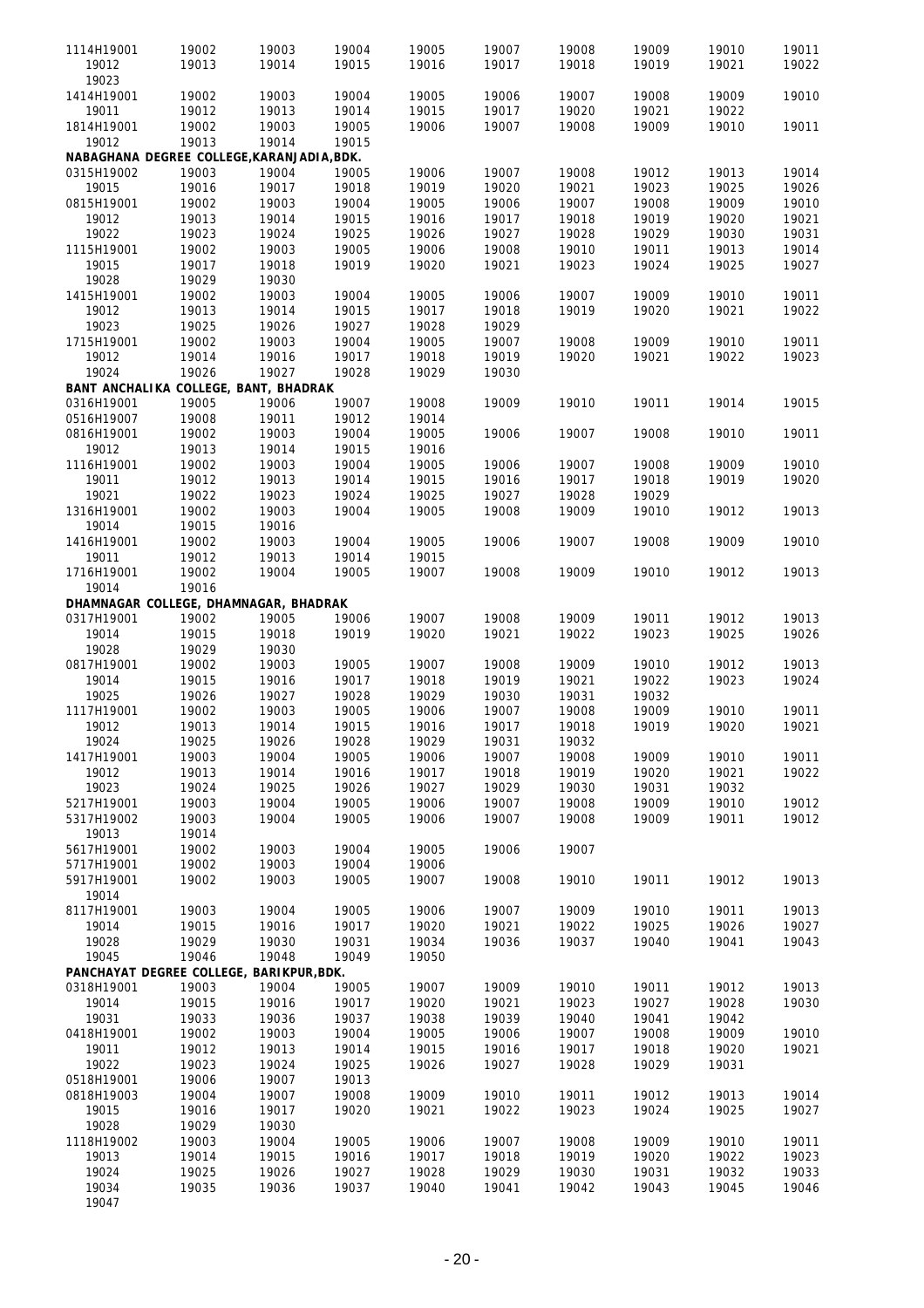| 1318H19001                               | 19002          | 19003          | 19005          | 19006           | 19007          | 19008          | 19009          | 19010          | 19011          |
|------------------------------------------|----------------|----------------|----------------|-----------------|----------------|----------------|----------------|----------------|----------------|
| 19013                                    | 19014          | 19015          | 19017          | 19018           | 19020          | 19021          | 19022          |                |                |
| 1418H19001                               | 19002          | 19003          | 19004          | 19005           | 19006          | 19007          | 19008          | 19010          | 19012          |
|                                          |                |                |                |                 |                |                |                |                |                |
| 19013                                    | 19014          | 19015          | 19016          | 19017           | 19019          | 19020          | 19021          | 19022          | 19023          |
| 19024                                    | 19025          | 19026          | 19027          |                 |                |                |                |                |                |
| 1718H19002                               | 19003          | 19004          | 19005          | 19006           | 19008          | 19009          | 19010          | 19011          | 19012          |
|                                          |                |                |                |                 |                |                |                |                |                |
| 19013                                    | 19014          | 19015          | 19016          | 19017           | 19018          | 19019          | 19021          | 19022          |                |
| 8118H19001                               | 19002          | 19003          | 19010          | 19011           | 19013          | 19014          | 19018          | 19019          | 19020          |
| 19021                                    | 19023          |                |                |                 |                |                |                |                |                |
|                                          |                |                |                |                 |                |                |                |                |                |
| MOTTO +3 DEGREE COLLEGE, MOTTO, BHADRAK  |                |                |                |                 |                |                |                |                |                |
| 0319H19001                               | 19002          | 19003          | 19005          | 19006           | 19007          | 19008          | 19009          | 19010          | 19012          |
| 19013                                    | 19014          | 19015          | 19016          | 19017           | 19018          | 19019          | 19020          | 19021          | 19022          |
|                                          |                |                |                |                 |                |                |                |                |                |
| 19023                                    | 19024          | 19025          | 19026          | 19027           | 19028          | 19029          | 19030          | 19031          |                |
| 0419H19001                               | 19002          | 19004          | 19005          | 19006           | 19007          | 19008          | 19009          | 19011          | 19012          |
| 19013                                    | 19016          | 19017          | 19019          | 19020           | 19021          | 19022          | 19023          | 19024          | 19026          |
|                                          |                |                |                |                 |                |                |                |                |                |
| 19027                                    | 19028          | 19029          | 19030          |                 |                |                |                |                |                |
| 0819H19001                               | 19002          | 19003          | 19004          | 19005           | 19006          | 19007          | 19008          | 19009          | 19010          |
| 19011                                    | 19012          | 19013          | 19015          | 19017           | 19018          | 19020          | 19021          | 19022          | 19024          |
|                                          |                |                |                |                 |                |                |                |                |                |
| 19025                                    | 19026          | 19027          | 19028          | 19030           | 19031          |                |                |                |                |
| 1119H19001                               | 19002          | 19004          | 19005          | 19007           | 19008          | 19009          | 19010          | 19011          | 19012          |
| 19013                                    | 19014          | 19015          | 19016          | 19017           | 19019          | 19021          | 19023          | 19024          | 19025          |
|                                          |                |                |                |                 |                |                |                |                |                |
| 19026                                    | 19029          | 19030          | 19031          | 19032           |                |                |                |                |                |
| 1419H19001                               | 19002          | 19004          | 19005          | 19006           | 19007          | 19008          | 19010          | 19012          | 19013          |
| 19014                                    | 19015          | 19016          | 19017          | 19018           | 19019          | 19020          | 19021          | 19022          | 19023          |
|                                          |                |                |                |                 |                |                |                |                |                |
| 19025                                    | 19026          | 19027          | 19029          | 19030           |                |                |                |                |                |
| 8119H19001                               | 19002          | 19003          | 19005          | 19006           | 19007          | 19008          | 19009          | 19010          | 19011          |
| 19012                                    | 19013          | 19015          | 19016          | 19017           | 19018          | 19019          | 19021          | 19022          | 19023          |
|                                          |                |                |                |                 |                |                |                |                |                |
| +3 M.S.D. MAHAVIDYALAYA, SARADA VIHAR    |                |                |                |                 |                |                |                |                |                |
| 1 22H19001                               | 19002          | 19003          | 19005          | 19006           | 19007          | 19008          | 19009          | 19010          | 19011          |
| 19012                                    | 19013          | 19014          | 19015          | 19016           | 19017          | 19018          | 19019          | 19020          | 19021          |
| 19022                                    | 19023          | 19024          | 19025          |                 |                |                |                |                |                |
|                                          |                |                |                |                 |                |                |                |                |                |
| 0322H19002                               | 19003          | 19004          | 19005          | 19006           | 19007          | 19008          | 19009          | 19010          | 19011          |
| 19012                                    | 19013          | 19014          |                |                 |                |                |                |                |                |
| 0422H19001                               | 19002          | 19003          | 19004          | 19005           | 19007          | 19008          | 19009          | 19010          | 19011          |
|                                          |                |                |                |                 |                |                |                |                |                |
| 19012                                    | 19013          | 19014          | 19015          | 19016           |                |                |                |                |                |
| 0822H19003                               | 19004          | 19005          | 19006          | 19009           | 19010          | 19012          |                |                |                |
| 0922H19001                               | 19002          | 19004          | 19005          | 19006           | 19007          | 19008          | 19010          | 19011          | 19012          |
| 19013                                    | 19014          | 19015          |                |                 |                |                |                |                |                |
|                                          |                |                |                |                 |                |                |                |                |                |
| 1422H19001                               | 19003          | 19004          | 19005          | 19006           | 19007          | 19008          | 19009          | 19010          | 19011          |
| 19012                                    | 19013          | 19014          | 19015          | 19016           |                |                |                |                |                |
| 1822H19001                               | 19002          | 19003          | 19004          | 19005           | 19006          | 19007          | 19008          | 19009          | 19010          |
| 19011                                    | 19012          |                |                |                 |                |                |                |                |                |
|                                          |                | 19013          | 19016          |                 |                |                |                |                |                |
| TRUPTI WOMEN'S COLLEGE, BASUDEVPUR, BDK. |                |                |                |                 |                |                |                |                |                |
| 0423H19003                               | 19004          | 19005          | 19006          | 19008           | 19009          | 19010          | 19011          | 19012          | 19013          |
| 19014                                    | 19015          | 19017          | 19018          | 19019           | 19020          | 19021          | 19023          | 19024          | 19025          |
|                                          |                |                |                |                 |                |                |                |                |                |
| 19026                                    | 19028          | 19029          | 19030          | 19032           | 19033          | 19034          | 19036          | 19037          | 19038          |
| 0823H19001                               | 19002          | 19003          | 19004          | 19005           | 19006          | 19007          | 19009          | 19010          | 19011          |
| 19012                                    | 19013          | 19014          | 19015          | 19016           | 19017          | 19018          | 19019          | 19020          | 19021          |
|                                          |                |                |                |                 |                |                |                |                |                |
| 19022                                    | 19023          | 19024          | 19026          | 19027           | 19028          | 19029          | 19030          | 19031          | 19032          |
| 0923H19001                               | 19002          | 19003          | 19004          | 19005           | 19006          | 19007          | 19008          | 19009          | 19010          |
| 19011                                    | 19012          | 19013          | 19014          | 19015           | 19016          |                |                |                |                |
|                                          |                |                |                |                 |                |                |                |                |                |
| 1423H19001                               | 19002          | 19003          | 19005          | 19006           | 19007          | 19008          | 19009          | 19010          | 19011          |
| 19012                                    | 19014          | 19015          | 19016          | 19017           | 19018          | 19019          | 19020          | 19021          | 19022          |
| 19025                                    | 19026          | 19027          | 19028          | 19029           | 19030          | 19031          | 19033          | 19034          |                |
| 1723H19001                               | 19002          | 19003          | 19004          | 19005           | 19006          | 19007          | 19008          | 19009          | 19011          |
|                                          |                |                |                |                 |                |                |                |                |                |
| 19012                                    | 19014          | 19015          | 19016          | 19018           | 19019          | 19020          | 19021          | 19022          | 19025          |
| 19026                                    | 19027          | 19028          | 19029          | 19030           | 19031          |                |                |                |                |
| I.G.M. COLLEGE OF SC. & TECH., BHADRAK   |                |                |                |                 |                |                |                |                |                |
|                                          |                |                |                |                 |                |                |                |                |                |
| 2 25H19001                               | 19002          | 19003          | 19004          | 19005-WTH 19007 |                | 19008          | 19009          | 19010          | 19013          |
| 19014                                    | 19016          |                |                |                 |                |                |                |                |                |
| 5225H19001                               | 19002          | 19003          | 19005          | 19006           | 19007          | 19008          | 19009          | 19010          | 19011          |
| 19012                                    | 19013          | 19014          | 19015          |                 |                |                |                |                |                |
|                                          |                |                |                |                 |                |                |                |                |                |
| 5325H19001                               | 19002          | 19003          | 19004          | 19005           | 19006          | 19007          |                |                |                |
| 5625H19001                               | 19003          | 19004          | 19005          | 19006           | 19007          | 19008          | 19009          | 19010          | 19012          |
| 19013                                    | 19015          | 19016          |                |                 |                |                |                |                |                |
| 5725H19001                               |                |                |                | 19006           | 19007          | 19008          | 19009          | 19010          | 19011          |
|                                          | 19002          | 19003          | 19004          |                 |                |                |                |                |                |
| 19012                                    | 19013          | 19014          |                |                 |                |                |                |                |                |
| 5925H19001                               | 19002          | 19003          | 19004          | 19005           | 19006          | 19007          | 19008          | 19010          | 19011          |
| 19012                                    | 19013          |                |                |                 |                |                |                |                |                |
|                                          |                |                |                |                 |                |                |                |                |                |
| MANDARI COLLEGE, MANDARI, BHADRAK        |                |                |                |                 |                |                |                |                |                |
| 1 27H19001                               | 19003          | 19004          | 19006          | 19012           | 19013          | 19014          | 19015          | 19016          | 19017          |
| 19018                                    | 19020          | 19022          | 19023          | 19024           | 19026          | 19027          | 19028          | 19029          | 19031          |
|                                          |                |                |                |                 |                |                | 19039          | 19040          | 19041          |
|                                          |                |                |                |                 |                | 19038          |                |                |                |
| 19032                                    | 19033          | 19034          | 19035          | 19036           | 19037          |                |                |                |                |
| 19042                                    | 19043          | 19044          | 19046          | 19047           | 19048          | 19049          | 19050          | 19052          | 19053          |
|                                          |                |                |                |                 |                |                |                |                |                |
| 19054                                    | 19055          | 19057          | 19058          | 19059           | 19061          | 19062          | 19065          | 19068          | 19069          |
| 19072<br>19082                           | 19073<br>19086 | 19074<br>19087 | 19075<br>19088 | 19076<br>19089  | 19077<br>19090 | 19078<br>19091 | 19079<br>19092 | 19080<br>19093 | 19081<br>19094 |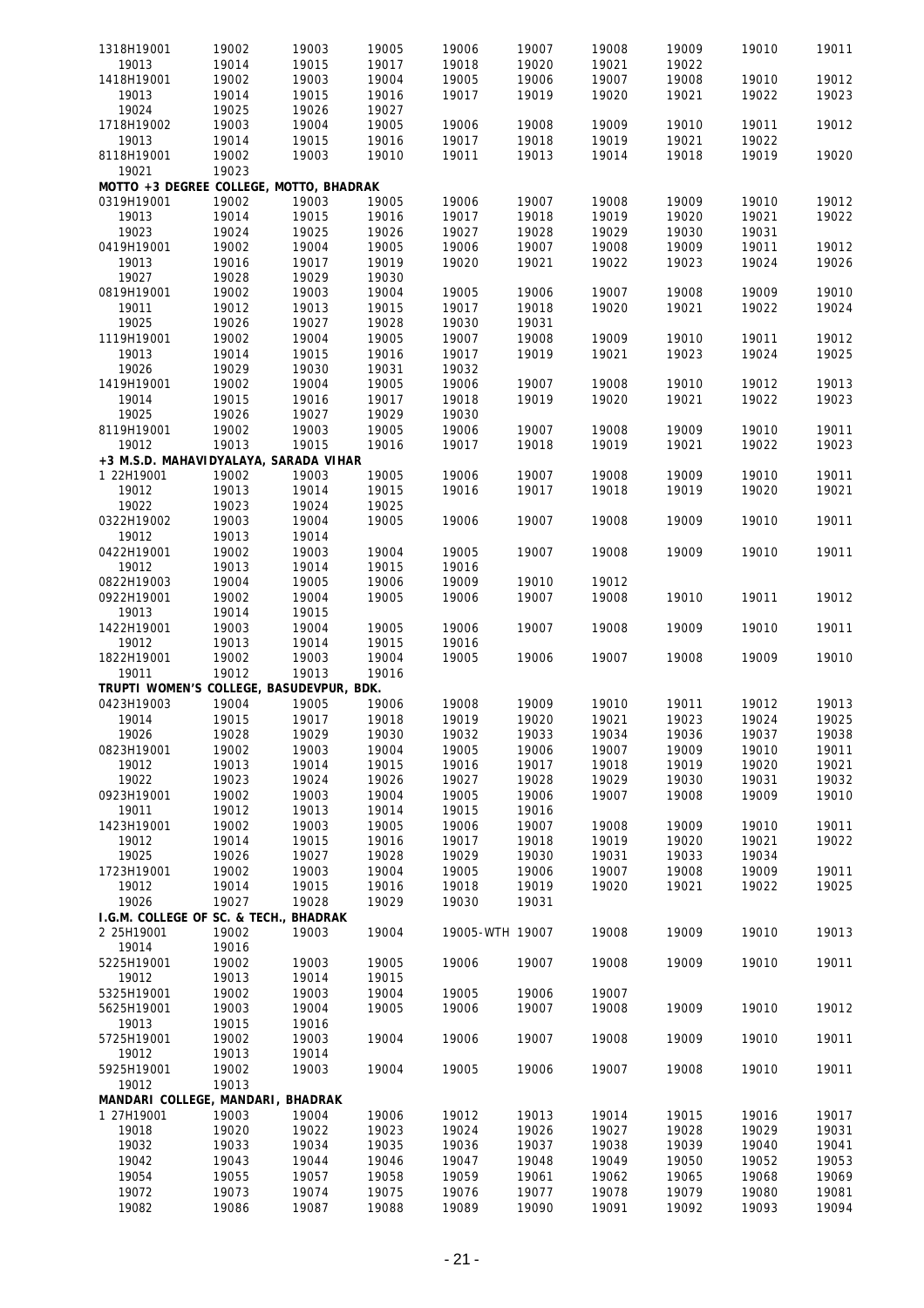| 19095                                      | 19096          | 19097 | 19098 | 19100 | 19101          | 19103 | 19105 | 19107 | 19108 |
|--------------------------------------------|----------------|-------|-------|-------|----------------|-------|-------|-------|-------|
| 19109                                      | 19110          | 19111 | 19112 | 19113 | 19114          | 19117 | 19118 | 19119 |       |
| 2 27H19002                                 | 19003          | 19004 | 19005 | 19006 | 19007          | 19008 | 19009 | 19010 | 19011 |
| 19012                                      | 19013          | 19016 | 19017 | 19018 | 19019          | 19020 | 19021 | 19022 | 19023 |
| 19024                                      | 19025          | 19026 | 19027 | 19028 | 19029          | 19030 | 19031 | 19032 | 19033 |
| 19034                                      | 19035          | 19036 | 19037 | 19038 | 19039          | 19040 |       |       |       |
| R.K.B. DEGREE COLLEGE, ARNAPAL, BHADRAK    |                |       |       |       |                |       |       |       |       |
| 0429H19001                                 | 19002          | 19003 | 19005 | 19008 | 19009          | 19010 | 19011 | 19012 | 19014 |
| 19015                                      | 19016          | 19017 | 19018 | 19019 | 19020          | 19021 | 19022 | 19023 | 19024 |
| 19025                                      | 19026          | 19027 | 19029 | 19030 | 19031          | 19032 |       |       |       |
| 0829H19001                                 | 19002          | 19003 | 19004 | 19005 | 19006          | 19007 | 19008 | 19009 | 19010 |
|                                            |                |       |       |       |                |       |       |       |       |
| 19012<br>19024                             | 19013<br>19025 | 19014 | 19016 | 19017 | 19018<br>19029 | 19019 | 19020 | 19021 | 19022 |
|                                            |                | 19026 | 19027 | 19028 |                | 19030 | 19031 |       |       |
| 1129H19001                                 | 19002          | 19003 | 19004 | 19005 | 19006          | 19007 | 19008 | 19009 | 19010 |
| 19012                                      | 19013          | 19014 | 19016 | 19017 | 19018          | 19019 | 19020 | 19021 | 19022 |
| 19023                                      | 19024          | 19026 | 19027 | 19028 | 19029          |       |       |       |       |
| 1429H19001                                 | 19003          | 19004 | 19006 | 19007 | 19008          | 19009 | 19011 | 19012 | 19013 |
| 19015                                      | 19017          | 19018 | 19019 | 19021 | 19022          | 19023 | 19024 | 19025 | 19026 |
| 19027                                      | 19028          | 19029 | 19030 |       |                |       |       |       |       |
| N.M. +3 DEGREE WOMEN'S COLLEGE, SARADPUR   |                |       |       |       |                |       |       |       |       |
| 0430H19001                                 | 19002          | 19003 | 19004 | 19005 | 19006          | 19007 | 19008 | 19009 | 19010 |
| 19011                                      | 19012          | 19013 | 19014 | 19015 | 19016          | 19017 |       |       |       |
| 0830H19001                                 | 19002          | 19003 | 19005 | 19006 | 19007          | 19008 |       |       |       |
| 1430H19002                                 | 19004          | 19005 | 19006 | 19007 | 19008          | 19009 | 19010 | 19012 | 19013 |
| 19015-WTH                                  | 19016          | 19018 | 19019 |       |                |       |       |       |       |
| VINAYAK DEGREE COLLEGE, BHADRAK            |                |       |       |       |                |       |       |       |       |
| 5231H19001                                 | 19002          | 19003 | 19005 | 19006 | 19007          | 19008 | 19009 | 19010 | 19011 |
| 19013                                      | 19014          | 19015 | 19016 | 19017 | 19018          | 19019 | 19020 | 19021 | 19022 |
| 19023                                      | 19024          | 19025 | 19026 | 19027 | 19028          | 19029 | 19030 |       |       |
|                                            |                |       |       |       |                |       |       |       |       |
| 5331H19001                                 | 19002          | 19003 | 19004 | 19005 | 19006          | 19007 | 19008 | 19009 | 19010 |
| 19011                                      | 19012          | 19013 | 19014 | 19015 | 19016          | 19017 | 19018 | 19019 | 19020 |
| 19021                                      | 19022          | 19023 | 19024 | 19025 | 19026          | 19027 | 19028 | 19029 | 19030 |
| 19031                                      | 19032          | 19033 | 19034 | 19035 | 19036          | 19037 |       |       |       |
| 5631H19001                                 | 19002          | 19003 | 19004 |       |                |       |       |       |       |
| 5731H19001                                 | 19002          | 19004 | 19005 | 19006 | 19007          | 19008 | 19009 | 19010 | 19011 |
| 19012                                      | 19013          | 19014 | 19015 | 19016 | 19017          | 19018 | 19019 | 19020 | 19021 |
| 19022                                      | 19023          | 19024 | 19025 | 19026 | 19027          | 19028 | 19029 | 19030 | 19031 |
| 19032                                      | 19033          | 19034 | 19035 | 19036 | 19037          | 19038 | 19039 | 19040 | 19041 |
| 19042                                      | 19043          | 19044 | 19045 | 19046 | 19047          | 19048 | 19049 | 19050 | 19051 |
| 19052                                      | 19053          | 19054 | 19055 | 19056 |                |       |       |       |       |
| 5931H19001                                 | 19002          | 19003 | 19004 | 19005 | 19006          | 19007 | 19008 | 19009 | 19010 |
| 19011                                      | 19012          | 19013 | 19014 | 19015 | 19016          | 19017 | 19018 | 19019 | 19020 |
| 19021                                      | 19022          | 19023 | 19024 | 19025 | 19026          | 19027 | 19028 | 19029 | 19030 |
| 19031                                      | 19032          | 19033 | 19034 | 19035 | 19036          | 19037 | 19038 | 19039 | 19040 |
| 19041                                      | 19042          | 19043 | 19045 | 19046 | 19047          |       |       |       |       |
| 6031H19001                                 | 19002          | 19003 | 19004 | 19005 | 19006          | 19007 | 19008 | 19009 | 19010 |
| 19011                                      | 19012          | 19013 | 19014 | 19015 | 19016          | 19017 | 19018 | 19019 | 19020 |
| 19021                                      | 19022          | 19023 | 19024 | 19025 | 19027          | 19028 | 19029 | 19030 | 19031 |
|                                            |                |       |       |       |                |       |       |       |       |
| 19032                                      |                |       |       |       |                |       |       |       |       |
| 8131H19001                                 | 19003          | 19004 | 19005 | 19006 | 19007          | 19008 | 19009 | 19010 | 19011 |
| +3 ROYAL COM. & SCIENCE COLLEGE, BHADRAK   |                |       |       |       |                |       |       |       |       |
| 0432H19001                                 | 19002          | 19003 | 19004 | 19005 | 19006          | 19008 | 19009 | 19011 | 19012 |
| 19013                                      |                |       |       |       |                |       |       |       |       |
| 1832H19001                                 | 19002          | 19004 | 19005 |       |                |       |       |       |       |
| 5332H19001                                 | 19002          |       |       |       |                |       |       |       |       |
| 5732H19002                                 | 19003          |       |       |       |                |       |       |       |       |
| 5932H19001                                 | 19002          | 19003 | 19006 | 19007 | 19008          | 19009 | 19010 | 19011 | 19012 |
| 19013                                      |                |       |       |       |                |       |       |       |       |
| 6032H19001                                 | 19002          |       |       |       |                |       |       |       |       |
| 8132H19001                                 | 19002          | 19004 | 19005 |       |                |       |       |       |       |
| NRI INT. DEG. COLLEGE OF SC. & COM., BDK.  |                |       |       |       |                |       |       |       |       |
| 5733H19001                                 | 19002          | 19003 | 19004 | 19005 | 19006          | 19007 | 19008 | 19009 | 19010 |
| 19011                                      | 19012          | 19013 |       |       |                |       |       |       |       |
| 5933H19001                                 | 19002          | 19003 | 19004 | 19005 | 19006          | 19007 | 19008 | 19009 | 19010 |
| 19011                                      |                |       |       |       |                |       |       |       |       |
| AVANTIKA DEGREE COLLEGE, CHARAMPA, BHADRAK |                |       |       |       |                |       |       |       |       |
|                                            |                |       |       |       |                |       |       |       |       |
| 5234H19001                                 |                |       |       |       |                |       |       |       |       |
| 5734H19001                                 | 19002          | 19003 | 19004 | 19005 | 19006          | 19007 | 19008 | 19009 | 19010 |
| 19011                                      | 19012          | 19013 | 19014 | 19015 | 19016          | 19017 |       |       |       |
| 5934H19001                                 | 19002          | 19003 | 19004 | 19005 | 19006          | 19007 | 19008 | 19009 | 19010 |
| 19011                                      | 19012          | 19013 | 19014 |       |                |       |       |       |       |
| O.M.C.C. DEGREE COLLEGE, BHADRAK           |                |       |       |       |                |       |       |       |       |
| 5335H19002                                 | 19003          |       |       |       |                |       |       |       |       |

5735H19001 19003 5935H19002 19006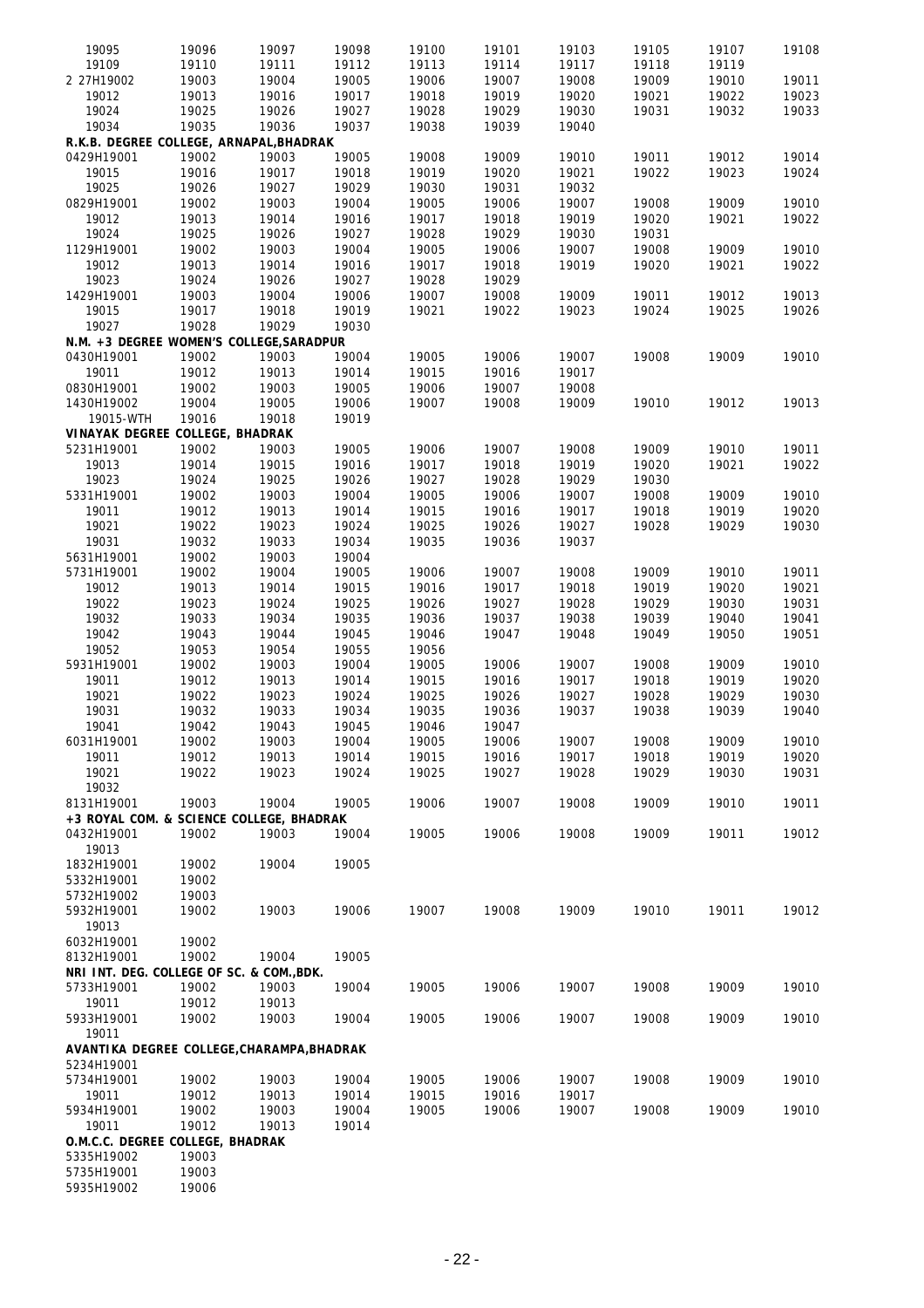**By Order of Vice-Chancellor**

Herry

**Mr. Ranjan Kumar Ray. CONTROLLER OF EXAMINATIONS FAKIR MOHAN UNIVERSITY, VYASA VIHAR, BALASORE**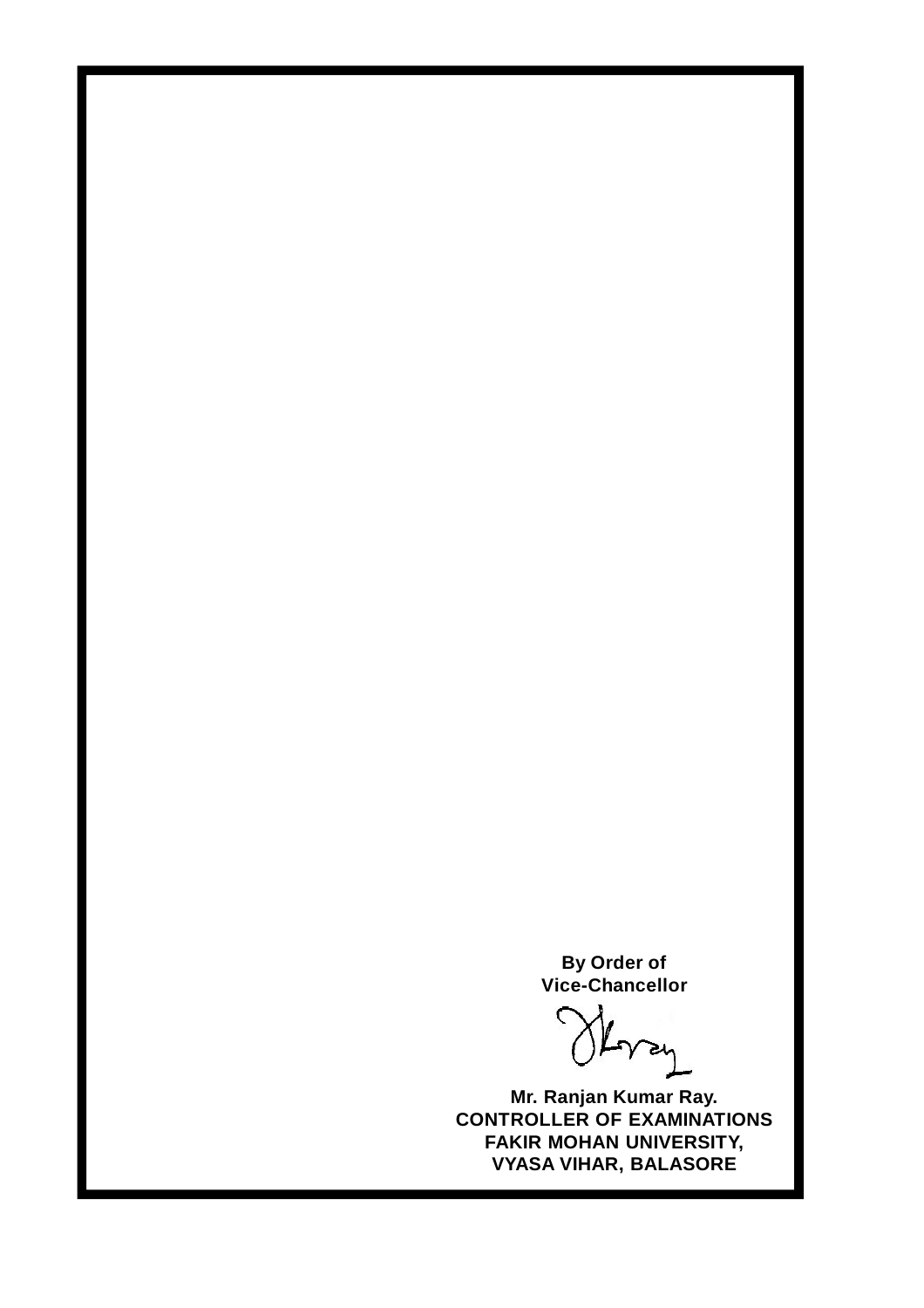# **FAKIR MOHAN UNIVERSITY**

**PROVISIONAL RESULTS OF UG FOURTH SEMESTER(REG.) UNIVERSITY EXAMINATION, 2021 (2019 ADMN. BATCH)**



The results published are purely provisional. The university may alter or cancel the result within a period of three months of the publication for reason to be recorded. Any mistake detected should however be brought to the notice of the Controller of Examinations, within 30 days from the date of publication of this result, through the respective Principal, furnishing all details for necessary verification.

# **VYASA VIHAR BALASORE, ODISHA**